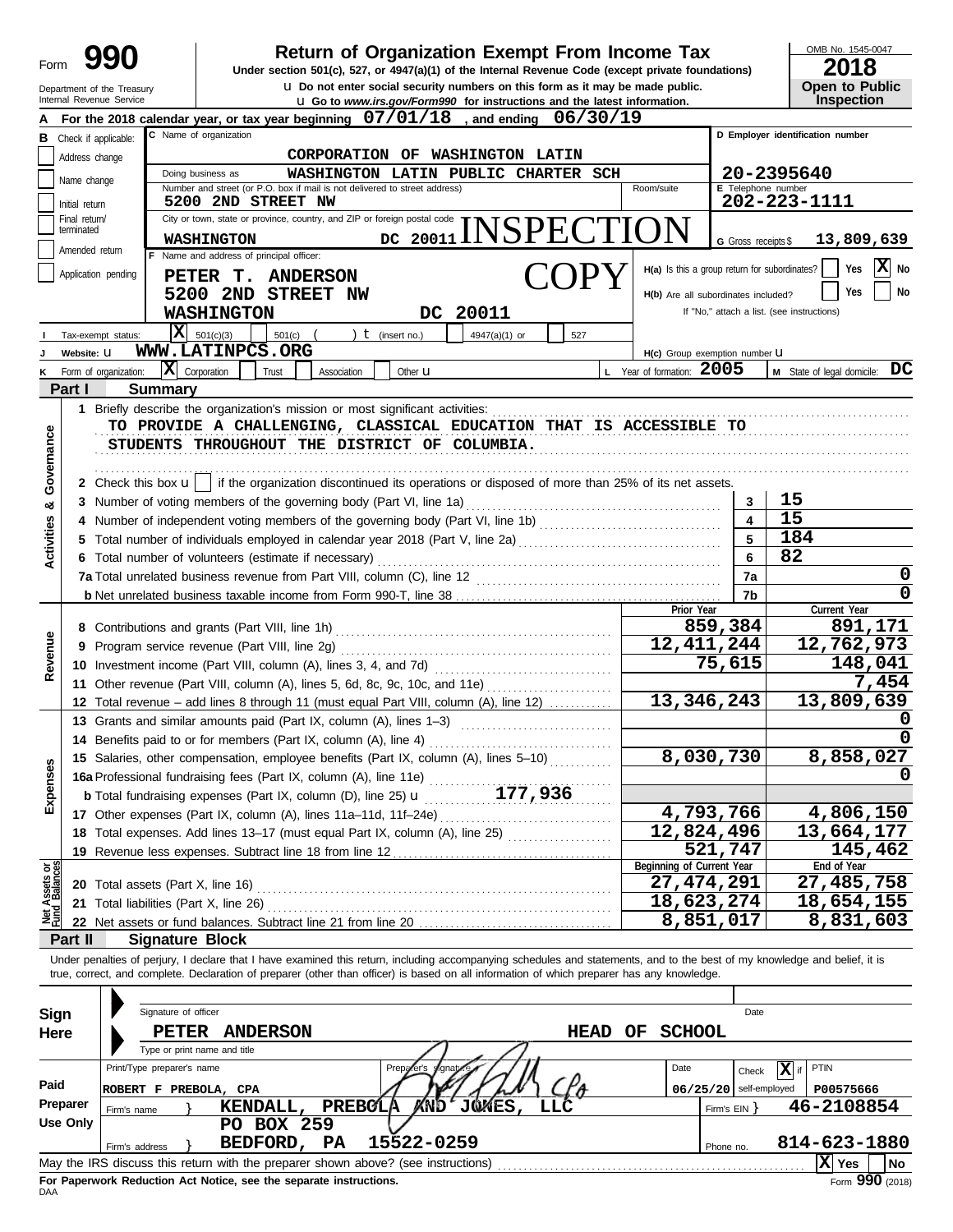|              | 20-2395640<br>Form 990 (2018) CORPORATION OF WASHINGTON LATIN                                                                                                                                                                                                | Page 2                |
|--------------|--------------------------------------------------------------------------------------------------------------------------------------------------------------------------------------------------------------------------------------------------------------|-----------------------|
|              | <b>Statement of Program Service Accomplishments</b><br>Part III                                                                                                                                                                                              |                       |
|              | Check if Schedule O contains a response or note to any line in this Part III [11] [11] [11] [11] [11] [11] [1                                                                                                                                                | $\boxed{\mathbf{x}}$  |
| 1.           | Briefly describe the organization's mission:<br>TO PROVIDE A CHALLENGING, CLASSICAL EDUCATION THAT IS ACCESSIBLE TO                                                                                                                                          |                       |
|              | STUDENTS THROUGHOUT THE DISTRICT OF COLUMBIA.                                                                                                                                                                                                                |                       |
|              |                                                                                                                                                                                                                                                              |                       |
|              |                                                                                                                                                                                                                                                              |                       |
| $\mathbf{2}$ | Did the organization undertake any significant program services during the year which were not listed on the                                                                                                                                                 |                       |
|              |                                                                                                                                                                                                                                                              | Yes $\overline{X}$ No |
|              | If "Yes," describe these new services on Schedule O.                                                                                                                                                                                                         |                       |
| 3            | Did the organization cease conducting, or make significant changes in how it conducts, any program                                                                                                                                                           |                       |
|              | $\Box$ Yes $\boxed{\text{X}}$ No<br>services?                                                                                                                                                                                                                |                       |
|              | If "Yes," describe these changes on Schedule O.                                                                                                                                                                                                              |                       |
| 4            | Describe the organization's program service accomplishments for each of its three largest program services, as measured by<br>expenses. Section 501(c)(3) and 501(c)(4) organizations are required to report the amount of grants and allocations to others, |                       |
|              | the total expenses, and revenue, if any, for each program service reported.                                                                                                                                                                                  |                       |
|              |                                                                                                                                                                                                                                                              |                       |
|              | 4a (Code:                                                                                                                                                                                                                                                    |                       |
|              | SEE SCHEDULE O                                                                                                                                                                                                                                               |                       |
|              |                                                                                                                                                                                                                                                              |                       |
|              |                                                                                                                                                                                                                                                              |                       |
|              |                                                                                                                                                                                                                                                              |                       |
|              |                                                                                                                                                                                                                                                              |                       |
|              |                                                                                                                                                                                                                                                              |                       |
|              |                                                                                                                                                                                                                                                              |                       |
|              |                                                                                                                                                                                                                                                              |                       |
|              |                                                                                                                                                                                                                                                              |                       |
|              |                                                                                                                                                                                                                                                              |                       |
|              |                                                                                                                                                                                                                                                              |                       |
|              |                                                                                                                                                                                                                                                              |                       |
|              | N/A                                                                                                                                                                                                                                                          |                       |
|              |                                                                                                                                                                                                                                                              |                       |
|              |                                                                                                                                                                                                                                                              |                       |
|              |                                                                                                                                                                                                                                                              |                       |
|              |                                                                                                                                                                                                                                                              |                       |
|              |                                                                                                                                                                                                                                                              |                       |
|              |                                                                                                                                                                                                                                                              |                       |
|              |                                                                                                                                                                                                                                                              |                       |
|              |                                                                                                                                                                                                                                                              |                       |
|              |                                                                                                                                                                                                                                                              |                       |
|              |                                                                                                                                                                                                                                                              |                       |
|              | 4c (Code:<br>including grants of \$<br>) (Revenue \$<br>) (Expenses \$                                                                                                                                                                                       |                       |
|              | N/A                                                                                                                                                                                                                                                          |                       |
|              |                                                                                                                                                                                                                                                              |                       |
|              |                                                                                                                                                                                                                                                              |                       |
|              |                                                                                                                                                                                                                                                              |                       |
|              |                                                                                                                                                                                                                                                              |                       |
|              |                                                                                                                                                                                                                                                              |                       |
|              |                                                                                                                                                                                                                                                              |                       |
|              |                                                                                                                                                                                                                                                              |                       |
|              |                                                                                                                                                                                                                                                              |                       |
|              |                                                                                                                                                                                                                                                              |                       |
|              |                                                                                                                                                                                                                                                              |                       |
|              | 4d Other program services (Describe in Schedule O.)<br>(Expenses \$<br>(Revenue \$<br>including grants of \$                                                                                                                                                 |                       |
|              | 12,743,562<br>4e Total program service expenses u                                                                                                                                                                                                            |                       |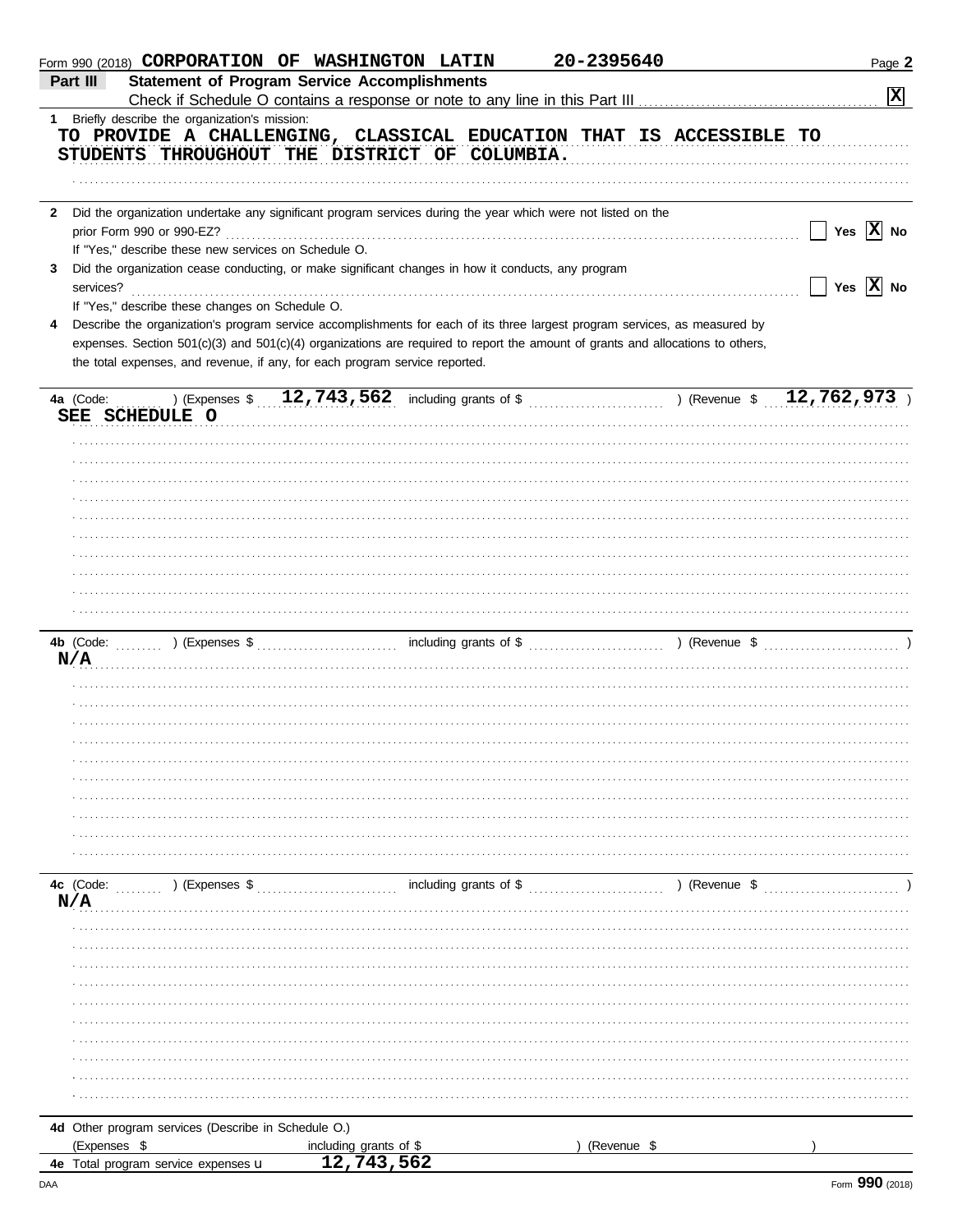**Part IV Checklist of Required Schedules Form 990 (2018) CORPORATION OF WASHINGTON LATIN 20-2395640** Page 3

|     |                                                                                                                                                                                                          |                 | Yes         | No          |
|-----|----------------------------------------------------------------------------------------------------------------------------------------------------------------------------------------------------------|-----------------|-------------|-------------|
| 1.  | Is the organization described in section $501(c)(3)$ or $4947(a)(1)$ (other than a private foundation)? If "Yes,"                                                                                        |                 |             |             |
|     | complete Schedule A                                                                                                                                                                                      | 1               | х           |             |
| 2   |                                                                                                                                                                                                          | $\mathbf{2}$    | $\mathbf x$ |             |
| 3   | Did the organization engage in direct or indirect political campaign activities on behalf of or in opposition to                                                                                         |                 |             | x           |
| 4   | candidates for public office? If "Yes," complete Schedule C, Part I<br>Section 501(c)(3) organizations. Did the organization engage in lobbying activities, or have a section 501(h)                     | 3               |             |             |
|     | election in effect during the tax year? If "Yes," complete Schedule C, Part II                                                                                                                           | 4               |             | X           |
| 5   | Is the organization a section $501(c)(4)$ , $501(c)(5)$ , or $501(c)(6)$ organization that receives membership dues,                                                                                     |                 |             |             |
|     | assessments, or similar amounts as defined in Revenue Procedure 98-19? If "Yes," complete Schedule C, Part III                                                                                           | 5               |             | x           |
| 6   | Did the organization maintain any donor advised funds or any similar funds or accounts for which donors                                                                                                  |                 |             |             |
|     | have the right to provide advice on the distribution or investment of amounts in such funds or accounts? If                                                                                              |                 |             |             |
|     | "Yes," complete Schedule D, Part I                                                                                                                                                                       | 6               |             | X           |
| 7   | Did the organization receive or hold a conservation easement, including easements to preserve open space,                                                                                                |                 |             |             |
|     | the environment, historic land areas, or historic structures? If "Yes," complete Schedule D, Part II                                                                                                     | 7               |             | x           |
| 8   | Did the organization maintain collections of works of art, historical treasures, or other similar assets? If "Yes,"                                                                                      |                 |             |             |
|     | complete Schedule D, Part III                                                                                                                                                                            | 8               |             | x           |
| 9   | Did the organization report an amount in Part X, line 21, for escrow or custodial account liability, serve as a                                                                                          |                 |             |             |
|     | custodian for amounts not listed in Part X; or provide credit counseling, debt management, credit repair, or                                                                                             |                 |             |             |
|     | debt negotiation services? If "Yes," complete Schedule D, Part IV                                                                                                                                        | 9               |             | x           |
| 10  | Did the organization, directly or through a related organization, hold assets in temporarily restricted                                                                                                  |                 |             |             |
|     | endowments, permanent endowments, or quasi-endowments? If "Yes," complete Schedule D, Part V                                                                                                             | 10              |             | x           |
| 11  | If the organization's answer to any of the following questions is "Yes," then complete Schedule D, Parts VI,                                                                                             |                 |             |             |
|     | VII, VIII, IX, or X as applicable.                                                                                                                                                                       |                 |             |             |
| а   | Did the organization report an amount for land, buildings, and equipment in Part X, line 10? If "Yes,"                                                                                                   |                 | х           |             |
|     | complete Schedule D, Part VI                                                                                                                                                                             | 11a             |             |             |
| b   | Did the organization report an amount for investments—other securities in Part X, line 12 that is 5% or more<br>of its total assets reported in Part X, line 16? If "Yes," complete Schedule D, Part VII | 11b             |             | x           |
|     | Did the organization report an amount for investments—program related in Part X, line 13 that is 5% or more                                                                                              |                 |             |             |
|     | of its total assets reported in Part X, line 16? If "Yes," complete Schedule D, Part VIII                                                                                                                | 11c             |             | X           |
| d   | Did the organization report an amount for other assets in Part X, line 15 that is 5% or more of its total assets                                                                                         |                 |             |             |
|     | reported in Part X, line 16? If "Yes," complete Schedule D, Part IX                                                                                                                                      | 11d             |             | X           |
| е   | Did the organization report an amount for other liabilities in Part X, line 25? If "Yes," complete Schedule D, Part X                                                                                    | 11e             |             | $\mathbf x$ |
| f   | Did the organization's separate or consolidated financial statements for the tax year include a footnote that addresses                                                                                  |                 |             |             |
|     | the organization's liability for uncertain tax positions under FIN 48 (ASC 740)? If "Yes," complete Schedule D, Part X                                                                                   | 11f             | х           |             |
| 12a | Did the organization obtain separate, independent audited financial statements for the tax year? If "Yes," complete                                                                                      |                 |             |             |
|     | Schedule D, Parts XI and XII [11] [11] Schedule D, Parts XI and XII                                                                                                                                      | 12a             | X           |             |
|     | Was the organization included in consolidated, independent audited financial statements for the tax year? If                                                                                             |                 |             |             |
|     | "Yes," and if the organization answered "No" to line 12a, then completing Schedule D, Parts XI and XII is optional                                                                                       | 12 <sub>b</sub> | х           |             |
| 13  |                                                                                                                                                                                                          | 13              | X           |             |
| 14a | Did the organization maintain an office, employees, or agents outside of the United States?                                                                                                              | 14a             |             | x           |
| b   | Did the organization have aggregate revenues or expenses of more than \$10,000 from grantmaking,                                                                                                         |                 |             |             |
|     | fundraising, business, investment, and program service activities outside the United States, or aggregate                                                                                                |                 |             |             |
|     | foreign investments valued at \$100,000 or more? If "Yes," complete Schedule F, Parts I and IV                                                                                                           | 14b             |             | X           |
| 15  | Did the organization report on Part IX, column (A), line 3, more than \$5,000 of grants or other assistance to or                                                                                        | 15              |             | x           |
| 16  | for any foreign organization? If "Yes," complete Schedule F, Parts II and IV<br>Did the organization report on Part IX, column (A), line 3, more than \$5,000 of aggregate grants or other               |                 |             |             |
|     | assistance to or for foreign individuals? If "Yes," complete Schedule F, Parts III and IV                                                                                                                | 16              |             | x           |
| 17  | Did the organization report a total of more than \$15,000 of expenses for professional fundraising services on                                                                                           |                 |             |             |
|     |                                                                                                                                                                                                          | 17              |             | x           |
| 18  | Did the organization report more than \$15,000 total of fundraising event gross income and contributions on                                                                                              |                 |             |             |
|     | Part VIII, lines 1c and 8a? If "Yes," complete Schedule G, Part II                                                                                                                                       | 18              |             | x           |
| 19  | Did the organization report more than \$15,000 of gross income from gaming activities on Part VIII, line 9a?                                                                                             |                 |             |             |
|     |                                                                                                                                                                                                          | 19              |             | X           |
| 20a | Did the organization operate one or more hospital facilities? If "Yes," complete Schedule H                                                                                                              | 20a             |             | X           |
| b   | If "Yes" to line 20a, did the organization attach a copy of its audited financial statements to this return?                                                                                             | 20 <sub>b</sub> |             |             |
| 21  | Did the organization report more than \$5,000 of grants or other assistance to any domestic organization or                                                                                              |                 |             |             |
|     |                                                                                                                                                                                                          | 21              |             | X           |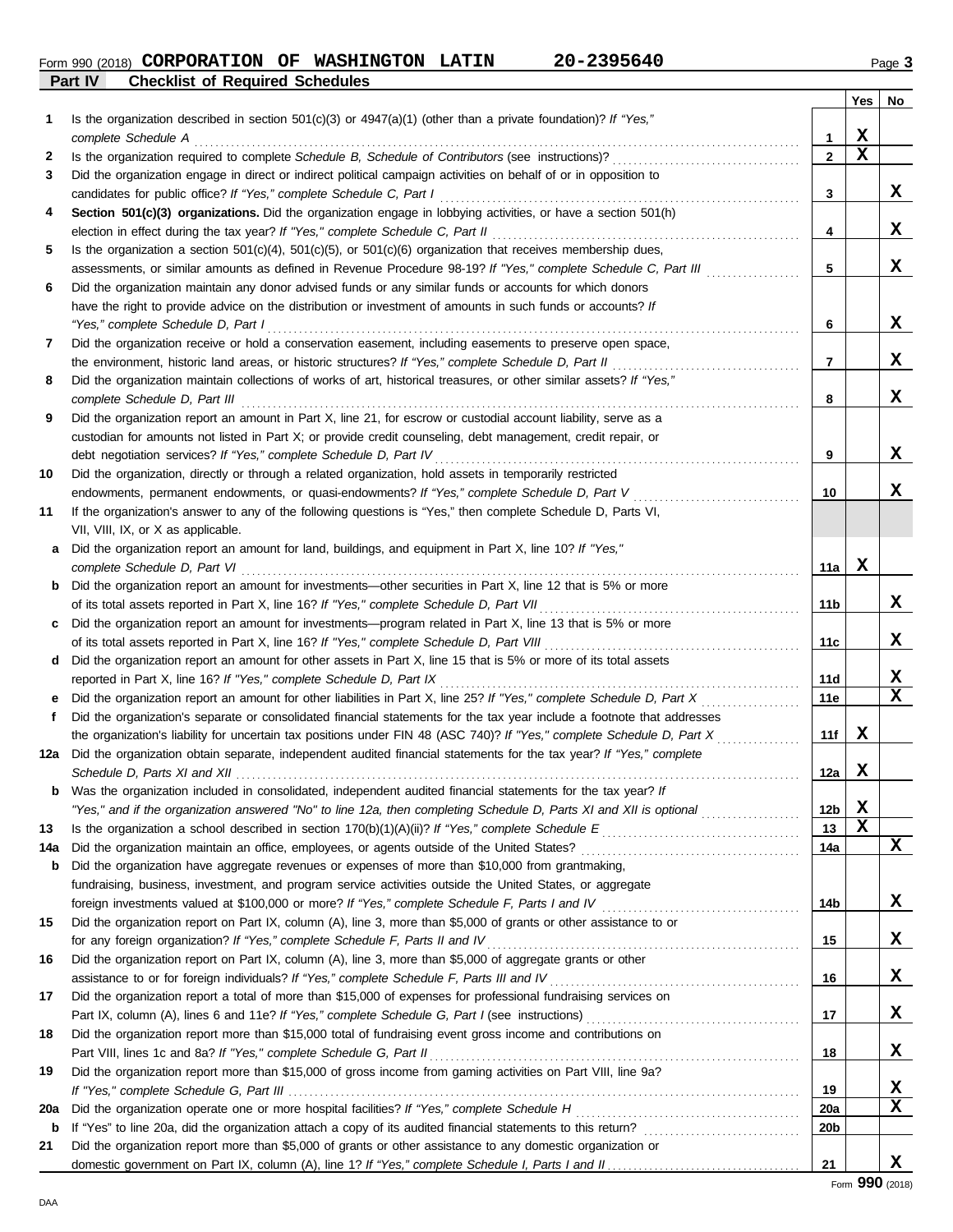**Form 990 (2018) CORPORATION OF WASHINGTON LATIN 20-2395640** Page 4 **Part IV Checklist of Required Schedules** *(continued)*

|        |                                                                                                                                                                                                                   |     | Yes         | No              |  |  |  |  |
|--------|-------------------------------------------------------------------------------------------------------------------------------------------------------------------------------------------------------------------|-----|-------------|-----------------|--|--|--|--|
| 22     | Did the organization report more than \$5,000 of grants or other assistance to or for domestic individuals on                                                                                                     |     |             |                 |  |  |  |  |
|        |                                                                                                                                                                                                                   | 22  |             | X               |  |  |  |  |
| 23     | Did the organization answer "Yes" to Part VII, Section A, line 3, 4, or 5 about compensation of the                                                                                                               |     |             |                 |  |  |  |  |
|        | organization's current and former officers, directors, trustees, key employees, and highest compensated                                                                                                           |     |             |                 |  |  |  |  |
|        | employees? If "Yes," complete Schedule J                                                                                                                                                                          | 23  | X           |                 |  |  |  |  |
| 24a    | Did the organization have a tax-exempt bond issue with an outstanding principal amount of more than                                                                                                               |     |             |                 |  |  |  |  |
|        | \$100,000 as of the last day of the year, that was issued after December 31, 2002? If "Yes," answer lines 24b                                                                                                     |     |             |                 |  |  |  |  |
|        | through 24d and complete Schedule K. If "No," go to line 25a                                                                                                                                                      | 24a |             | X               |  |  |  |  |
| b      | Did the organization invest any proceeds of tax-exempt bonds beyond a temporary period exception?                                                                                                                 | 24b |             |                 |  |  |  |  |
| c      | Did the organization maintain an escrow account other than a refunding escrow at any time during the year                                                                                                         |     |             |                 |  |  |  |  |
|        | to defease any tax-exempt bonds?                                                                                                                                                                                  | 24c |             |                 |  |  |  |  |
| d      | Did the organization act as an "on behalf of" issuer for bonds outstanding at any time during the year?                                                                                                           | 24d |             |                 |  |  |  |  |
| 25a    | Section 501(c)(3), 501(c)(4), and 501(c)(29) organizations. Did the organization engage in an excess benefit                                                                                                      |     |             |                 |  |  |  |  |
|        | transaction with a disqualified person during the year? If "Yes," complete Schedule L, Part I                                                                                                                     | 25a |             | x               |  |  |  |  |
| b      | Is the organization aware that it engaged in an excess benefit transaction with a disqualified person in a prior                                                                                                  |     |             |                 |  |  |  |  |
|        | year, and that the transaction has not been reported on any of the organization's prior Forms 990 or 990-EZ?                                                                                                      |     |             |                 |  |  |  |  |
|        | If "Yes," complete Schedule L, Part I                                                                                                                                                                             | 25b |             | X               |  |  |  |  |
| 26     | Did the organization report any amount on Part X, line 5, 6, or 22 for receivables from or payables to any                                                                                                        |     |             |                 |  |  |  |  |
|        | current or former officers, directors, trustees, key employees, highest compensated employees, or                                                                                                                 |     |             |                 |  |  |  |  |
|        | disqualified persons? If "Yes," complete Schedule L, Part II                                                                                                                                                      | 26  |             | X               |  |  |  |  |
| 27     | Did the organization provide a grant or other assistance to an officer, director, trustee, key employee,                                                                                                          |     |             |                 |  |  |  |  |
|        | substantial contributor or employee thereof, a grant selection committee member, or to a 35% controlled                                                                                                           |     |             | x               |  |  |  |  |
|        | entity or family member of any of these persons? If "Yes," complete Schedule L, Part III                                                                                                                          | 27  |             |                 |  |  |  |  |
| 28     | Was the organization a party to a business transaction with one of the following parties (see Schedule L,                                                                                                         |     |             |                 |  |  |  |  |
|        | Part IV instructions for applicable filing thresholds, conditions, and exceptions):                                                                                                                               | 28a |             | X               |  |  |  |  |
| a<br>b | A current or former officer, director, trustee, or key employee? If "Yes," complete Schedule L, Part IV<br>A family member of a current or former officer, director, trustee, or key employee? If "Yes," complete |     |             |                 |  |  |  |  |
|        | Schedule L, Part IV                                                                                                                                                                                               | 28b |             | X               |  |  |  |  |
| c      | An entity of which a current or former officer, director, trustee, or key employee (or a family member thereof)                                                                                                   |     |             |                 |  |  |  |  |
|        | was an officer, director, trustee, or direct or indirect owner? If "Yes," complete Schedule L, Part IV                                                                                                            | 28c |             | X               |  |  |  |  |
| 29     | Did the organization receive more than \$25,000 in non-cash contributions? If "Yes," complete Schedule M                                                                                                          | 29  |             | X               |  |  |  |  |
| 30     | Did the organization receive contributions of art, historical treasures, or other similar assets, or qualified                                                                                                    |     |             |                 |  |  |  |  |
|        | conservation contributions? If "Yes," complete Schedule M                                                                                                                                                         | 30  |             | х               |  |  |  |  |
| 31     | Did the organization liquidate, terminate, or dissolve and cease operations? If "Yes," complete Schedule N, Part I                                                                                                | 31  |             | $\mathbf x$     |  |  |  |  |
| 32     | Did the organization sell, exchange, dispose of, or transfer more than 25% of its net assets? If "Yes,"                                                                                                           |     |             |                 |  |  |  |  |
|        |                                                                                                                                                                                                                   | 32  |             | X               |  |  |  |  |
| 33     | Did the organization own 100% of an entity disregarded as separate from the organization under Regulations                                                                                                        |     |             |                 |  |  |  |  |
|        | sections 301.7701-2 and 301.7701-3? If "Yes," complete Schedule R, Part I                                                                                                                                         | 33  | X           |                 |  |  |  |  |
| 34     | Was the organization related to any tax-exempt or taxable entity? If "Yes," complete Schedule R, Part II, III,                                                                                                    |     |             |                 |  |  |  |  |
|        | or IV, and Part V, line 1                                                                                                                                                                                         | 34  |             | X               |  |  |  |  |
| 35a    |                                                                                                                                                                                                                   | 35a |             | $\mathbf x$     |  |  |  |  |
| b      | If "Yes" to line 35a, did the organization receive any payment from or engage in any transaction with a                                                                                                           |     |             |                 |  |  |  |  |
|        |                                                                                                                                                                                                                   | 35b |             |                 |  |  |  |  |
| 36     | Section 501(c)(3) organizations. Did the organization make any transfers to an exempt non-charitable                                                                                                              |     |             |                 |  |  |  |  |
|        | related organization? If "Yes," complete Schedule R, Part V, line 2                                                                                                                                               | 36  |             | X               |  |  |  |  |
| 37     | Did the organization conduct more than 5% of its activities through an entity that is not a related organization                                                                                                  |     |             | X               |  |  |  |  |
|        |                                                                                                                                                                                                                   |     |             |                 |  |  |  |  |
| 38     | Did the organization complete Schedule O and provide explanations in Schedule O for Part VI, lines 11b and                                                                                                        |     |             |                 |  |  |  |  |
|        | 19? Note. All Form 990 filers are required to complete Schedule O.                                                                                                                                                | 38  | $\mathbf x$ |                 |  |  |  |  |
|        | Statements Regarding Other IRS Filings and Tax Compliance<br>Part V                                                                                                                                               |     |             |                 |  |  |  |  |
|        | Check if Schedule O contains a response or note to any line in this Part V [11] Check if Schedule O contains a response or note to any line in this Part V                                                        |     |             |                 |  |  |  |  |
|        |                                                                                                                                                                                                                   |     | Yes         | No              |  |  |  |  |
| 1a     | 44<br>Enter the number reported in Box 3 of Form 1096. Enter -0- if not applicable [[[[[[[[[[[[[[[[[[[[[[[[[[[[[[[[<br>1a                                                                                         |     |             |                 |  |  |  |  |
| b      | 0<br>1 <sub>b</sub><br>Enter the number of Forms W-2G included in line 1a. Enter -0- if not applicable [1] [1] [1] [1] [1] [1] Enter -0- if not applicable                                                        |     |             |                 |  |  |  |  |
| c      | Did the organization comply with backup withholding rules for reportable payments to vendors and                                                                                                                  |     |             |                 |  |  |  |  |
|        |                                                                                                                                                                                                                   | 1c  |             |                 |  |  |  |  |
|        |                                                                                                                                                                                                                   |     |             | Form 990 (2018) |  |  |  |  |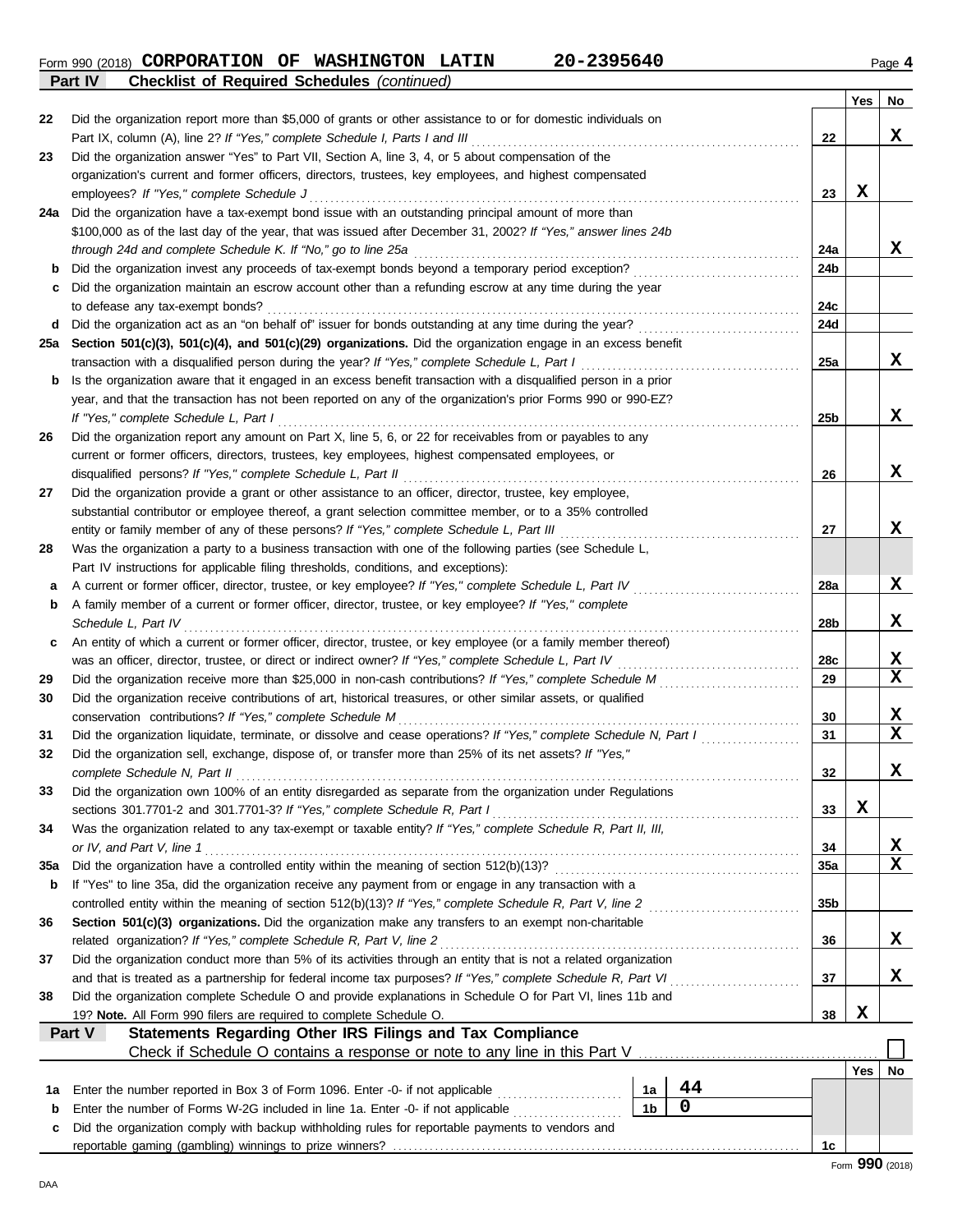DAA

|        |                                                                                                                                                                                |                 |     |                | Yes | No              |  |  |  |  |
|--------|--------------------------------------------------------------------------------------------------------------------------------------------------------------------------------|-----------------|-----|----------------|-----|-----------------|--|--|--|--|
| 2a     | Enter the number of employees reported on Form W-3, Transmittal of Wage and Tax                                                                                                |                 |     |                |     |                 |  |  |  |  |
|        | Statements, filed for the calendar year ending with or within the year covered by this return                                                                                  | 2a              | 184 |                |     |                 |  |  |  |  |
| b      | If at least one is reported on line 2a, did the organization file all required federal employment tax returns?                                                                 |                 |     | 2b             | х   |                 |  |  |  |  |
|        | Note. If the sum of lines 1a and 2a is greater than 250, you may be required to e-file (see instructions)                                                                      |                 |     |                |     |                 |  |  |  |  |
| за     | Did the organization have unrelated business gross income of \$1,000 or more during the year?                                                                                  |                 |     | 3a             |     | X               |  |  |  |  |
| b      |                                                                                                                                                                                |                 |     | 3b             |     |                 |  |  |  |  |
| 4a     | At any time during the calendar year, did the organization have an interest in, or a signature or other authority over,                                                        |                 |     |                |     |                 |  |  |  |  |
|        | a financial account in a foreign country (such as a bank account, securities account, or other financial account)?                                                             |                 |     | 4a             |     | X               |  |  |  |  |
|        | If "Yes," enter the name of the foreign country: u<br>b<br>See instructions for filing requirements for FinCEN Form 114, Report of Foreign Bank and Financial Accounts (FBAR). |                 |     |                |     |                 |  |  |  |  |
| 5a     | Was the organization a party to a prohibited tax shelter transaction at any time during the tax year?                                                                          |                 |     | 5a             |     | х               |  |  |  |  |
| b      |                                                                                                                                                                                |                 |     | 5 <sub>b</sub> |     | X               |  |  |  |  |
| c      | If "Yes" to line 5a or 5b, did the organization file Form 8886-T?                                                                                                              |                 |     | 5c             |     |                 |  |  |  |  |
| 6а     | Does the organization have annual gross receipts that are normally greater than \$100,000, and did the                                                                         |                 |     |                |     |                 |  |  |  |  |
|        | organization solicit any contributions that were not tax deductible as charitable contributions?                                                                               |                 |     | 6a             |     | X               |  |  |  |  |
| b      | If "Yes," did the organization include with every solicitation an express statement that such contributions or                                                                 |                 |     |                |     |                 |  |  |  |  |
|        | gifts were not tax deductible?                                                                                                                                                 |                 |     | 6b             |     |                 |  |  |  |  |
| 7      | Organizations that may receive deductible contributions under section 170(c).                                                                                                  |                 |     |                |     |                 |  |  |  |  |
| а      | Did the organization receive a payment in excess of \$75 made partly as a contribution and partly for goods                                                                    |                 |     |                |     |                 |  |  |  |  |
|        | and services provided to the payor?                                                                                                                                            |                 |     | 7a             |     | X               |  |  |  |  |
| b      |                                                                                                                                                                                |                 |     | 7b             |     |                 |  |  |  |  |
| c      | Did the organization sell, exchange, or otherwise dispose of tangible personal property for which it was                                                                       |                 |     |                |     |                 |  |  |  |  |
|        |                                                                                                                                                                                |                 |     | 7c             |     | x               |  |  |  |  |
| d      |                                                                                                                                                                                | 7d              |     |                |     |                 |  |  |  |  |
| е      |                                                                                                                                                                                |                 |     | 7e             |     | X<br>X          |  |  |  |  |
| f      | Did the organization, during the year, pay premiums, directly or indirectly, on a personal benefit contract?                                                                   |                 |     |                |     |                 |  |  |  |  |
| g      | If the organization received a contribution of qualified intellectual property, did the organization file Form 8899 as required?                                               |                 |     |                |     |                 |  |  |  |  |
| h      | If the organization received a contribution of cars, boats, airplanes, or other vehicles, did the organization file a Form 1098-C?                                             |                 |     | 7h             |     |                 |  |  |  |  |
| 8      | Sponsoring organizations maintaining donor advised funds. Did a donor advised fund maintained by the                                                                           |                 |     |                |     |                 |  |  |  |  |
|        | sponsoring organization have excess business holdings at any time during the year?                                                                                             |                 |     | 8              |     |                 |  |  |  |  |
| 9      | Sponsoring organizations maintaining donor advised funds.                                                                                                                      |                 |     |                |     |                 |  |  |  |  |
| а      | Did the sponsoring organization make any taxable distributions under section 4966?                                                                                             |                 |     | 9a             |     |                 |  |  |  |  |
| b      |                                                                                                                                                                                |                 |     | 9b             |     |                 |  |  |  |  |
| 10     | Section 501(c)(7) organizations. Enter:                                                                                                                                        |                 |     |                |     |                 |  |  |  |  |
| а      | Initiation fees and capital contributions included on Part VIII, line 12                                                                                                       | 10a             |     |                |     |                 |  |  |  |  |
| b      | Gross receipts, included on Form 990, Part VIII, line 12, for public use of club facilities                                                                                    | 10 <sub>b</sub> |     |                |     |                 |  |  |  |  |
| 11     | Section 501(c)(12) organizations. Enter:                                                                                                                                       | 11a             |     |                |     |                 |  |  |  |  |
| a<br>b | Gross income from other sources (Do not net amounts due or paid to other sources                                                                                               |                 |     |                |     |                 |  |  |  |  |
|        | against amounts due or received from them.)                                                                                                                                    | 11 <sub>b</sub> |     |                |     |                 |  |  |  |  |
| 12a    | Section 4947(a)(1) non-exempt charitable trusts. Is the organization filing Form 990 in lieu of Form 1041?                                                                     |                 |     | 12a            |     |                 |  |  |  |  |
| b      |                                                                                                                                                                                |                 |     |                |     |                 |  |  |  |  |
| 13     | Section 501(c)(29) qualified nonprofit health insurance issuers.                                                                                                               |                 |     |                |     |                 |  |  |  |  |
| a      |                                                                                                                                                                                |                 |     | 13а            |     |                 |  |  |  |  |
|        | Note. See the instructions for additional information the organization must report on Schedule O.                                                                              |                 |     |                |     |                 |  |  |  |  |
| b      | Enter the amount of reserves the organization is required to maintain by the states in which                                                                                   |                 |     |                |     |                 |  |  |  |  |
|        |                                                                                                                                                                                | 13 <sub>b</sub> |     |                |     |                 |  |  |  |  |
| c      |                                                                                                                                                                                | 13 <sub>c</sub> |     |                |     |                 |  |  |  |  |
| 14a    | Did the organization receive any payments for indoor tanning services during the tax year?                                                                                     |                 |     | 14a            |     | x               |  |  |  |  |
| b      |                                                                                                                                                                                |                 |     | 14b            |     |                 |  |  |  |  |
| 15     | Is the organization subject to the section 4960 tax on payment(s) of more than \$1,000,000 in remuneration or                                                                  |                 |     |                |     |                 |  |  |  |  |
|        |                                                                                                                                                                                |                 |     | 15             |     | x               |  |  |  |  |
|        | If "Yes," see instructions and file Form 4720, Schedule N.                                                                                                                     |                 |     |                |     |                 |  |  |  |  |
| 16     | Is the organization an educational institution subject to the section 4968 excise tax on net investment income?                                                                |                 |     | 16             |     | X               |  |  |  |  |
|        | If "Yes," complete Form 4720, Schedule O.                                                                                                                                      |                 |     |                |     |                 |  |  |  |  |
|        |                                                                                                                                                                                |                 |     |                |     | Form 990 (2018) |  |  |  |  |

# **Part V Statements Regarding Other IRS Filings and Tax Compliance** *(continued)* **Form 990 (2018) CORPORATION OF WASHINGTON LATIN 20-2395640** Page 5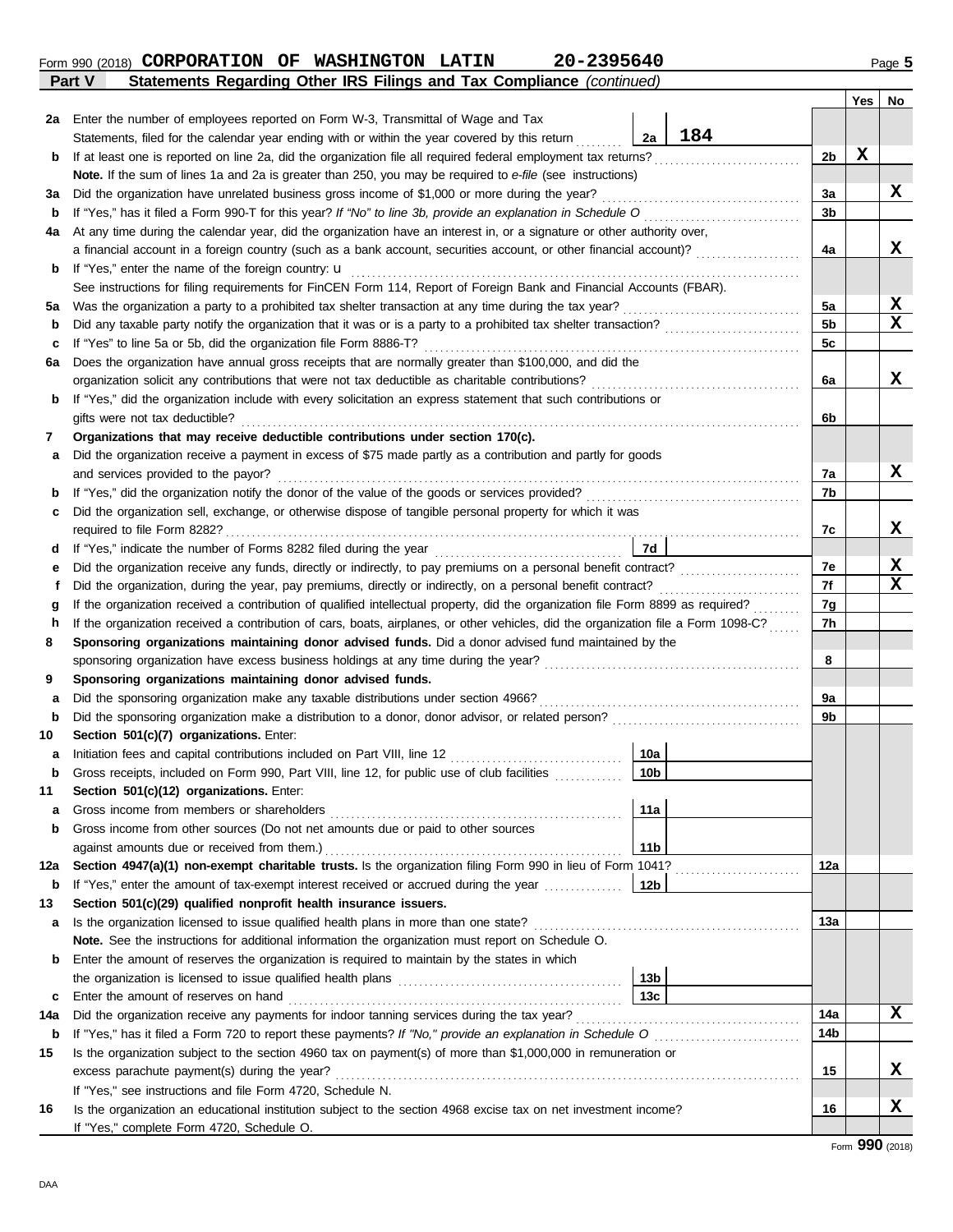# **Form 990 (2018) CORPORATION OF WASHINGTON LATIN 20-2395640** Page 6

| Part VI | Governance, Management, and Disclosure For each "Yes" response to lines 2 through 7b below, and for a "No"                |
|---------|---------------------------------------------------------------------------------------------------------------------------|
|         | response to line 8a, 8b, or 10b below, describe the circumstances, processes, or changes in Schedule O. See instructions. |
|         | $\boxed{\text{X}}$<br>Check if Schedule O contains a response or note to any line in this Part VI                         |

|     | Section A. Governing Body and Management                                                                                            |                         |             |             |
|-----|-------------------------------------------------------------------------------------------------------------------------------------|-------------------------|-------------|-------------|
|     |                                                                                                                                     |                         | Yes         | No          |
|     | 15<br>1a<br>1a Enter the number of voting members of the governing body at the end of the tax year                                  |                         |             |             |
|     | If there are material differences in voting rights among members of the governing body, or                                          |                         |             |             |
|     | if the governing body delegated broad authority to an executive committee or similar                                                |                         |             |             |
|     | committee, explain in Schedule O.                                                                                                   |                         |             |             |
| b   | 15<br>1b<br>Enter the number of voting members included in line 1a, above, who are independent                                      |                         |             |             |
| 2   | Did any officer, director, trustee, or key employee have a family relationship or a business relationship with                      |                         |             |             |
|     | any other officer, director, trustee, or key employee?                                                                              | $\mathbf{2}$            |             | x           |
| 3   | Did the organization delegate control over management duties customarily performed by or under the direct                           |                         |             |             |
|     | supervision of officers, directors, or trustees, or key employees to a management company or other person?                          | 3                       |             | х           |
| 4   | Did the organization make any significant changes to its governing documents since the prior Form 990 was filed?                    | $\overline{\mathbf{4}}$ |             | $\mathbf x$ |
| 5   |                                                                                                                                     | 5                       |             | $\mathbf x$ |
| 6   | Did the organization have members or stockholders?                                                                                  | 6                       |             | X           |
| 7a  | Did the organization have members, stockholders, or other persons who had the power to elect or appoint                             |                         |             |             |
|     | one or more members of the governing body?                                                                                          | 7a                      |             | x           |
| b   | Are any governance decisions of the organization reserved to (or subject to approval by) members,                                   |                         |             |             |
|     | stockholders, or persons other than the governing body?                                                                             | 7b                      |             | x           |
| 8   | Did the organization contemporaneously document the meetings held or written actions undertaken during the year by the following:   |                         |             |             |
| а   | The governing body?                                                                                                                 | 8а                      | X           |             |
| b   | Each committee with authority to act on behalf of the governing body?                                                               | 8b                      | $\mathbf x$ |             |
| 9   | Is there any officer, director, trustee, or key employee listed in Part VII, Section A, who cannot be reached at                    |                         |             |             |
|     |                                                                                                                                     | 9                       |             | X           |
|     | Section B. Policies (This Section B requests information about policies not required by the Internal Revenue Code.)                 |                         |             |             |
|     |                                                                                                                                     |                         | Yes         | No          |
|     | 10a Did the organization have local chapters, branches, or affiliates?                                                              | 10a                     |             | X           |
| b   | If "Yes," did the organization have written policies and procedures governing the activities of such chapters,                      |                         |             |             |
|     | affiliates, and branches to ensure their operations are consistent with the organization's exempt purposes?                         | 10 <sub>b</sub>         |             |             |
|     | 11a Has the organization provided a complete copy of this Form 990 to all members of its governing body before filing the form?     | 11a                     | X           |             |
| b   | Describe in Schedule O the process, if any, used by the organization to review this Form 990.                                       |                         |             |             |
| 12a | Did the organization have a written conflict of interest policy? If "No," go to line 13                                             | 12a                     | X           |             |
| b   | Were officers, directors, or trustees, and key employees required to disclose annually interests that could give rise to conflicts? | 12 <sub>b</sub>         | $\mathbf x$ |             |
| c   | Did the organization regularly and consistently monitor and enforce compliance with the policy? If "Yes,"                           |                         |             |             |
|     | describe in Schedule O how this was done                                                                                            | 12c                     | X           |             |
| 13  | Did the organization have a written whistleblower policy?                                                                           | 13                      | $\mathbf x$ |             |
| 14  |                                                                                                                                     | 14                      | $\mathbf x$ |             |
| 15  | Did the process for determining compensation of the following persons include a review and approval by                              |                         |             |             |
|     | independent persons, comparability data, and contemporaneous substantiation of the deliberation and decision?                       |                         |             |             |
| а   | The organization's CEO, Executive Director, or top management official                                                              | 15a                     | X           |             |
| b   | Other officers or key employees of the organization                                                                                 | 15b                     | X           |             |
|     | If "Yes" to line 15a or 15b, describe the process in Schedule O (see instructions).                                                 |                         |             |             |
| 16a | Did the organization invest in, contribute assets to, or participate in a joint venture or similar arrangement                      |                         |             |             |
|     | with a taxable entity during the year?                                                                                              | 16a                     |             | X           |
| b   | If "Yes," did the organization follow a written policy or procedure requiring the organization to evaluate its                      |                         |             |             |
|     | participation in joint venture arrangements under applicable federal tax law, and take steps to safeguard the                       |                         |             |             |
|     |                                                                                                                                     | 16b                     |             |             |
|     | <b>Section C. Disclosure</b>                                                                                                        |                         |             |             |
| 17  | List the states with which a copy of this Form 990 is required to be filed $\mathbf{u}$ NONE                                        |                         |             |             |
| 18  | Section 6104 requires an organization to make its Forms 1023 (1024 or 1024-A if applicable), 990, and 990-T (Section 501(c)         |                         |             |             |
|     | (3)s only) available for public inspection. Indicate how you made these available. Check all that apply.                            |                         |             |             |
|     | Another's website $ \mathbf{X} $ Upon request<br>Own website<br>Other (explain in Schedule O)                                       |                         |             |             |
| 19  | Describe in Schedule O whether (and if so, how) the organization made its governing documents, conflict of interest policy, and     |                         |             |             |
|     | financial statements available to the public during the tax year.                                                                   |                         |             |             |

| 20 State the name, address, and telephone number of the person who possesses the organization's books and records <b>u</b> |  |  |  |  |
|----------------------------------------------------------------------------------------------------------------------------|--|--|--|--|

# **PETER ANDERSON 6200 2ND STREET NW**<br>WASHINGTON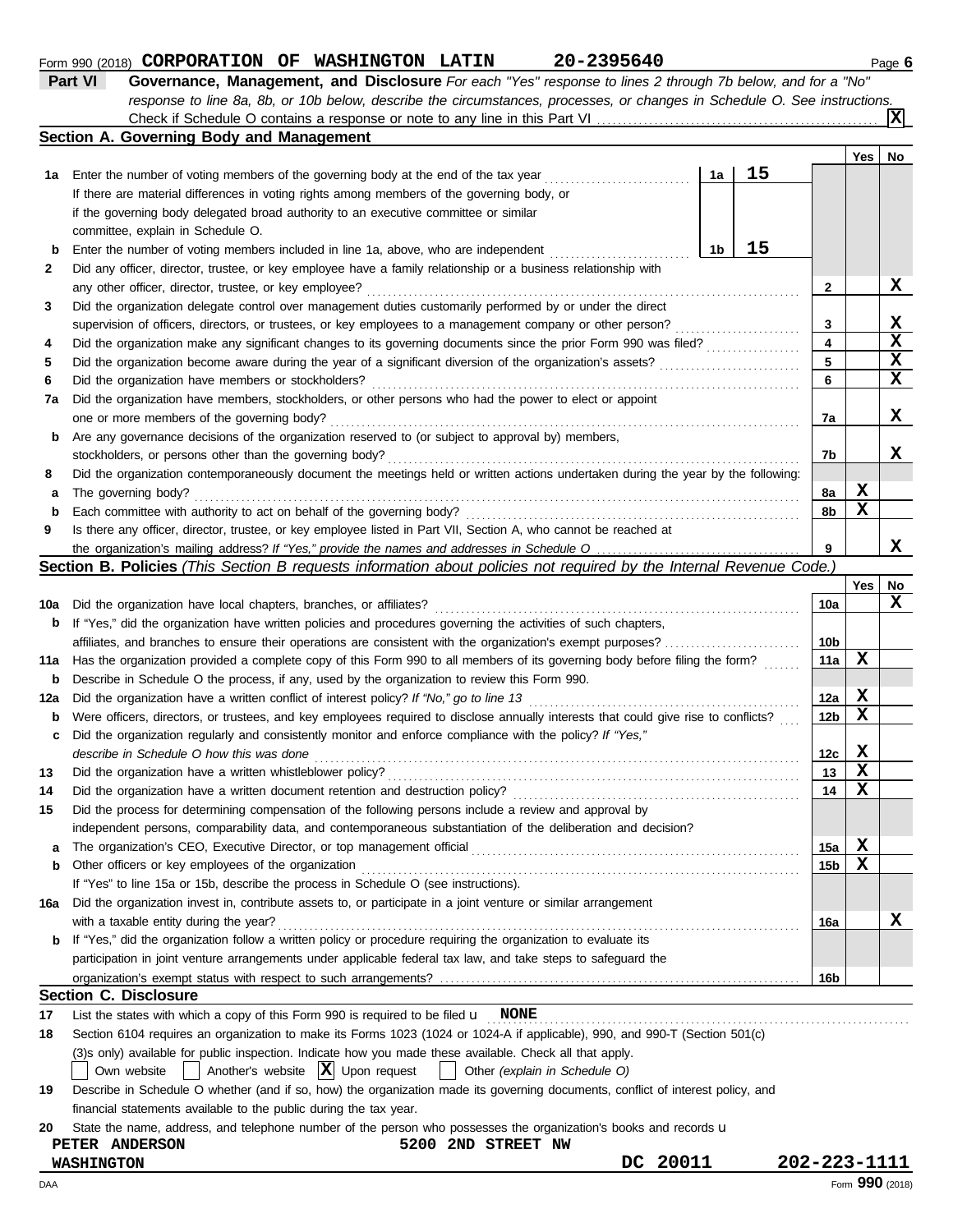|            | Part VII Compensation of Officers, Directors, Trustees, Key Employees, Highest Compensated Employees, and |
|------------|-----------------------------------------------------------------------------------------------------------|
|            | Independent Contractors                                                                                   |
|            |                                                                                                           |
| Section A. | Officers, Directors, Trustees, Key Employees, and Highest Compensated Employees                           |

**1a** Complete this table for all persons required to be listed. Report compensation for the calendar year ending with or within the organization's tax year.

■ List all of the organization's **current** officers, directors, trustees (whether individuals or organizations), regardless of amount of the companies of amount of compensation. Enter -0- in columns (D), (E), and (F) if no compensation was paid.

● List all of the organization's **current** key employees, if any. See instructions for definition of "key employee."

■ List the organization's five **current** highest compensated employees (other than an officer, director, trustee, or key employee)<br> **•** Preceived reportable compensation (Box 5 of Form W.2 and/or Box 7 of Form 1000 MISC)

who received reportable compensation (Box 5 of Form W-2 and/or Box 7 of Form 1099-MISC) of more than \$100,000 from the organization and any related organizations.

■ List all of the organization's **former** officers, key employees, and highest compensated employees who received more than<br> **•** 00,000 of reportable compensation from the ergonization and any related ergonizations \$100,000 of reportable compensation from the organization and any related organizations.

■ List all of the organization's **former directors or trustees** that received, in the capacity as a former director or trustee of the<br>paization, more than \$10,000 of reportable compensation from the organization and any r organization, more than \$10,000 of reportable compensation from the organization and any related organizations. List persons in the following order: individual trustees or directors; institutional trustees; officers; key employees; highest

compensated employees; and former such persons.

Check this box if neither the organization nor any related organization compensated any current officer, director, or trustee.

| (A)<br>(B)<br>Name and Title<br>Average<br>hours per<br>week<br>(list any<br>hours for |                                                   |                                      |                         | (C)<br>Position |              | (do not check more than one<br>box, unless person is both an<br>officer and a director/trustee) |        | (D)<br>Reportable<br>compensation<br>from<br>the | (E)<br>Reportable<br>compensation from<br>related<br>organizations<br>(W-2/1099-MISC) | (F)<br>Estimated<br>amount of<br>other<br>compensation<br>from the |
|----------------------------------------------------------------------------------------|---------------------------------------------------|--------------------------------------|-------------------------|-----------------|--------------|-------------------------------------------------------------------------------------------------|--------|--------------------------------------------------|---------------------------------------------------------------------------------------|--------------------------------------------------------------------|
|                                                                                        | related<br>organizations<br>below dotted<br>line) | Individual<br>or director<br>trustee | nstitutional<br>trustee | Officer         | Key employee | Highest compensated<br>employee                                                                 | Former | organization<br>(W-2/1099-MISC)                  |                                                                                       | organization<br>and related<br>organizations                       |
| (1) ANN ELIZABETH LOVETT                                                               |                                                   |                                      |                         |                 |              |                                                                                                 |        |                                                  |                                                                                       |                                                                    |
| <b>PRESIDENT</b>                                                                       | 3.00<br>0.00                                      | $\mathbf x$                          |                         | X               |              |                                                                                                 |        | 0                                                | 0                                                                                     | 0                                                                  |
| (2) CHRISTOPHER B.                                                                     | <b>WILKINSON</b>                                  |                                      |                         |                 |              |                                                                                                 |        |                                                  |                                                                                       |                                                                    |
|                                                                                        | 3.00                                              |                                      |                         |                 |              |                                                                                                 |        |                                                  |                                                                                       |                                                                    |
| <b>VICE-PRESIDENT</b>                                                                  | 0.00                                              | X                                    |                         | X               |              |                                                                                                 |        | 0                                                | 0                                                                                     | 0                                                                  |
| (3) TIMOTHY MORGAN                                                                     |                                                   |                                      |                         |                 |              |                                                                                                 |        |                                                  |                                                                                       |                                                                    |
|                                                                                        | 3.00                                              |                                      |                         |                 |              |                                                                                                 |        |                                                  |                                                                                       |                                                                    |
| <b>TREASURER</b>                                                                       | 0.00                                              | $\mathbf x$                          |                         | $\mathbf x$     |              |                                                                                                 |        | 0                                                | 0                                                                                     | 0                                                                  |
| (4) KIMBERLY L. COLE                                                                   |                                                   |                                      |                         |                 |              |                                                                                                 |        |                                                  |                                                                                       |                                                                    |
|                                                                                        | 3.00                                              |                                      |                         |                 |              |                                                                                                 |        |                                                  |                                                                                       |                                                                    |
| SECRETARY - OUTGOING<br>$(5)$ LAURIE<br><b>BALLENGER</b>                               | 0.00                                              | $\mathbf x$                          |                         | X               |              |                                                                                                 |        | 0                                                | 0                                                                                     | 0                                                                  |
|                                                                                        | 3.00                                              |                                      |                         |                 |              |                                                                                                 |        |                                                  |                                                                                       |                                                                    |
| <b>BOARD MEMBER</b>                                                                    | 0.00                                              | x                                    |                         |                 |              |                                                                                                 |        | 0                                                | 0                                                                                     | 0                                                                  |
| (6) BARRY CALDWELL                                                                     |                                                   |                                      |                         |                 |              |                                                                                                 |        |                                                  |                                                                                       |                                                                    |
|                                                                                        | 3.00                                              |                                      |                         |                 |              |                                                                                                 |        |                                                  |                                                                                       |                                                                    |
| <b>BOARD MEMBER</b>                                                                    | 0.00                                              | $\mathbf x$                          |                         |                 |              |                                                                                                 |        | 0                                                | 0                                                                                     | 0                                                                  |
| (7) CHRISTINA ERLAND                                                                   | <b>CULVER</b>                                     |                                      |                         |                 |              |                                                                                                 |        |                                                  |                                                                                       |                                                                    |
|                                                                                        | 3.00                                              |                                      |                         |                 |              |                                                                                                 |        |                                                  |                                                                                       |                                                                    |
| <b>BOARD MEMBER</b>                                                                    | 0.00                                              | $\mathbf x$                          |                         |                 |              |                                                                                                 |        | 0                                                | 0                                                                                     | 0                                                                  |
| (8) RAGINI DALAL                                                                       |                                                   |                                      |                         |                 |              |                                                                                                 |        |                                                  |                                                                                       |                                                                    |
|                                                                                        | 3.00<br>0.00                                      | $\mathbf x$                          |                         |                 |              |                                                                                                 |        | 0                                                | 0                                                                                     | 0                                                                  |
| <b>BOARD MEMBER</b><br>(9) MARIA DEMEKE                                                |                                                   |                                      |                         |                 |              |                                                                                                 |        |                                                  |                                                                                       |                                                                    |
|                                                                                        | 3.00                                              |                                      |                         |                 |              |                                                                                                 |        |                                                  |                                                                                       |                                                                    |
| BOARD MBR - OUTGOING                                                                   | 0.00                                              | $\mathbf x$                          |                         |                 |              |                                                                                                 |        | 0                                                | 0                                                                                     | 0                                                                  |
| (10) ALEXANDRA<br><b>ECONOMOU</b>                                                      |                                                   |                                      |                         |                 |              |                                                                                                 |        |                                                  |                                                                                       |                                                                    |
|                                                                                        | 3.00                                              |                                      |                         |                 |              |                                                                                                 |        |                                                  |                                                                                       |                                                                    |
| BOARD MBR - OUTGOING                                                                   | 0.00                                              | X                                    |                         |                 |              |                                                                                                 |        | 0                                                | 0                                                                                     | 0                                                                  |
| (11) ALYSE GRAHAM                                                                      |                                                   |                                      |                         |                 |              |                                                                                                 |        |                                                  |                                                                                       |                                                                    |
|                                                                                        | 3.00                                              |                                      |                         |                 |              |                                                                                                 |        |                                                  |                                                                                       |                                                                    |
| <b>BOARD MEMBER</b><br>DAA                                                             | 0.00                                              | $\mathbf x$                          |                         |                 |              |                                                                                                 |        | 0                                                | 0                                                                                     | O<br>Form 990 (2018)                                               |
|                                                                                        |                                                   |                                      |                         |                 |              |                                                                                                 |        |                                                  |                                                                                       |                                                                    |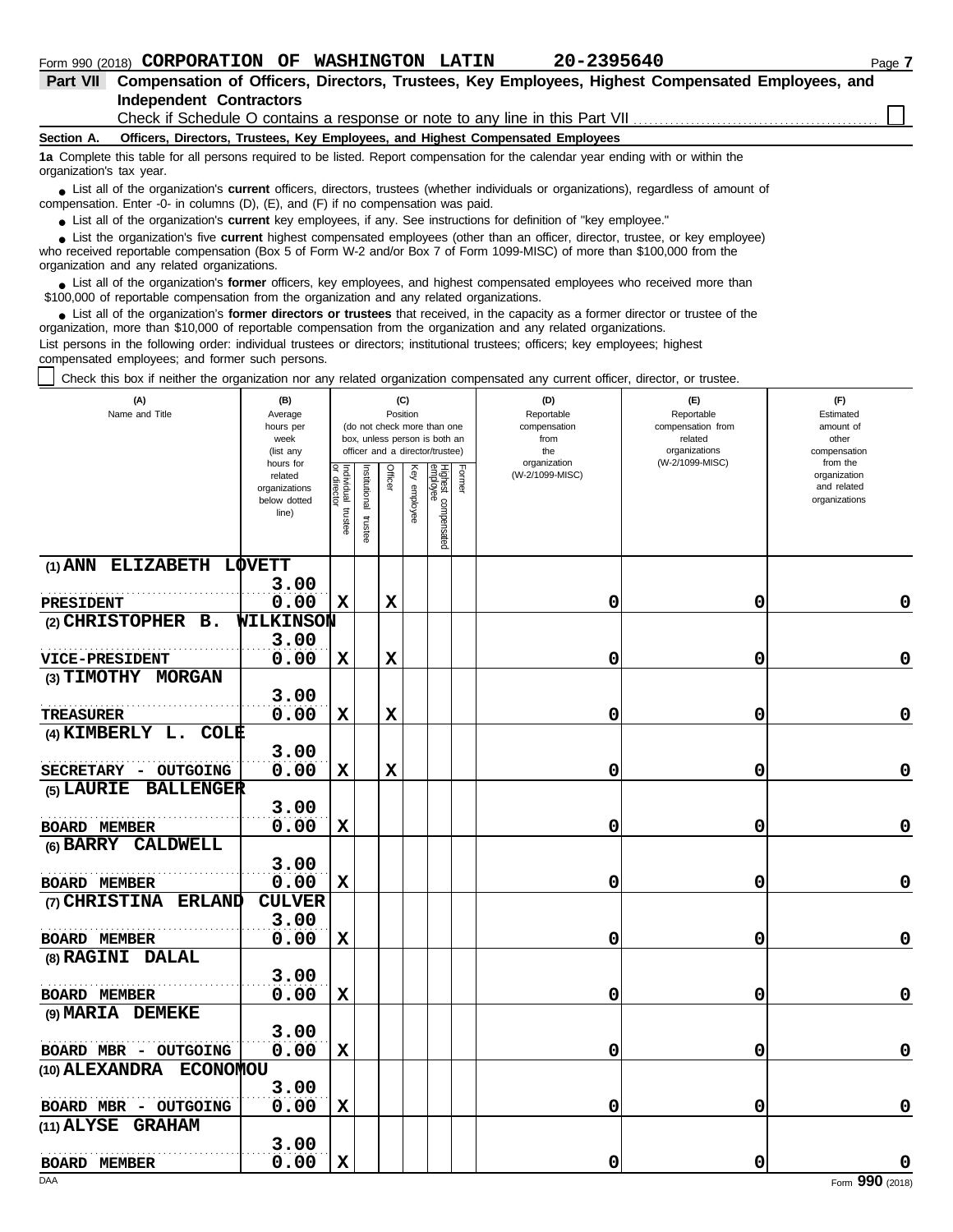|                             | Form 990 (2018) CORPORATION OF                                                                                                                                        |                                                                |                                      |                         |             |                 | <b>WASHINGTON LATIN</b>                                                                         |        | 20-2395640                                                                                                                                                                                                                                             |                                                                    |                                                          | Page 8      |
|-----------------------------|-----------------------------------------------------------------------------------------------------------------------------------------------------------------------|----------------------------------------------------------------|--------------------------------------|-------------------------|-------------|-----------------|-------------------------------------------------------------------------------------------------|--------|--------------------------------------------------------------------------------------------------------------------------------------------------------------------------------------------------------------------------------------------------------|--------------------------------------------------------------------|----------------------------------------------------------|-------------|
| Part VII                    |                                                                                                                                                                       |                                                                |                                      |                         |             |                 |                                                                                                 |        | Section A. Officers, Directors, Trustees, Key Employees, and Highest Compensated Employees (continued)                                                                                                                                                 |                                                                    |                                                          |             |
|                             | (A)<br>Name and title                                                                                                                                                 | (B)<br>Average<br>hours per<br>week<br>(list any               |                                      |                         | Position    | (C)             | (do not check more than one<br>box, unless person is both an<br>officer and a director/trustee) |        | (D)<br>Reportable<br>compensation<br>from<br>the                                                                                                                                                                                                       | (F)<br>Reportable<br>compensation from<br>related<br>organizations | (F)<br>Estimated<br>amount of<br>other<br>compensation   |             |
|                             |                                                                                                                                                                       | hours for<br>related<br>organizations<br>below dotted<br>line) | Individual<br>or director<br>trustee | nstitutional<br>trustee | Officer     | Ķêλ<br>employee | Highest compensated<br>employee                                                                 | Former | organization<br>(W-2/1099-MISC)                                                                                                                                                                                                                        | (W-2/1099-MISC)                                                    | from the<br>organization<br>and related<br>organizations |             |
| (12)                        | <b>RUSSELL</b><br><b>GREIFF</b>                                                                                                                                       |                                                                |                                      |                         |             |                 |                                                                                                 |        |                                                                                                                                                                                                                                                        |                                                                    |                                                          |             |
|                             | BOARD MBR - OUTGOING                                                                                                                                                  | 3.00<br>0.00                                                   | $\mathbf x$                          |                         |             |                 |                                                                                                 |        | 0                                                                                                                                                                                                                                                      | 0                                                                  |                                                          | $\mathbf 0$ |
| (13)                        | <b>GEORGEANNE</b>                                                                                                                                                     | <b>MATTHEWS</b>                                                |                                      |                         |             |                 |                                                                                                 |        |                                                                                                                                                                                                                                                        |                                                                    |                                                          |             |
|                             |                                                                                                                                                                       | 3.00                                                           |                                      |                         |             |                 |                                                                                                 |        |                                                                                                                                                                                                                                                        |                                                                    |                                                          |             |
| <b>BOARD MEMBER</b>         |                                                                                                                                                                       | 0.00                                                           | $\mathbf x$                          |                         |             |                 |                                                                                                 |        | 0                                                                                                                                                                                                                                                      | 0                                                                  |                                                          | $\mathbf 0$ |
| (14)                        | PATRICK MARA                                                                                                                                                          | 3.00                                                           |                                      |                         |             |                 |                                                                                                 |        |                                                                                                                                                                                                                                                        |                                                                    |                                                          |             |
| <b>BOARD MEMBER</b><br>(15) | RAWLINGS<br><b>HUNTER</b>                                                                                                                                             | 0.00                                                           | $\mathbf x$                          |                         |             |                 |                                                                                                 |        | 0                                                                                                                                                                                                                                                      | 0                                                                  |                                                          | $\mathbf 0$ |
|                             |                                                                                                                                                                       | 3.00                                                           |                                      |                         |             |                 |                                                                                                 |        |                                                                                                                                                                                                                                                        |                                                                    |                                                          |             |
| <b>BOARD MEMBER</b>         |                                                                                                                                                                       | 0.00                                                           | $\mathbf x$                          |                         |             |                 |                                                                                                 |        | 0                                                                                                                                                                                                                                                      | 0                                                                  |                                                          | $\mathbf 0$ |
| (16)                        | <b>ANDERSON</b><br><b>PETER</b>                                                                                                                                       |                                                                |                                      |                         |             |                 |                                                                                                 |        |                                                                                                                                                                                                                                                        |                                                                    |                                                          |             |
| HEAD OF SCHOOL              |                                                                                                                                                                       | 40.00<br>0.00                                                  |                                      |                         | $\mathbf x$ |                 |                                                                                                 |        | 159,476                                                                                                                                                                                                                                                | 0                                                                  |                                                          | 10,266      |
| (17)                        | <b>DIANA SMITH</b>                                                                                                                                                    |                                                                |                                      |                         |             |                 |                                                                                                 |        |                                                                                                                                                                                                                                                        |                                                                    |                                                          |             |
| <b>PRINCIPAL</b>            |                                                                                                                                                                       | 40.00<br>0.00                                                  |                                      |                         |             |                 | $\mathbf x$                                                                                     |        | 118,116                                                                                                                                                                                                                                                | 0                                                                  |                                                          | 8,890       |
| (18)                        | <b>CATHERINE</b>                                                                                                                                                      | <b>CROMWELL</b>                                                |                                      |                         |             |                 |                                                                                                 |        |                                                                                                                                                                                                                                                        |                                                                    |                                                          |             |
|                             |                                                                                                                                                                       | 40.00                                                          |                                      |                         |             |                 |                                                                                                 |        |                                                                                                                                                                                                                                                        |                                                                    |                                                          |             |
| (19)                        | DIR DEV & COMMUNIC<br><b>GEOVANNA</b>                                                                                                                                 | 0.00<br><b>IZURIETA</b>                                        |                                      |                         |             |                 | $\mathbf x$                                                                                     |        | 102,393                                                                                                                                                                                                                                                | 0                                                                  |                                                          | 5,529       |
|                             |                                                                                                                                                                       | 40.00                                                          |                                      |                         |             |                 |                                                                                                 |        |                                                                                                                                                                                                                                                        |                                                                    |                                                          |             |
| DIR. OF FINANCE             |                                                                                                                                                                       | 0.00                                                           |                                      |                         | $\mathbf x$ |                 |                                                                                                 |        | 82,317                                                                                                                                                                                                                                                 | 0                                                                  |                                                          | 8,920       |
| 1b Sub-total                |                                                                                                                                                                       |                                                                |                                      |                         |             |                 |                                                                                                 | u      | 462,302                                                                                                                                                                                                                                                |                                                                    |                                                          | 33,605      |
|                             | c Total from continuation sheets to Part VII, Section A                                                                                                               |                                                                |                                      |                         |             |                 |                                                                                                 | u      | 462,302                                                                                                                                                                                                                                                |                                                                    |                                                          | 33,605      |
| 2                           |                                                                                                                                                                       |                                                                |                                      |                         |             |                 |                                                                                                 |        | Total number of individuals (including but not limited to those listed above) who received more than \$100,000 of                                                                                                                                      |                                                                    |                                                          |             |
|                             | reportable compensation from the organization $\mathbf{u}$ 3                                                                                                          |                                                                |                                      |                         |             |                 |                                                                                                 |        |                                                                                                                                                                                                                                                        |                                                                    |                                                          |             |
| 3                           |                                                                                                                                                                       |                                                                |                                      |                         |             |                 |                                                                                                 |        | Did the organization list any former officer, director, or trustee, key employee, or highest compensated                                                                                                                                               |                                                                    | Yes                                                      | No          |
|                             |                                                                                                                                                                       |                                                                |                                      |                         |             |                 |                                                                                                 |        |                                                                                                                                                                                                                                                        |                                                                    | 3                                                        | X           |
| 4                           |                                                                                                                                                                       |                                                                |                                      |                         |             |                 |                                                                                                 |        | For any individual listed on line 1a, is the sum of reportable compensation and other compensation from the<br>organization and related organizations greater than \$150,000? If "Yes," complete Schedule J for such                                   |                                                                    | $\mathbf x$<br>4                                         |             |
| 5                           |                                                                                                                                                                       |                                                                |                                      |                         |             |                 |                                                                                                 |        | Did any person listed on line 1a receive or accrue compensation from any unrelated organization or individual                                                                                                                                          |                                                                    |                                                          |             |
|                             | for services rendered to the organization? If "Yes," complete Schedule J for such person                                                                              |                                                                |                                      |                         |             |                 |                                                                                                 |        |                                                                                                                                                                                                                                                        |                                                                    | 5                                                        | X           |
| $\mathbf 1$                 | Section B. Independent Contractors                                                                                                                                    |                                                                |                                      |                         |             |                 |                                                                                                 |        | Complete this table for your five highest compensated independent contractors that received more than \$100,000 of<br>compensation from the organization. Report compensation for the calendar year ending with or within the organization's tax year. |                                                                    |                                                          |             |
|                             |                                                                                                                                                                       | (A)<br>Name and business address                               |                                      |                         |             |                 |                                                                                                 |        |                                                                                                                                                                                                                                                        | (B)<br>Description of services                                     | (C)<br>Compensation                                      |             |
|                             | VENPOR INVESTMENTS LLC                                                                                                                                                |                                                                |                                      |                         |             |                 |                                                                                                 |        | 250 AMERICA WAY 321                                                                                                                                                                                                                                    |                                                                    |                                                          |             |
| OXON HILL                   |                                                                                                                                                                       | MD                                                             |                                      | 20745                   |             |                 |                                                                                                 |        | <b>TRANSPORTATION</b>                                                                                                                                                                                                                                  |                                                                    |                                                          | 256,203     |
| <b>WASHINGTON</b>           | LATIN JANITORIAL SERVICES                                                                                                                                             | DC.                                                            |                                      | 20011                   |             |                 |                                                                                                 |        | 518 ONEIDA PLACE NW<br><b>CLEANING</b>                                                                                                                                                                                                                 |                                                                    |                                                          |             |
|                             | REVOLUTION FOODS                                                                                                                                                      |                                                                |                                      |                         |             |                 |                                                                                                 |        | 6219 COLUMBIA PARK ROAD                                                                                                                                                                                                                                |                                                                    |                                                          | 209,333     |
| <b>CHEVERLY</b>             |                                                                                                                                                                       | MD.                                                            |                                      | 20785                   |             |                 |                                                                                                 |        | FOOD SERVICES                                                                                                                                                                                                                                          |                                                                    |                                                          | 181,097     |
| ED OPS                      |                                                                                                                                                                       |                                                                |                                      |                         |             |                 |                                                                                                 |        | 1611 CONNECTICUT AVENUE, NW                                                                                                                                                                                                                            |                                                                    |                                                          |             |
| <b>WASHINGTON</b>           |                                                                                                                                                                       | DC.                                                            |                                      | 20009                   |             |                 |                                                                                                 |        | HR & ACCOUNTING                                                                                                                                                                                                                                        |                                                                    |                                                          | 156,966     |
|                             |                                                                                                                                                                       |                                                                |                                      |                         |             |                 |                                                                                                 |        |                                                                                                                                                                                                                                                        |                                                                    |                                                          |             |
| $\mathbf{2}$                | Total number of independent contractors (including but not limited to those listed above) who<br>received more than \$100,000 of compensation from the organization u |                                                                |                                      |                         |             |                 |                                                                                                 |        |                                                                                                                                                                                                                                                        |                                                                    |                                                          |             |

|  | communication of made privative communication privative minimizer to model model award primate |  |
|--|------------------------------------------------------------------------------------------------|--|
|  | received more than \$100,000 of compensation from the organization <b>u</b>                    |  |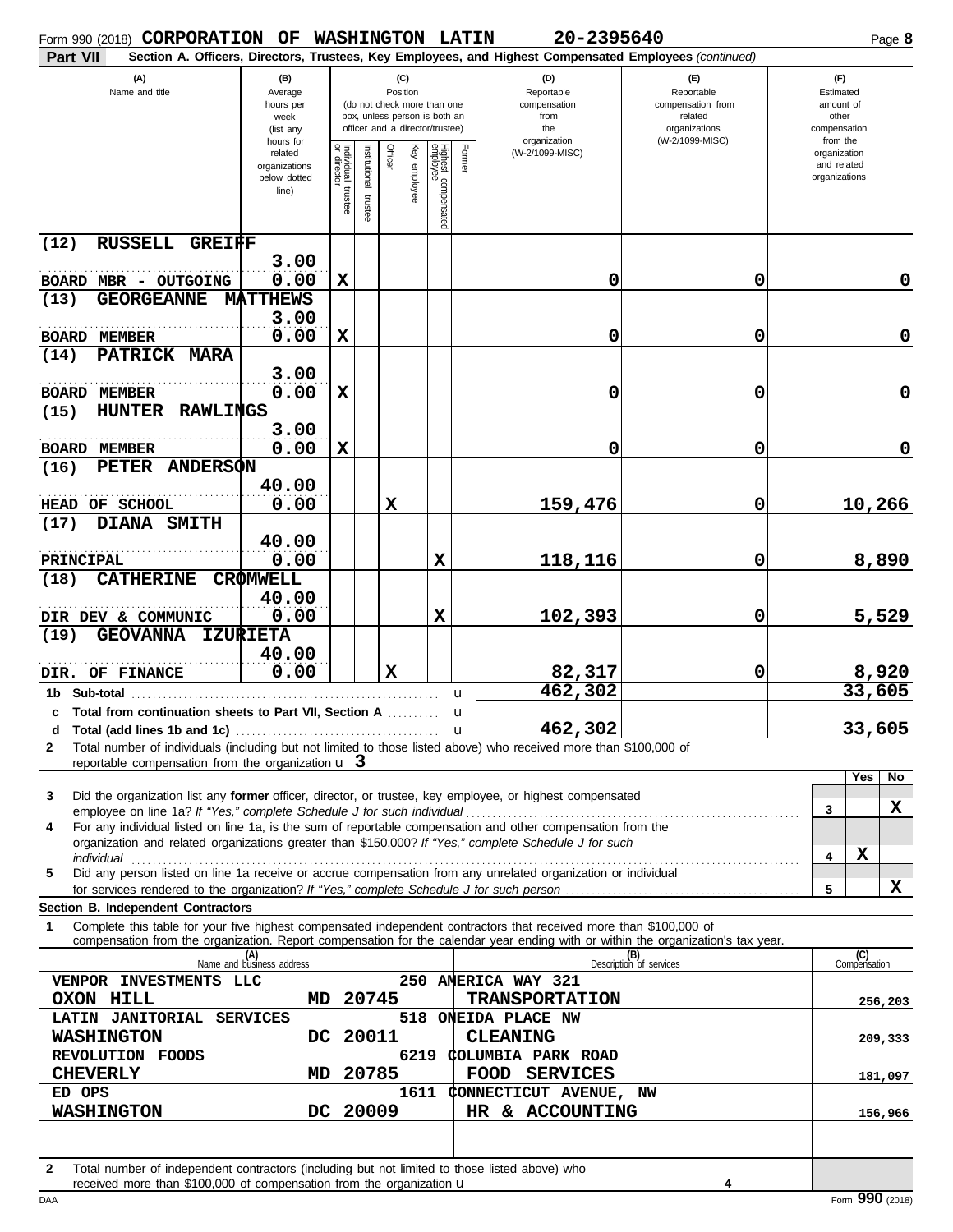|                  | Form 990 (2018) CORPORATION OF WASHINGTON LATIN |  | 20-2395640 | Page $9$ |
|------------------|-------------------------------------------------|--|------------|----------|
| <b>Part VIII</b> | <b>Statement of Revenue</b>                     |  |            |          |

# **Statement of Revenue**

Check if Schedule O contains a response or note to any line in this Part VIII . . . . . . . . . . . . . . . . . . . . . . . . . . . . . . . . . . . . . . . . . . . .

|                              |    |                                                                  |                |                   | (A)<br>Total revenue | (B)<br>Related or<br>exempt | (C)<br>Unrelated<br>business | (D)<br>Revenue<br>excluded from tax |
|------------------------------|----|------------------------------------------------------------------|----------------|-------------------|----------------------|-----------------------------|------------------------------|-------------------------------------|
|                              |    |                                                                  |                |                   |                      | function<br>revenue         | revenue                      | under sections<br>512-514           |
|                              |    | 1a Federated campaigns                                           | 1a             |                   |                      |                             |                              |                                     |
|                              |    | <b>b</b> Membership dues <i></i> .                               | 1b             |                   |                      |                             |                              |                                     |
| Contributions, Gifts, Grants |    | c Fundraising events                                             | 1c             |                   |                      |                             |                              |                                     |
|                              |    | d Related organizations                                          | 1 <sub>d</sub> |                   |                      |                             |                              |                                     |
|                              |    | <b>e</b> Government grants (contributions)                       | 1e             | 325,429           |                      |                             |                              |                                     |
|                              |    | f All other contributions, gifts, grants,                        |                |                   |                      |                             |                              |                                     |
|                              |    | and similar amounts not included above                           | 1f             | 565,742           |                      |                             |                              |                                     |
|                              |    | g Noncash contributions included in lines 1a-1f:                 | $\mathsf{\$}$  | 9,141             |                      |                             |                              |                                     |
|                              |    |                                                                  |                |                   | 891,171              |                             |                              |                                     |
|                              |    |                                                                  |                | <b>Busn. Code</b> |                      |                             |                              |                                     |
|                              | 2a | PER PUPIL ALLOCATION                                             |                | 900099            | 9,894,111            | 9,894,111                   |                              |                                     |
|                              | b  | PER PUPIL FACILITY ALLOWANCE                                     |                | 900099            | 2,277,574            | 2,277,574                   |                              |                                     |
| Program Service Revenue      | c  | STUDENT FEES                                                     |                | 900099            | 591,288              | 591,288                     |                              |                                     |
|                              | d  |                                                                  |                |                   |                      |                             |                              |                                     |
|                              |    |                                                                  |                |                   |                      |                             |                              |                                     |
|                              |    | f All other program service revenue                              |                |                   |                      |                             |                              |                                     |
|                              |    |                                                                  |                | $\mathbf u$       | 12,762,973           |                             |                              |                                     |
|                              | 3  | Investment income (including dividends, interest,                |                |                   |                      |                             |                              |                                     |
|                              |    | and other similar amounts)                                       |                | u                 | 145,510              |                             |                              | 145,510                             |
|                              | 4  | Income from investment of tax-exempt bond proceeds u             |                |                   |                      |                             |                              |                                     |
|                              | 5  |                                                                  |                | u                 |                      |                             |                              |                                     |
|                              |    | (i) Real                                                         |                | (ii) Personal     |                      |                             |                              |                                     |
|                              |    | 6a Gross rents                                                   |                |                   |                      |                             |                              |                                     |
|                              | b  | Less: rental exps.                                               |                |                   |                      |                             |                              |                                     |
|                              |    | Rental inc. or (loss)                                            |                |                   |                      |                             |                              |                                     |
|                              |    |                                                                  |                | u                 |                      |                             |                              |                                     |
|                              |    | <b>7a</b> Gross amount from<br>(i) Securities<br>sales of assets |                | (ii) Other        |                      |                             |                              |                                     |
|                              |    | other than inventory                                             |                | 2,531             |                      |                             |                              |                                     |
|                              |    | <b>b</b> Less: cost or other                                     |                |                   |                      |                             |                              |                                     |
|                              |    | basis & sales exps.                                              |                |                   |                      |                             |                              |                                     |
|                              |    | c Gain or (loss)                                                 |                | 2,531             |                      |                             |                              |                                     |
|                              |    |                                                                  |                |                   | 2,531                |                             |                              | 2,531                               |
|                              |    | 8a Gross income from fundraising events                          |                |                   |                      |                             |                              |                                     |
| enue                         |    |                                                                  |                |                   |                      |                             |                              |                                     |
|                              |    | of contributions reported on line 1c).                           |                |                   |                      |                             |                              |                                     |
|                              |    | See Part IV, line $18$                                           | a              |                   |                      |                             |                              |                                     |
| Other Rev                    |    | <b>b</b> Less: direct expenses                                   | b              |                   |                      |                             |                              |                                     |
|                              |    | c Net income or (loss) from fundraising events  u                |                |                   |                      |                             |                              |                                     |
|                              |    | 9a Gross income from gaming activities.                          |                |                   |                      |                             |                              |                                     |
|                              |    | See Part IV, line 19 $\ldots$                                    | a              |                   |                      |                             |                              |                                     |
|                              |    | <b>b</b> Less: direct expenses                                   | b              |                   |                      |                             |                              |                                     |
|                              |    | c Net income or (loss) from gaming activities  u                 |                |                   |                      |                             |                              |                                     |
|                              |    | 10a Gross sales of inventory, less                               |                |                   |                      |                             |                              |                                     |
|                              |    | returns and allowances                                           | a              |                   |                      |                             |                              |                                     |
|                              |    | <b>b</b> Less: cost of goods sold                                | b              |                   |                      |                             |                              |                                     |
|                              |    | <b>c</b> Net income or (loss) from sales of inventory            |                | u                 |                      |                             |                              |                                     |
|                              |    | Miscellaneous Revenue                                            |                | <b>Busn. Code</b> |                      |                             |                              |                                     |
|                              |    | 11a OTHER INCOME                                                 |                | 900099            | 7,454                | 7,454                       |                              |                                     |
|                              | b  |                                                                  |                |                   |                      |                             |                              |                                     |
|                              | c  |                                                                  |                |                   |                      |                             |                              |                                     |
|                              |    | d All other revenue                                              |                |                   |                      |                             |                              |                                     |
|                              |    |                                                                  |                | $\mathbf{u}$      | 7,454                |                             |                              |                                     |
|                              |    | 12 Total revenue. See instructions.                              |                | u                 | 13,809,639           | 12,770,427                  | 0                            | 148,041                             |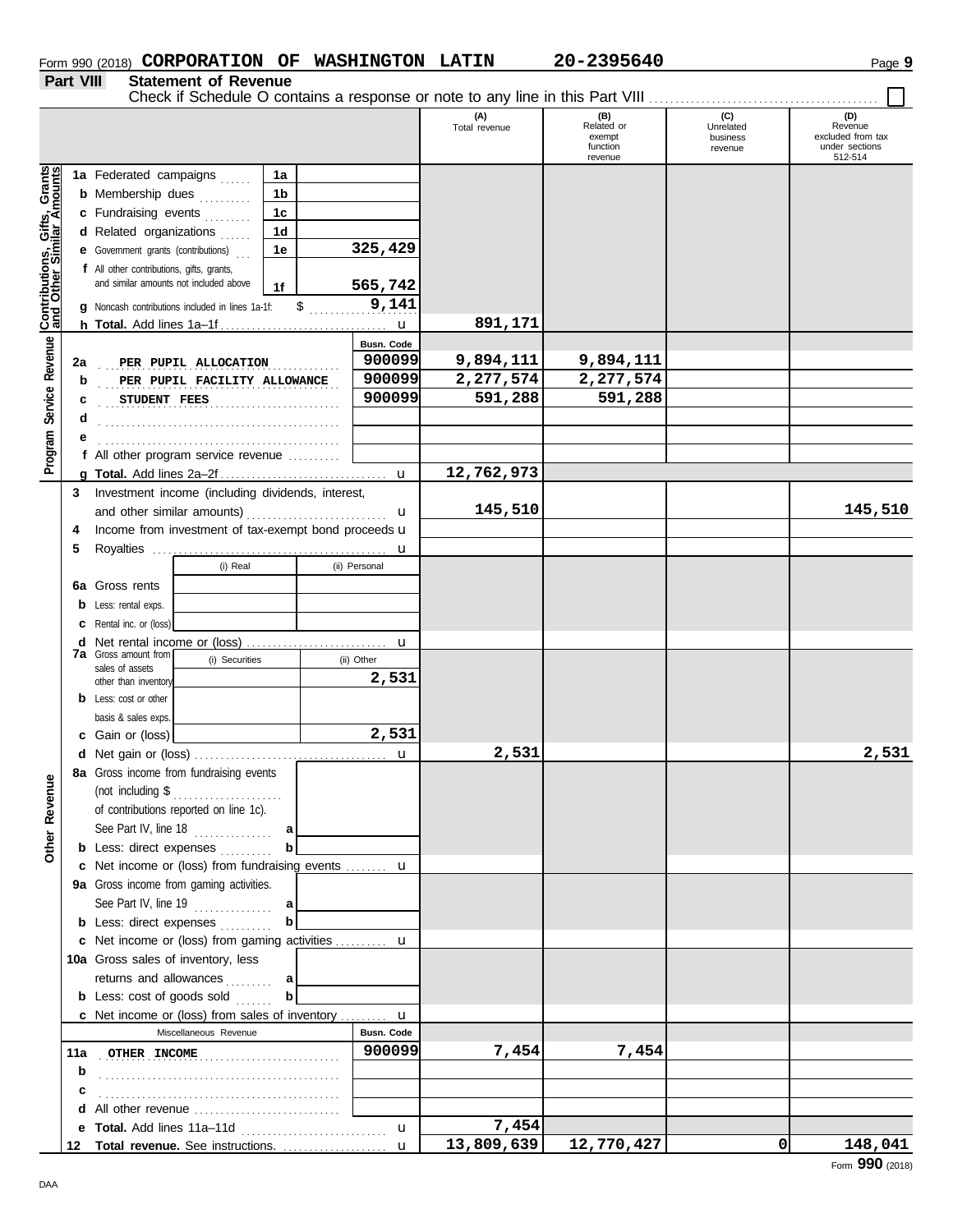**Part IX Statement of Functional Expenses Form 990 (2018) CORPORATION OF WASHINGTON LATIN 20-2395640** Page 10 *Section 501(c)(3) and 501(c)(4) organizations must complete all columns. All other organizations must complete column (A). Do not include amounts reported on lines 6b, 7b, 8b, 9b, and 10b of Part VIII.* **1 2 3** Grants and other assistance to foreign **4 5 6 7 8 9 10 11 a** Management ................................. **b** Legal . . . . . . . . . . . . . . . . . . . . . . . . . . . . . . . . . . . . . . . . . **c** Accounting . . . . . . . . . . . . . . . . . . . . . . . . . . . . . . . . . . . **d** Lobbying . . . . . . . . . . . . . . . . . . . . . . . . . . . . . . . . . . . . . **e** Professional fundraising services. See Part IV, line 17 **f g** Other. (If line 11g amount exceeds 10% of line 25, column **12** Advertising and promotion . . . . . . . . . . . . . . . . . . **13 14 15 16 17 18** Grants and other assistance to domestic organizations and domestic governments. See Part IV, line 21 . . . . . . . . . . . Grants and other assistance to domestic individuals. See Part IV, line 22 organizations, foreign governments, and foreign individuals. See Part IV, lines 15 and 16 Benefits paid to or for members . . . . . . . . . . . . Compensation of current officers, directors, trustees, and key employees . . . . . . . . . . . . . . . . Compensation not included above, to disqualified persons (as defined under section 4958(f)(1)) and persons described in section 4958(c)(3)(B) . . . . . . . . Other salaries and wages ................... Pension plan accruals and contributions (include section 401(k) and 403(b) employer contributions) Other employee benefits .................... Payroll taxes . . . . . . . . . . . . . . . . . . . . . . . . . . . . . . . . . Fees for services (non-employees): Investment management fees ................ Office expenses ................................ Information technology ...................... Royalties . . . . . . . . . . . . . . . . . . . . . . . . . . . . . . . . . . . . . Occupancy . . . . . . . . . . . . . . . . . . . . . . . . . . . . . . . . . . Travel . . . . . . . . . . . . . . . . . . . . . . . . . . . . . . . . . . . . . . . . Payments of travel or entertainment expenses for any federal, state, or local public officials **(A) (B) (C) (D)** Total expenses Program service Management and expenses and general expenses (D)<br>Fundraising expenses Check if Schedule O contains a response or note to any line in this Part IX (A) amount, list line 11g expenses on Schedule O.) . . . . . . . . **284,836 268,791 11,566 4,479 7,148,260 6,745,570 290,282 112,408 171,087 161,449 6,948 2,690 669,673 631,947 27,195 10,531 584,171 551,263 23,722 9,186 7,326 5,066 2,260 164,502 164,502 292,645 225,006 67,639 179,905 172,709 5,396 1,800 41,586 39,924 1,247 415 645,662 614,282 24,982 6,398 101,794 97,594 4,200**

. . . . . . . . . . . . . . . . . . . . . . . . . . . . . . . . . . . . . . . . . . . . . . . **STAFF DEVELOPMENT 120,595 115,620 4,975**

**831,349 798,095 24,941 8,313**

**1,036,264 994,813 31,088 10,363**

**53,723 9,707 44,016**

**13,664,177 12,743,562 742,679 177,936**

**19 20** Conferences, conventions, and meetings Interest . . . . . . . . . . . . . . . . . . . . . . . . . . . . . . . . . . . . . .

**21 22** Depreciation, depletion, and amortization . . . **23 24** Payments to affiliates . . . . . . . . . . . . . . . . . . . . . . . . Insurance . . . . . . . . . . . . . . . . . . . . . . . . . . . . . . . . . . . . Other expenses. Itemize expenses not covered

**a** above (List miscellaneous expenses in line 24e. If line 24e amount exceeds 10% of line 25, column (A) amount, list line 24e expenses on Schedule O.) **DIRECT STUDENT COST 1,155,136 1,155,136** 

**b**

**c d e** All other expenses . . . . . . . . . . . . . . . . . . . . . . . . . . . **25 Total functional expenses.** Add lines 1 through 24e . . . . . **26** fundraising solicitation. Check here  $\mathbf{u}$  | if organization reported in column (B) joint costs from a combined educational campaign and following SOP 98-2 (ASC 958-720) . . . . . . . . . . . . . . . . . . . . . . . . . . . . . . . . . . . . . . . . . . . . . . . **AUTHORIZER FEE 114,266 109,695 3,428 1,143** . . . . . . . . . . . . . . . . . . . . . . . . . . . . . . . . . . . . . . . . . . . . . . . **FEES AND LICENSES 48,848 46,895 1,465 488 Joint costs.** Complete this line only if the **12,549 2,827 9,722**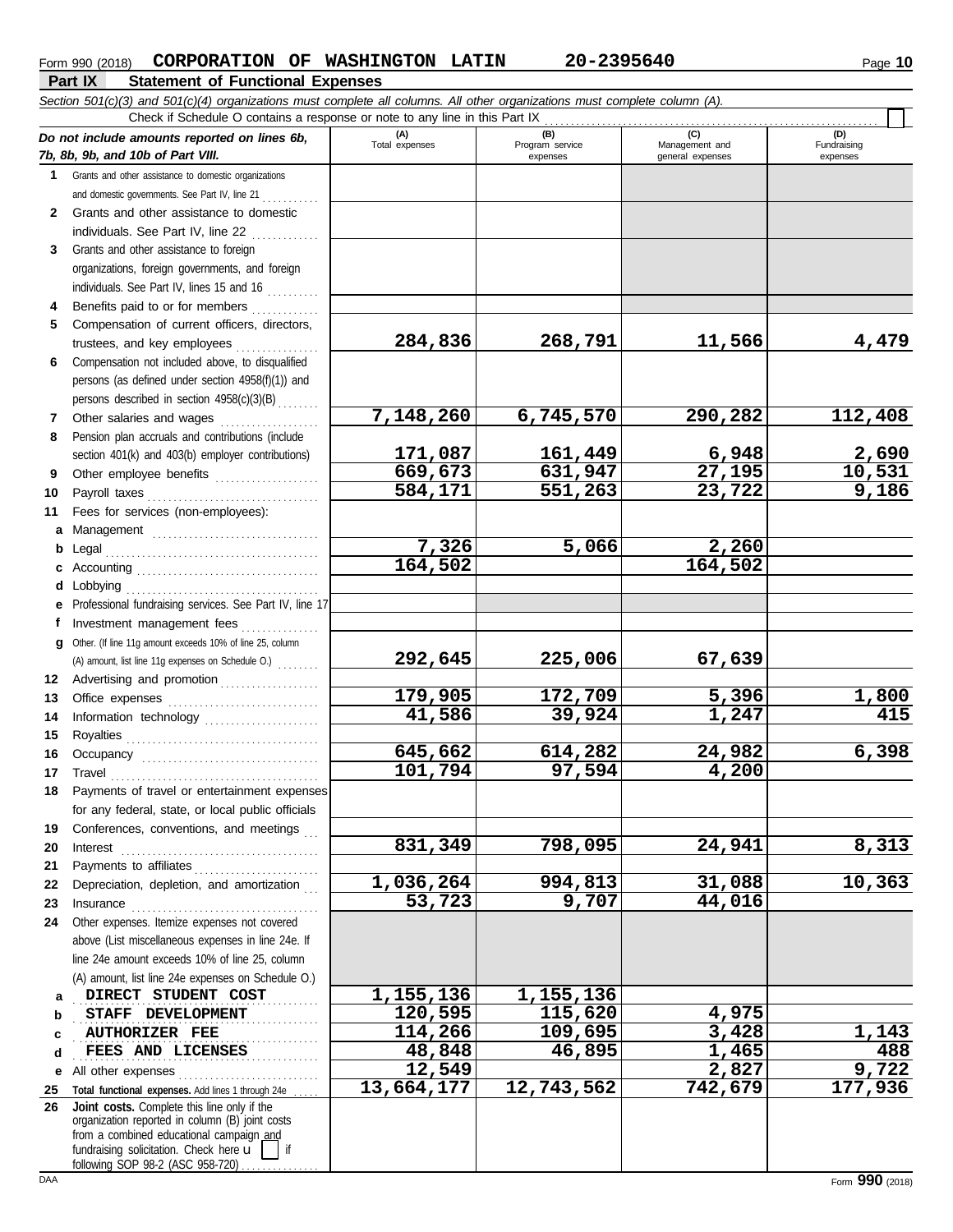## Form 990 (2018) **CORPORATION OF WASHINGTON LATIN 20-2395640 Page 11 Part X Balance Sheet**

|                 |          |                                                                                                                                                                                                                                     |  |            | (A)               |                 | (B)                     |
|-----------------|----------|-------------------------------------------------------------------------------------------------------------------------------------------------------------------------------------------------------------------------------------|--|------------|-------------------|-----------------|-------------------------|
|                 |          |                                                                                                                                                                                                                                     |  |            | Beginning of year |                 | End of year             |
|                 | 1        | Cash-non-interest bearing                                                                                                                                                                                                           |  |            | 2,060,181         | $\mathbf{1}$    | 3,253,263               |
|                 | 2        |                                                                                                                                                                                                                                     |  |            | 7,753,566         | $\mathbf{2}$    | 7,234,556               |
|                 | 3        |                                                                                                                                                                                                                                     |  |            | 342,266           | $\mathbf{3}$    | 290,978                 |
|                 | 4        | Accounts receivable, net                                                                                                                                                                                                            |  |            | 106,418           | 4               | 98,454                  |
|                 | 5        | Loans and other receivables from current and former officers, directors,                                                                                                                                                            |  |            |                   |                 |                         |
|                 |          | trustees, key employees, and highest compensated employees.                                                                                                                                                                         |  |            |                   |                 |                         |
|                 |          | Complete Part II of Schedule L                                                                                                                                                                                                      |  |            |                   | 5               |                         |
|                 | 6        | Loans and other receivables from other disqualified persons (as defined under section                                                                                                                                               |  |            |                   |                 |                         |
|                 |          | $4958(f)(1)$ ), persons described in section $4958(c)(3)(B)$ , and contributing employers and                                                                                                                                       |  |            |                   |                 |                         |
|                 |          | sponsoring organizations of section 501(c)(9) voluntary employees' beneficiary                                                                                                                                                      |  |            |                   |                 |                         |
|                 |          | organizations (see instructions). Complete Part II of Schedule L                                                                                                                                                                    |  |            |                   | 6               |                         |
| Assets          | 7        | Notes and loans receivable, net manufactured and contact and loans receivable, net manufactured and contact and contact and contact and contact and contact and contact and contact and contact and contact and contact and co      |  |            |                   | 7               |                         |
|                 | 8        | Inventories for sale or use <i>communication</i> and the state or use of the contract of the state or use of the state or the state or the state or the state or the state or the state of the state or the state or the state or t |  |            | 8                 |                 |                         |
|                 | 9        |                                                                                                                                                                                                                                     |  |            | 56,285            | 9               | 65,405                  |
|                 |          | 10a Land, buildings, and equipment: cost or                                                                                                                                                                                         |  |            |                   |                 |                         |
|                 |          |                                                                                                                                                                                                                                     |  | 21,359,163 |                   |                 |                         |
|                 |          |                                                                                                                                                                                                                                     |  | 5,398,412  | 16,907,085        | 10 <sub>c</sub> | 15,960,751              |
|                 | 11       |                                                                                                                                                                                                                                     |  |            |                   | 11              | 500,696                 |
|                 | 12       |                                                                                                                                                                                                                                     |  |            | 12                |                 |                         |
|                 | 13       |                                                                                                                                                                                                                                     |  |            | 13                |                 |                         |
|                 | 14       | Intangible assets                                                                                                                                                                                                                   |  |            | 14                |                 |                         |
|                 | 15       |                                                                                                                                                                                                                                     |  | 248,490    | 15                | 81,655          |                         |
|                 | 16       | Total assets. Add lines 1 through 15 (must equal line 34)                                                                                                                                                                           |  |            | 27, 474, 291      | 16              | 27,485,758              |
|                 | 17       |                                                                                                                                                                                                                                     |  | 873,361    | 17                | 945,602         |                         |
|                 | 18       | Grants payable                                                                                                                                                                                                                      |  | 18         |                   |                 |                         |
|                 | 19       |                                                                                                                                                                                                                                     |  |            | 5,800             | 19              | 13,400                  |
|                 | 20       |                                                                                                                                                                                                                                     |  |            | 20                |                 |                         |
|                 | 21       | Escrow or custodial account liability. Complete Part IV of Schedule D                                                                                                                                                               |  |            | 21                |                 |                         |
|                 | 22       | Loans and other payables to current and former officers, directors,                                                                                                                                                                 |  |            |                   |                 |                         |
| Liabilities     |          | trustees, key employees, highest compensated employees, and                                                                                                                                                                         |  |            |                   |                 |                         |
|                 |          | disqualified persons. Complete Part II of Schedule L                                                                                                                                                                                |  |            |                   | 22              |                         |
|                 | 23       | Secured mortgages and notes payable to unrelated third parties [111] Secured mortgages and notes payable to unrelated third parties                                                                                                 |  |            | 17,728,324        | 23              | $\overline{17,695,153}$ |
|                 | 24       | Unsecured notes and loans payable to unrelated third parties                                                                                                                                                                        |  |            |                   | 24              |                         |
|                 | 25       | Other liabilities (including federal income tax, payables to related third                                                                                                                                                          |  |            |                   |                 |                         |
|                 |          | parties, and other liabilities not included on lines 17-24). Complete Part X                                                                                                                                                        |  |            |                   |                 |                         |
|                 |          | of Schedule D                                                                                                                                                                                                                       |  |            | 15,789            | 25              |                         |
|                 | 26       |                                                                                                                                                                                                                                     |  |            | 18,623,274        | 26              | 18,654,155              |
|                 |          | Organizations that follow SFAS 117 (ASC 958), check here $\mathbf{u}$   $\overline{\mathbf{X}}$ and                                                                                                                                 |  |            |                   |                 |                         |
| <b>Balances</b> |          | complete lines 27 through 29, and lines 33 and 34.                                                                                                                                                                                  |  |            |                   |                 |                         |
|                 | 27       | Unrestricted net assets                                                                                                                                                                                                             |  |            | 8,425,766         | 27              | 8, 414, 776             |
|                 | 28       |                                                                                                                                                                                                                                     |  |            | 425,251           | 28              | 416,827                 |
| or Fund         | 29       | Permanently restricted net assets                                                                                                                                                                                                   |  |            |                   | 29              |                         |
|                 |          | Organizations that do not follow SFAS 117 (ASC 958), check here u                                                                                                                                                                   |  | and        |                   |                 |                         |
|                 |          | complete lines 30 through 34.                                                                                                                                                                                                       |  |            |                   |                 |                         |
| Assets          | 30       | Capital stock or trust principal, or current funds                                                                                                                                                                                  |  |            |                   | 30              |                         |
|                 | 31       | Retained earnings, endowment, accumulated income, or other funds                                                                                                                                                                    |  |            |                   | 31<br>32        |                         |
| $\frac{1}{2}$   | 32<br>33 | Total net assets or fund balances                                                                                                                                                                                                   |  |            | 8,851,017         | 33              | 8,831,603               |
|                 | 34       |                                                                                                                                                                                                                                     |  |            | 27, 474, 291      | 34              | 27,485,758              |
|                 |          |                                                                                                                                                                                                                                     |  |            |                   |                 |                         |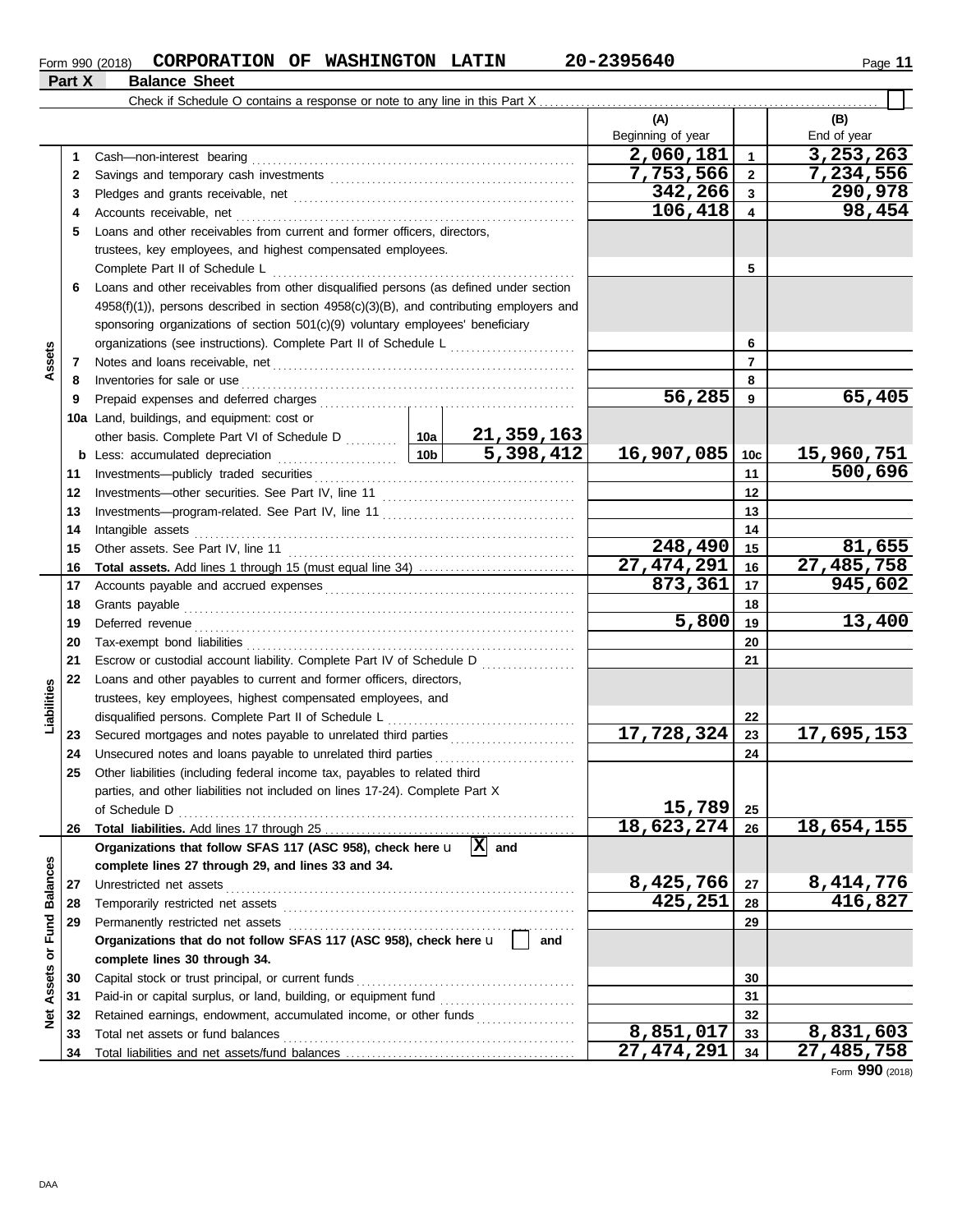|    | 20-2395640<br>Form 990 (2018) CORPORATION OF WASHINGTON LATIN                                                                                                                                                                  |                         |                |             | Page 12 |
|----|--------------------------------------------------------------------------------------------------------------------------------------------------------------------------------------------------------------------------------|-------------------------|----------------|-------------|---------|
|    | Part XI<br><b>Reconciliation of Net Assets</b>                                                                                                                                                                                 |                         |                |             |         |
|    | Check if Schedule O contains a response or note to any line in this Part XI                                                                                                                                                    |                         |                |             |         |
| 1  |                                                                                                                                                                                                                                | $\mathbf{1}$            | 13,809,639     |             |         |
| 2  |                                                                                                                                                                                                                                | $\overline{2}$          | 13,664,177     |             |         |
| 3  |                                                                                                                                                                                                                                | $\overline{3}$          |                | 145,462     |         |
| 4  | Net assets or fund balances at beginning of year (must equal Part X, line 33, column (A)) [[[[[[[[[[[[[[[[[[[                                                                                                                  | $\overline{\mathbf{4}}$ |                | 8,851,017   |         |
| 5  | Net unrealized gains (losses) on investments [11] match and the contract of the state of the state of the state of the state of the state of the state of the state of the state of the state of the state of the state of the | 5                       |                |             | 1,959   |
| 6  |                                                                                                                                                                                                                                | 6                       |                |             |         |
| 7  | Investment expenses <b>contract and the expenses</b>                                                                                                                                                                           | $\overline{7}$          |                |             |         |
| 8  | Prior period adjustments                                                                                                                                                                                                       | 8                       |                |             |         |
| 9  |                                                                                                                                                                                                                                | 9                       |                | $-166,835$  |         |
| 10 | Net assets or fund balances at end of year. Combine lines 3 through 9 (must equal Part X, line                                                                                                                                 |                         |                |             |         |
|    | 33, column (B))                                                                                                                                                                                                                | 10                      |                | 8,831,603   |         |
|    | <b>Financial Statements and Reporting</b><br>Part XII                                                                                                                                                                          |                         |                |             |         |
|    |                                                                                                                                                                                                                                |                         |                |             |         |
|    |                                                                                                                                                                                                                                |                         |                | Yes         | No      |
| 1  | $ \mathbf{X} $ Accrual<br>Cash<br>Accounting method used to prepare the Form 990:<br>Other                                                                                                                                     |                         |                |             |         |
|    | If the organization changed its method of accounting from a prior year or checked "Other," explain in                                                                                                                          |                         |                |             |         |
|    | Schedule O.                                                                                                                                                                                                                    |                         |                |             |         |
|    | 2a Were the organization's financial statements compiled or reviewed by an independent accountant?<br><u> 1986 - Johann Stoff, deutscher Stoff, der Stoff, deutscher Stoff, der Stoff, der Stoff, der Stoff, der Stoff, </u>   |                         | 2a             |             | X       |
|    | If "Yes," check a box below to indicate whether the financial statements for the year were compiled or                                                                                                                         |                         |                |             |         |
|    | reviewed on a separate basis, consolidated basis, or both:                                                                                                                                                                     |                         |                |             |         |
|    | Separate basis<br>Consolidated basis<br>Both consolidated and separate basis                                                                                                                                                   |                         |                |             |         |
|    | <b>b</b> Were the organization's financial statements audited by an independent accountant?                                                                                                                                    |                         | 2 <sub>b</sub> | x           |         |
|    | If "Yes," check a box below to indicate whether the financial statements for the year were audited on a                                                                                                                        |                         |                |             |         |
|    | separate basis, consolidated basis, or both:                                                                                                                                                                                   |                         |                |             |         |
|    | $ \mathbf{X} $ Consolidated basis<br>  Both consolidated and separate basis<br>Separate basis                                                                                                                                  |                         |                |             |         |
|    | c If "Yes" to line 2a or 2b, does the organization have a committee that assumes responsibility for oversight                                                                                                                  |                         |                |             |         |
|    | of the audit, review, or compilation of its financial statements and selection of an independent accountant?                                                                                                                   |                         | 2c             | $\mathbf x$ |         |
|    | If the organization changed either its oversight process or selection process during the tax year, explain in                                                                                                                  |                         |                |             |         |
|    | Schedule O.                                                                                                                                                                                                                    |                         |                |             |         |
|    | 3a As a result of a federal award, was the organization required to undergo an audit or audits as set forth in                                                                                                                 |                         |                |             |         |
|    | the Single Audit Act and OMB Circular A-133?                                                                                                                                                                                   |                         | За             |             | x       |
|    | <b>b</b> If "Yes," did the organization undergo the required audit or audits? If the organization did not undergo the                                                                                                          |                         |                |             |         |
|    | required audit or audits, explain why in Schedule O and describe any steps taken to undergo such audits.                                                                                                                       |                         | 3 <sub>b</sub> |             |         |
|    |                                                                                                                                                                                                                                |                         |                |             |         |

Form **990** (2018)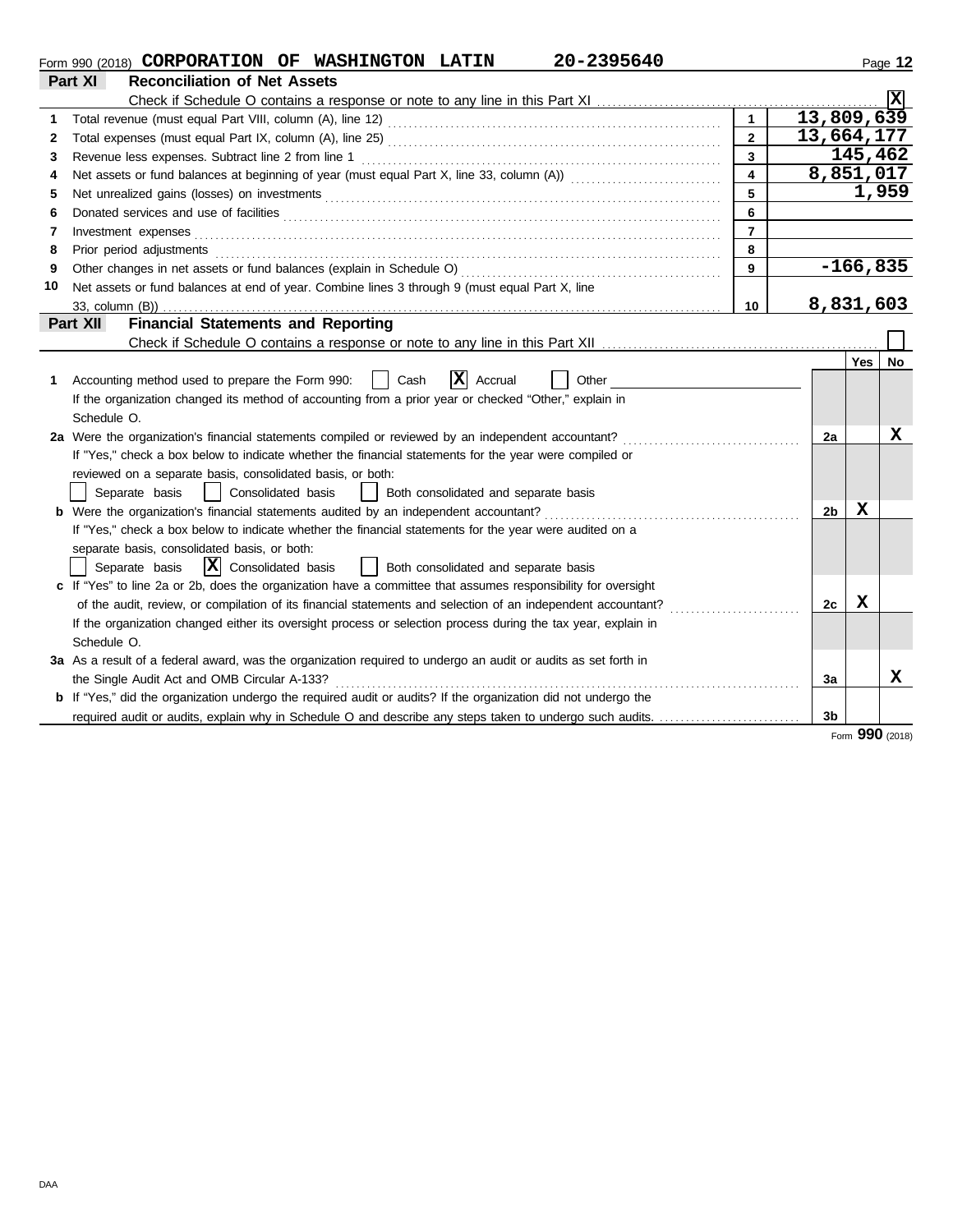| <b>Public Charity Status and Public Support</b><br><b>SCHEDULE A</b> |                                                                                                                                                                                                                                                                                                                                                                                                |                                                                                                                                                                                                                                                                        |                                                      |                                        | OMB No. 1545-0047                    |  |  |  |
|----------------------------------------------------------------------|------------------------------------------------------------------------------------------------------------------------------------------------------------------------------------------------------------------------------------------------------------------------------------------------------------------------------------------------------------------------------------------------|------------------------------------------------------------------------------------------------------------------------------------------------------------------------------------------------------------------------------------------------------------------------|------------------------------------------------------|----------------------------------------|--------------------------------------|--|--|--|
| (Form 990 or 990-EZ)                                                 |                                                                                                                                                                                                                                                                                                                                                                                                | Complete if the organization is a section 501(c)(3) organization or a section 4947(a)(1) nonexempt charitable trust.                                                                                                                                                   |                                                      |                                        | 18                                   |  |  |  |
| Department of the Treasury                                           |                                                                                                                                                                                                                                                                                                                                                                                                | La Attach to Form 990 or Form 990-EZ.                                                                                                                                                                                                                                  |                                                      |                                        | Open to Public                       |  |  |  |
| Internal Revenue Service                                             |                                                                                                                                                                                                                                                                                                                                                                                                | <b>u</b> Go to www.irs.gov/Form990 for instructions and the latest information.                                                                                                                                                                                        |                                                      |                                        | Inspection                           |  |  |  |
| Name of the organization                                             |                                                                                                                                                                                                                                                                                                                                                                                                | CORPORATION OF WASHINGTON LATIN                                                                                                                                                                                                                                        |                                                      | 20-2395640                             | Employer identification number       |  |  |  |
| Part I                                                               |                                                                                                                                                                                                                                                                                                                                                                                                | Reason for Public Charity Status (All organizations must complete this part.) See instructions.                                                                                                                                                                        |                                                      |                                        |                                      |  |  |  |
|                                                                      |                                                                                                                                                                                                                                                                                                                                                                                                | The organization is not a private foundation because it is: (For lines 1 through 12, check only one box.)                                                                                                                                                              |                                                      |                                        |                                      |  |  |  |
| 1                                                                    |                                                                                                                                                                                                                                                                                                                                                                                                | A church, convention of churches, or association of churches described in section 170(b)(1)(A)(i).                                                                                                                                                                     |                                                      |                                        |                                      |  |  |  |
| $\overline{\textbf{x}}$<br>2                                         |                                                                                                                                                                                                                                                                                                                                                                                                | A school described in section 170(b)(1)(A)(ii). (Attach Schedule E (Form 990 or 990-EZ).)                                                                                                                                                                              |                                                      |                                        |                                      |  |  |  |
| 3                                                                    |                                                                                                                                                                                                                                                                                                                                                                                                | A hospital or a cooperative hospital service organization described in section 170(b)(1)(A)(iii).                                                                                                                                                                      |                                                      |                                        |                                      |  |  |  |
| 4                                                                    |                                                                                                                                                                                                                                                                                                                                                                                                | A medical research organization operated in conjunction with a hospital described in section 170(b)(1)(A)(iii). Enter the hospital's name,                                                                                                                             |                                                      |                                        |                                      |  |  |  |
| city, and state:                                                     |                                                                                                                                                                                                                                                                                                                                                                                                |                                                                                                                                                                                                                                                                        |                                                      |                                        |                                      |  |  |  |
| 5                                                                    | An organization operated for the benefit of a college or university owned or operated by a governmental unit described in                                                                                                                                                                                                                                                                      |                                                                                                                                                                                                                                                                        |                                                      |                                        |                                      |  |  |  |
|                                                                      | section 170(b)(1)(A)(iv). (Complete Part II.)                                                                                                                                                                                                                                                                                                                                                  |                                                                                                                                                                                                                                                                        |                                                      |                                        |                                      |  |  |  |
| 6                                                                    |                                                                                                                                                                                                                                                                                                                                                                                                | A federal, state, or local government or governmental unit described in section 170(b)(1)(A)(v).                                                                                                                                                                       |                                                      |                                        |                                      |  |  |  |
| 7                                                                    | described in section 170(b)(1)(A)(vi). (Complete Part II.)                                                                                                                                                                                                                                                                                                                                     | An organization that normally receives a substantial part of its support from a governmental unit or from the general public                                                                                                                                           |                                                      |                                        |                                      |  |  |  |
| 8                                                                    |                                                                                                                                                                                                                                                                                                                                                                                                | A community trust described in section 170(b)(1)(A)(vi). (Complete Part II.)                                                                                                                                                                                           |                                                      |                                        |                                      |  |  |  |
| 9                                                                    |                                                                                                                                                                                                                                                                                                                                                                                                | An agricultural research organization described in <b>section 170(b)(1)(A)(ix)</b> operated in conjunction with a land-grant college<br>or university or a non-land-grant college of agriculture (see instructions). Enter the name, city, and state of the college or |                                                      |                                        |                                      |  |  |  |
| 10                                                                   | university:<br>An organization that normally receives: (1) more than 33 1/3% of its support from contributions, membership fees, and gross<br>receipts from activities related to its exempt functions-subject to certain exceptions, and (2) no more than 33 1/3% of its<br>support from gross investment income and unrelated business taxable income (less section 511 tax) from businesses |                                                                                                                                                                                                                                                                        |                                                      |                                        |                                      |  |  |  |
|                                                                      |                                                                                                                                                                                                                                                                                                                                                                                                | acquired by the organization after June 30, 1975. See section 509(a)(2). (Complete Part III.)                                                                                                                                                                          |                                                      |                                        |                                      |  |  |  |
| 11                                                                   |                                                                                                                                                                                                                                                                                                                                                                                                | An organization organized and operated exclusively to test for public safety. See section 509(a)(4).                                                                                                                                                                   |                                                      |                                        |                                      |  |  |  |
| 12                                                                   |                                                                                                                                                                                                                                                                                                                                                                                                | An organization organized and operated exclusively for the benefit of, to perform the functions of, or to carry out the purposes<br>of one or more publicly supported organizations described in section 509(a)(1) or section 509(a)(2). See section 509(a)(3).        |                                                      |                                        |                                      |  |  |  |
|                                                                      |                                                                                                                                                                                                                                                                                                                                                                                                | Check the box in lines 12a through 12d that describes the type of supporting organization and complete lines 12e, 12f, and 12g.                                                                                                                                        |                                                      |                                        |                                      |  |  |  |
| a                                                                    |                                                                                                                                                                                                                                                                                                                                                                                                | Type I. A supporting organization operated, supervised, or controlled by its supported organization(s), typically by giving                                                                                                                                            |                                                      |                                        |                                      |  |  |  |
|                                                                      |                                                                                                                                                                                                                                                                                                                                                                                                | the supported organization(s) the power to regularly appoint or elect a majority of the directors or trustees of the                                                                                                                                                   |                                                      |                                        |                                      |  |  |  |
| b                                                                    |                                                                                                                                                                                                                                                                                                                                                                                                | supporting organization. You must complete Part IV, Sections A and B.<br>Type II. A supporting organization supervised or controlled in connection with its supported organization(s), by having                                                                       |                                                      |                                        |                                      |  |  |  |
|                                                                      |                                                                                                                                                                                                                                                                                                                                                                                                | control or management of the supporting organization vested in the same persons that control or manage the supported                                                                                                                                                   |                                                      |                                        |                                      |  |  |  |
|                                                                      |                                                                                                                                                                                                                                                                                                                                                                                                | organization(s). You must complete Part IV, Sections A and C.                                                                                                                                                                                                          |                                                      |                                        |                                      |  |  |  |
| c                                                                    |                                                                                                                                                                                                                                                                                                                                                                                                | Type III functionally integrated. A supporting organization operated in connection with, and functionally integrated with,<br>its supported organization(s) (see instructions). You must complete Part IV, Sections A, D, and E.                                       |                                                      |                                        |                                      |  |  |  |
| d                                                                    |                                                                                                                                                                                                                                                                                                                                                                                                | Type III non-functionally integrated. A supporting organization operated in connection with its supported organization(s)                                                                                                                                              |                                                      |                                        |                                      |  |  |  |
|                                                                      |                                                                                                                                                                                                                                                                                                                                                                                                | that is not functionally integrated. The organization generally must satisfy a distribution requirement and an attentiveness                                                                                                                                           |                                                      |                                        |                                      |  |  |  |
| е                                                                    |                                                                                                                                                                                                                                                                                                                                                                                                | requirement (see instructions). You must complete Part IV, Sections A and D, and Part V.<br>Check this box if the organization received a written determination from the IRS that it is a Type I, Type II, Type III                                                    |                                                      |                                        |                                      |  |  |  |
|                                                                      |                                                                                                                                                                                                                                                                                                                                                                                                | functionally integrated, or Type III non-functionally integrated supporting organization.                                                                                                                                                                              |                                                      |                                        |                                      |  |  |  |
| f                                                                    | Enter the number of supported organizations                                                                                                                                                                                                                                                                                                                                                    |                                                                                                                                                                                                                                                                        |                                                      |                                        |                                      |  |  |  |
| g                                                                    |                                                                                                                                                                                                                                                                                                                                                                                                | Provide the following information about the supported organization(s).                                                                                                                                                                                                 |                                                      |                                        |                                      |  |  |  |
| (i) Name of supported<br>organization                                | (ii) EIN                                                                                                                                                                                                                                                                                                                                                                                       | (iii) Type of organization<br>(described on lines 1-10                                                                                                                                                                                                                 | (iv) Is the organization<br>listed in your governing | (v) Amount of monetary<br>support (see | (vi) Amount of<br>other support (see |  |  |  |
|                                                                      |                                                                                                                                                                                                                                                                                                                                                                                                | above (see instructions))                                                                                                                                                                                                                                              | document?                                            | instructions)                          | instructions)                        |  |  |  |
|                                                                      |                                                                                                                                                                                                                                                                                                                                                                                                |                                                                                                                                                                                                                                                                        | Yes<br>No                                            |                                        |                                      |  |  |  |
| (A)                                                                  |                                                                                                                                                                                                                                                                                                                                                                                                |                                                                                                                                                                                                                                                                        |                                                      |                                        |                                      |  |  |  |
| (B)                                                                  |                                                                                                                                                                                                                                                                                                                                                                                                |                                                                                                                                                                                                                                                                        |                                                      |                                        |                                      |  |  |  |
| (C)                                                                  |                                                                                                                                                                                                                                                                                                                                                                                                |                                                                                                                                                                                                                                                                        |                                                      |                                        |                                      |  |  |  |
| (D)                                                                  |                                                                                                                                                                                                                                                                                                                                                                                                |                                                                                                                                                                                                                                                                        |                                                      |                                        |                                      |  |  |  |
| (E)                                                                  |                                                                                                                                                                                                                                                                                                                                                                                                |                                                                                                                                                                                                                                                                        |                                                      |                                        |                                      |  |  |  |
|                                                                      |                                                                                                                                                                                                                                                                                                                                                                                                |                                                                                                                                                                                                                                                                        |                                                      |                                        |                                      |  |  |  |
| Total                                                                |                                                                                                                                                                                                                                                                                                                                                                                                |                                                                                                                                                                                                                                                                        |                                                      |                                        | 0 <sup>0</sup><br>000E2004           |  |  |  |

**For Paperwork Reduction Act Notice, see the Instructions for Form 990 or 990-EZ.**

**Schedule A (Form 990 or 990-EZ) 2018**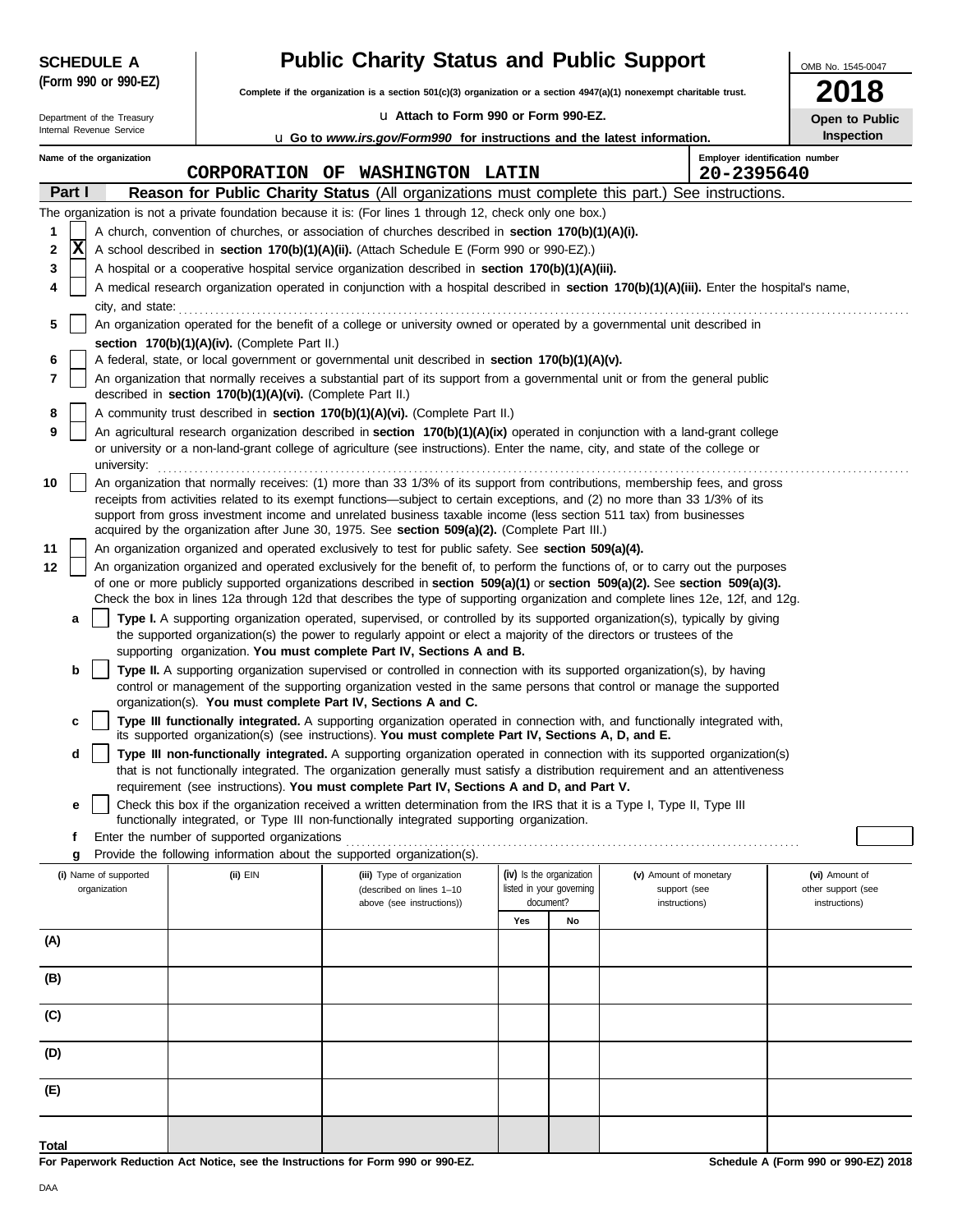|     | Part III. If the organization fails to qualify under the tests listed below, please complete Part III.)                                                                                                                     |          |            |            |            |            |           |
|-----|-----------------------------------------------------------------------------------------------------------------------------------------------------------------------------------------------------------------------------|----------|------------|------------|------------|------------|-----------|
|     | Section A. Public Support                                                                                                                                                                                                   |          |            |            |            |            |           |
|     | Calendar year (or fiscal year beginning in)<br>$\mathbf{u}$                                                                                                                                                                 | (a) 2014 | (b) $2015$ | $(c)$ 2016 | (d) $2017$ | (e) $2018$ | (f) Total |
| 1   | Gifts, grants, contributions, and<br>membership fees received. (Do not<br>include any "unusual grants.")                                                                                                                    |          |            |            |            |            |           |
| 2   | Tax revenues levied for the<br>organization's benefit and either paid<br>to or expended on its behalf                                                                                                                       |          |            |            |            |            |           |
| 3   | The value of services or facilities<br>furnished by a governmental unit to the<br>organization without charge                                                                                                               |          |            |            |            |            |           |
| 4   | Total. Add lines 1 through 3                                                                                                                                                                                                |          |            |            |            |            |           |
| 5   | The portion of total contributions by<br>each person (other than a<br>governmental unit or publicly<br>supported organization) included on<br>line 1 that exceeds 2% of the amount<br>shown on line 11, column (f) $\ldots$ |          |            |            |            |            |           |
|     | Public support. Subtract line 5 from line 4                                                                                                                                                                                 |          |            |            |            |            |           |
|     | <b>Section B. Total Support</b>                                                                                                                                                                                             |          |            |            |            |            |           |
|     | Calendar year (or fiscal year beginning in) <b>u</b>                                                                                                                                                                        | (a) 2014 | (b) $2015$ | (c) 2016   | (d) $2017$ | (e) $2018$ | (f) Total |
| 7   |                                                                                                                                                                                                                             |          |            |            |            |            |           |
| 8   | Gross income from interest, dividends,<br>payments received on securities loans,<br>rents, royalties, and income from<br>similar sources                                                                                    |          |            |            |            |            |           |
| 9   | Net income from unrelated business<br>activities, whether or not the business<br>is regularly carried on                                                                                                                    |          |            |            |            |            |           |
| 10  | Other income. Do not include gain or<br>loss from the sale of capital assets<br>(Explain in Part VI.)                                                                                                                       |          |            |            |            |            |           |
| 11  | <b>Total support.</b> Add lines 7 through 10                                                                                                                                                                                |          |            |            |            |            |           |
| 12  |                                                                                                                                                                                                                             |          |            |            |            | 12         |           |
| 13  | First five years. If the Form 990 is for the organization's first, second, third, fourth, or fifth tax year as a section 501(c)(3)                                                                                          |          |            |            |            |            |           |
|     | organization, check this box and stop here                                                                                                                                                                                  |          |            |            |            |            |           |
|     | Section C. Computation of Public Support Percentage                                                                                                                                                                         |          |            |            |            |            |           |
| 14  | Public support percentage for 2018 (line 6, column (f) divided by line 11, column (f)) [[[[[[[[[[[[[[[[[[[[[[                                                                                                               |          |            |            |            | 14         | %         |
| 15  |                                                                                                                                                                                                                             |          |            |            |            | 15         | %         |
| 16a | 33 1/3% support test-2018. If the organization did not check the box on line 13, and line 14 is 33 1/3% or more, check this                                                                                                 |          |            |            |            |            |           |
|     | box and stop here. The organization qualifies as a publicly supported organization <b>conserved</b> conserved and stop here. The organization                                                                               |          |            |            |            |            |           |
|     | 00 4/00/ current test. 0047 If the curriculum did not sheet a having line 40 and 6- and line 45 is 00 4/00/ current sheet.                                                                                                  |          |            |            |            |            |           |

Schedule A (Form 990 or 990-EZ) 2018 **CORPORATION OF WASHINGTON LATIN** 20-2395640 Page 2

**Part II Support Schedule for Organizations Described in Sections 170(b)(1)(A)(iv) and 170(b)(1)(A)(vi)**

(Complete only if you checked the box on line 5, 7, or 8 of Part I or if the organization failed to qualify under

|     | organization, check this box and stop here <b>construct the construct of the construct of the construct of the construct of the construct of the construct of the construct of the construct of the construction of the construc</b> |    |  |  |  |  |  |
|-----|--------------------------------------------------------------------------------------------------------------------------------------------------------------------------------------------------------------------------------------|----|--|--|--|--|--|
|     | Section C. Computation of Public Support Percentage                                                                                                                                                                                  |    |  |  |  |  |  |
| 14  | Public support percentage for 2018 (line 6, column (f) divided by line 11, column (f) [[[[[[[[[[[[[[[[[[[[[[[                                                                                                                        | 14 |  |  |  |  |  |
| 15  | Public support percentage from 2017 Schedule A, Part II, line 14                                                                                                                                                                     | 15 |  |  |  |  |  |
| 16a | 33 1/3% support test—2018. If the organization did not check the box on line 13, and line 14 is 33 1/3% or more, check this                                                                                                          |    |  |  |  |  |  |
|     | box and stop here. The organization qualifies as a publicly supported organization                                                                                                                                                   |    |  |  |  |  |  |
| b   | 33 1/3% support test-2017. If the organization did not check a box on line 13 or 16a, and line 15 is 33 1/3% or more, check                                                                                                          |    |  |  |  |  |  |
|     | this box and <b>stop here.</b> The organization qualifies as a publicly supported organization                                                                                                                                       |    |  |  |  |  |  |
| 17a | 10%-facts-and-circumstances test-2018. If the organization did not check a box on line 13, 16a, or 16b, and line 14 is                                                                                                               |    |  |  |  |  |  |
|     | 10% or more, and if the organization meets the "facts-and-circumstances" test, check this box and <b>stop here.</b> Explain in                                                                                                       |    |  |  |  |  |  |
|     | Part VI how the organization meets the "facts-and-circumstances" test. The organization qualifies as a publicly supported<br>organization                                                                                            |    |  |  |  |  |  |
| b   | 10%-facts-and-circumstances test-2017. If the organization did not check a box on line 13, 16a, 16b, or 17a, and line                                                                                                                |    |  |  |  |  |  |
|     | 15 is 10% or more, and if the organization meets the "facts-and-circumstances" test, check this box and <b>stop here.</b>                                                                                                            |    |  |  |  |  |  |
|     | Explain in Part VI how the organization meets the "facts-and-circumstances" test. The organization qualifies as a publicly<br>supported organization                                                                                 |    |  |  |  |  |  |
| 18  | <b>Private foundation.</b> If the organization did not check a box on line 13, 16a, 16b, 17a, or 17b, check this box and see<br>instructions                                                                                         |    |  |  |  |  |  |

**Schedule A (Form 990 or 990-EZ) 2018**

 $\blacktriangleright \Box$ 

 $\blacktriangleright$   $\Box$ 

 $\blacktriangleright$   $\Box$ 

 $\blacktriangleright$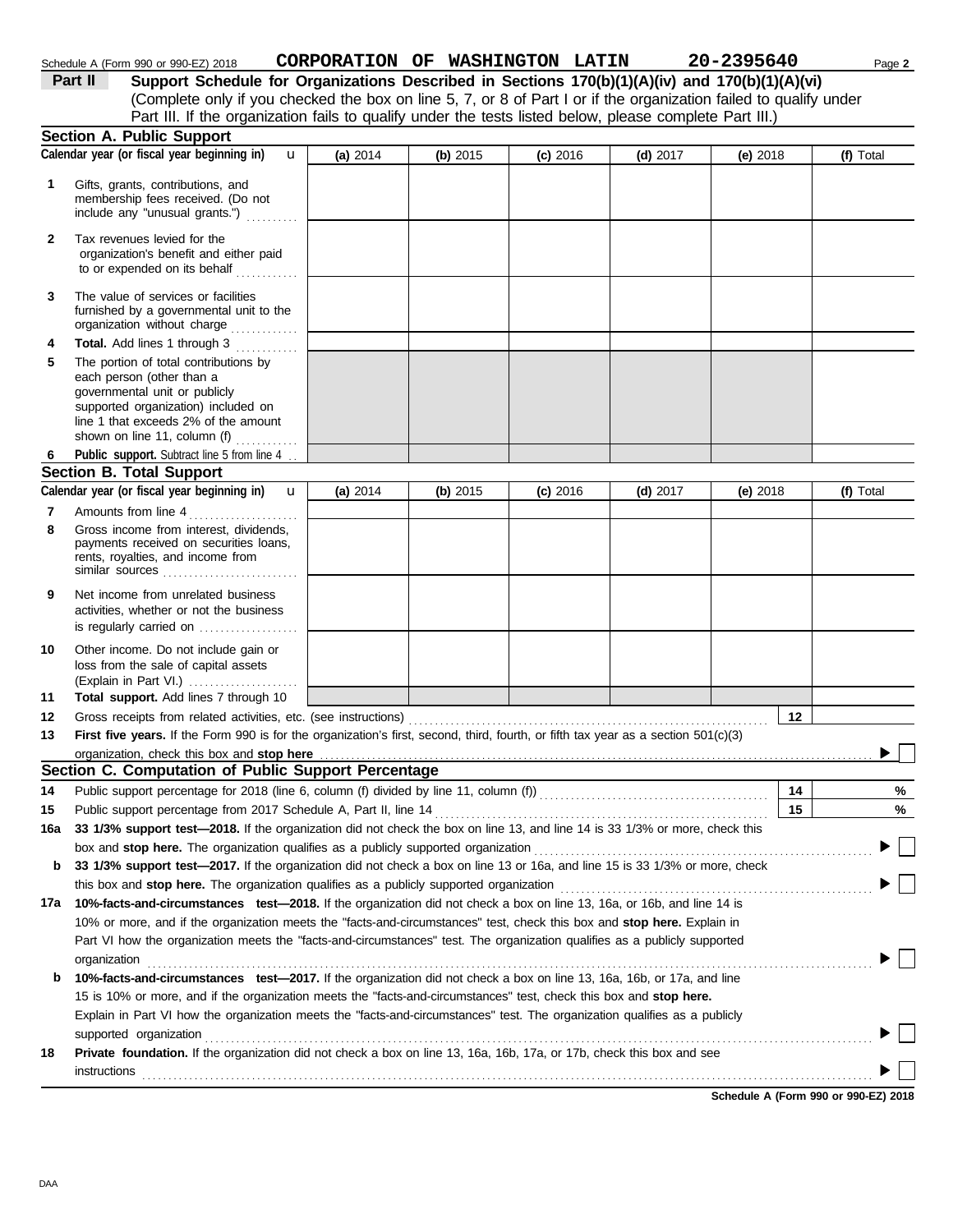|        | Calendar year (or fiscal year beginning in)<br>$\mathbf{u}$                                                                                                                                    | (a) 2014 | (b) 2015 | $(c)$ 2016 | $(d)$ 2017 | $(e)$ 2018 | (f) Total |
|--------|------------------------------------------------------------------------------------------------------------------------------------------------------------------------------------------------|----------|----------|------------|------------|------------|-----------|
| 1      | Gifts, grants, contributions, and membership<br>fees received. (Do not include any "unusual grants.")                                                                                          |          |          |            |            |            |           |
| 2      | Gross receipts from admissions, merchandise<br>sold or services performed, or facilities<br>furnished in any activity that is related to the<br>organization's fax-exempt purpose              |          |          |            |            |            |           |
| 3      | Gross receipts from activities that are not an<br>unrelated trade or business under section 513                                                                                                |          |          |            |            |            |           |
| 4      | Tax revenues levied for the<br>organization's benefit and either paid<br>to or expended on its behalf<br>.                                                                                     |          |          |            |            |            |           |
| 5      | The value of services or facilities<br>furnished by a governmental unit to the<br>organization without charge                                                                                  |          |          |            |            |            |           |
| 6      | Total. Add lines 1 through 5<br>.                                                                                                                                                              |          |          |            |            |            |           |
| 7a     | Amounts included on lines 1, 2, and 3<br>received from disqualified persons                                                                                                                    |          |          |            |            |            |           |
| b<br>c | Amounts included on lines 2 and 3<br>received from other than disqualified<br>persons that exceed the greater of \$5,000<br>or 1% of the amount on line 13 for the year<br>Add lines 7a and 7b |          |          |            |            |            |           |
| 8      | Public support. (Subtract line 7c from                                                                                                                                                         |          |          |            |            |            |           |
|        | line $6.$ )                                                                                                                                                                                    |          |          |            |            |            |           |
|        | <b>Section B. Total Support</b>                                                                                                                                                                |          |          |            |            |            |           |
|        | Calendar year (or fiscal year beginning in)<br>$\mathbf{u}$                                                                                                                                    | (a) 2014 | (b) 2015 | $(c)$ 2016 | (d) $2017$ | $(e)$ 2018 | (f) Total |
| 9      | Amounts from line 6                                                                                                                                                                            |          |          |            |            |            |           |
| 10a    | Gross income from interest, dividends,<br>payments received on securities loans, rents,<br>royalties, and income from similar sources                                                          |          |          |            |            |            |           |
| b      | Unrelated business taxable income (less<br>section 511 taxes) from businesses<br>acquired after June 30, 1975                                                                                  |          |          |            |            |            |           |
| c      | Add lines 10a and 10b                                                                                                                                                                          |          |          |            |            |            |           |
| 11     | Net income from unrelated business<br>activities not included in line 10b, whether<br>or not the business is regularly carried on                                                              |          |          |            |            |            |           |
| 12     | Other income. Do not include gain or<br>loss from the sale of capital assets<br>(Explain in Part VI.)                                                                                          |          |          |            |            |            |           |
| 13     | Total support. (Add lines 9, 10c, 11,                                                                                                                                                          |          |          |            |            |            |           |
|        | and 12.)                                                                                                                                                                                       |          |          |            |            |            |           |
| 14     | First five years. If the Form 990 is for the organization's first, second, third, fourth, or fifth tax year as a section 501(c)(3)                                                             |          |          |            |            |            |           |
|        | organization, check this box and stop here<br>Section C. Computation of Public Support Percentage                                                                                              |          |          |            |            |            |           |
| 15     |                                                                                                                                                                                                |          |          |            |            | 15         | %         |
| 16     |                                                                                                                                                                                                |          |          |            |            | 16         | %         |
|        | Section D. Computation of Investment Income Percentage                                                                                                                                         |          |          |            |            |            |           |
| 17     | Investment income percentage for 2018 (line 10c, column (f), divided by line 13, column (f)) [[[[[[[[[[[[[[[[                                                                                  |          |          |            |            | 17         | %         |
| 18     | Investment income percentage from 2017 Schedule A, Part III, line 17                                                                                                                           |          |          |            |            | 18         | %         |
| 19a    | 33 1/3% support tests—2018. If the organization did not check the box on line 14, and line 15 is more than 33 1/3%, and line                                                                   |          |          |            |            |            |           |
|        |                                                                                                                                                                                                |          |          |            |            |            |           |
| b      | 33 1/3% support tests-2017. If the organization did not check a box on line 14 or line 19a, and line 16 is more than 33 1/3%, and                                                              |          |          |            |            |            |           |
|        |                                                                                                                                                                                                |          |          |            |            |            |           |
| 20     |                                                                                                                                                                                                |          |          |            |            |            |           |

**Schedule A (Form 990 or 990-EZ) 2018**

## **Part III Support Schedule for Organizations Described in Section 509(a)(2)** Schedule A (Form 990 or 990-EZ) 2018 **CORPORATION OF WASHINGTON LATIN** 20-2395640 Page 3

**Section A. Public Support**

(Complete only if you checked the box on line 10 of Part I or if the organization failed to qualify under Part II. If the organization fails to qualify under the tests listed below, please complete Part II.)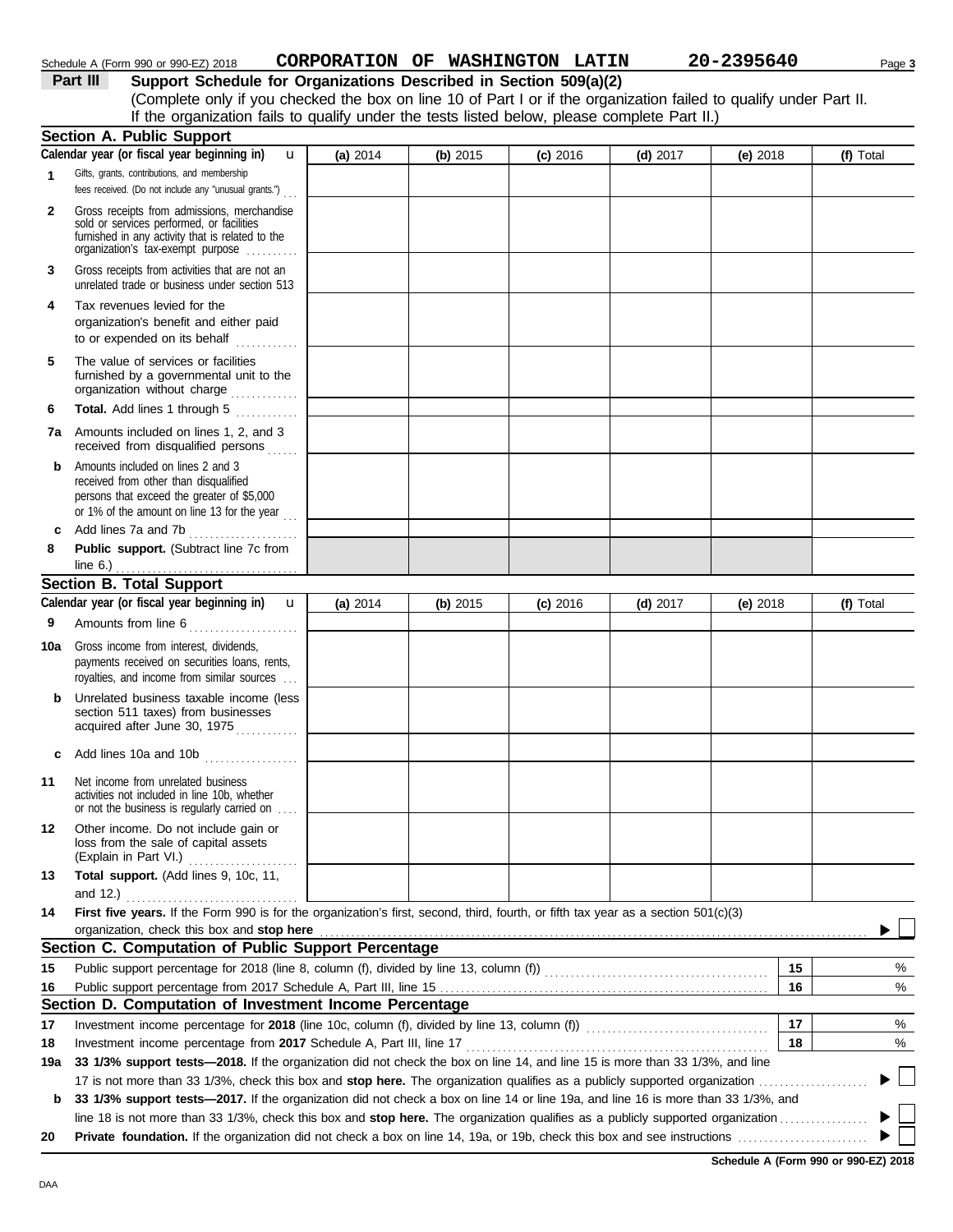|     | CORPORATION OF WASHINGTON LATIN<br>Schedule A (Form 990 or 990-EZ) 2018                                                  | 20-2395640                                      |     | Page 4 |
|-----|--------------------------------------------------------------------------------------------------------------------------|-------------------------------------------------|-----|--------|
|     | Part IV<br><b>Supporting Organizations</b>                                                                               |                                                 |     |        |
|     | (Complete only if you checked a box in line 12 on Part I. If you checked 12a of Part I, complete Sections A              |                                                 |     |        |
|     | and B. If you checked 12b of Part I, complete Sections A and C. If you checked 12c of Part I, complete                   |                                                 |     |        |
|     | Sections A, D, and E. If you checked 12d of Part I, complete Sections A and D, and complete Part V.)                     |                                                 |     |        |
|     | Section A. All Supporting Organizations                                                                                  |                                                 |     |        |
|     |                                                                                                                          |                                                 | Yes | No     |
| 1   | Are all of the organization's supported organizations listed by name in the organization's governing                     |                                                 |     |        |
|     | documents? If "No," describe in Part VI how the supported organizations are designated. If designated by                 |                                                 |     |        |
|     | class or purpose, describe the designation. If historic and continuing relationship, explain.                            | 1                                               |     |        |
| 2   | Did the organization have any supported organization that does not have an IRS determination of status                   |                                                 |     |        |
|     | under section 509(a)(1) or (2)? If "Yes," explain in Part VI how the organization determined that the supported          |                                                 |     |        |
|     | organization was described in section 509(a)(1) or (2).                                                                  | $\mathbf{2}$                                    |     |        |
| За  | Did the organization have a supported organization described in section $501(c)(4)$ , (5), or (6)? If "Yes," answer      |                                                 |     |        |
|     | $(b)$ and $(c)$ below.                                                                                                   | 3a                                              |     |        |
| b   | Did the organization confirm that each supported organization qualified under section $501(c)(4)$ , $(5)$ , or $(6)$ and |                                                 |     |        |
|     | satisfied the public support tests under section 509(a)(2)? If "Yes," describe in Part VI when and how the               |                                                 |     |        |
|     | organization made the determination.                                                                                     | 3 <sub>b</sub>                                  |     |        |
| c   | Did the organization ensure that all support to such organizations was used exclusively for section $170(c)(2)(B)$       |                                                 |     |        |
|     | purposes? If "Yes," explain in Part VI what controls the organization put in place to ensure such use.                   | 3c                                              |     |        |
| 4a  | Was any supported organization not organized in the United States ("foreign supported organization")? If                 |                                                 |     |        |
|     | "Yes," and if you checked 12a or 12b in Part I, answer (b) and (c) below.                                                | 4a                                              |     |        |
| b   | Did the organization have ultimate control and discretion in deciding whether to make grants to the foreign              |                                                 |     |        |
|     | supported organization? If "Yes," describe in Part VI how the organization had such control and discretion               |                                                 |     |        |
|     | despite being controlled or supervised by or in connection with its supported organizations.                             | 4b                                              |     |        |
| c   | Did the organization support any foreign supported organization that does not have an IRS determination                  |                                                 |     |        |
|     | under sections $501(c)(3)$ and $509(a)(1)$ or (2)? If "Yes," explain in Part VI what controls the organization used      |                                                 |     |        |
|     | to ensure that all support to the foreign supported organization was used exclusively for section $170(c)(2)(B)$         |                                                 |     |        |
|     | purposes.                                                                                                                | 4с                                              |     |        |
| 5a  | Did the organization add, substitute, or remove any supported organizations during the tax year? If "Yes,"               |                                                 |     |        |
|     | answer (b) and (c) below (if applicable). Also, provide detail in Part VI, including (i) the names and EIN               |                                                 |     |        |
|     | numbers of the supported organizations added, substituted, or removed; (ii) the reasons for each such action;            |                                                 |     |        |
|     | (iii) the authority under the organization's organizing document authorizing such action; and (iv) how the action        |                                                 |     |        |
|     | was accomplished (such as by amendment to the organizing document).                                                      | 5а                                              |     |        |
| b   | Type I or Type II only. Was any added or substituted supported organization part of a class already                      |                                                 |     |        |
|     | designated in the organization's organizing document?                                                                    | 5b                                              |     |        |
| c   | Substitutions only. Was the substitution the result of an event beyond the organization's control?                       | 5c                                              |     |        |
|     | Did the organization provide support (whether in the form of grants or the provision of services or facilities) to       |                                                 |     |        |
|     | anyone other than (i) its supported organizations, (ii) individuals that are part of the charitable class benefited      |                                                 |     |        |
|     | by one or more of its supported organizations, or (iii) other supporting organizations that also support or              |                                                 |     |        |
|     | benefit one or more of the filing organization's supported organizations? If "Yes," provide detail in Part VI.           | 6                                               |     |        |
| 7   | Did the organization provide a grant, loan, compensation, or other similar payment to a substantial contributor          |                                                 |     |        |
|     | (as defined in section $4958(c)(3)(C)$ ), a family member of a substantial contributor, or a 35% controlled entity       |                                                 |     |        |
|     | with regard to a substantial contributor? If "Yes," complete Part I of Schedule L (Form 990 or 990-EZ).                  | 7                                               |     |        |
| 8   | Did the organization make a loan to a disqualified person (as defined in section 4958) not described in line 7?          |                                                 |     |        |
|     | If "Yes," complete Part I of Schedule L (Form 990 or 990-EZ).                                                            | 8                                               |     |        |
| 9a  | Was the organization controlled directly or indirectly at any time during the tax year by one or more                    |                                                 |     |        |
|     | disqualified persons as defined in section 4946 (other than foundation managers and organizations described              |                                                 |     |        |
|     | in section $509(a)(1)$ or (2))? If "Yes," provide detail in Part VI.                                                     | 9а                                              |     |        |
| b   | Did one or more disqualified persons (as defined in line 9a) hold a controlling interest in any entity in which          |                                                 |     |        |
|     | the supporting organization had an interest? If "Yes," provide detail in Part VI.                                        | 9b                                              |     |        |
| c   | Did a disqualified person (as defined in line 9a) have an ownership interest in, or derive any personal benefit          |                                                 |     |        |
|     | from, assets in which the supporting organization also had an interest? If "Yes," provide detail in Part VI.             | 9с                                              |     |        |
| 10a | Was the organization subject to the excess business holdings rules of section 4943 because of section                    |                                                 |     |        |
|     | 4943(f) (regarding certain Type II supporting organizations, and all Type III non-functionally integrated                |                                                 |     |        |
|     | supporting organizations)? If "Yes," answer 10b below.                                                                   | 10a                                             |     |        |
| b   | Did the organization have any excess business holdings in the tax year? (Use Schedule C, Form 4720, to                   |                                                 |     |        |
|     | determine whether the organization had excess business holdings.)                                                        | 10 <sub>b</sub>                                 |     |        |
|     |                                                                                                                          | $A$ (Faxes 000 as 000 EZ) 20<br><b>Cohodulo</b> |     |        |

**Schedule A (Form 990 or 990-EZ) 2018**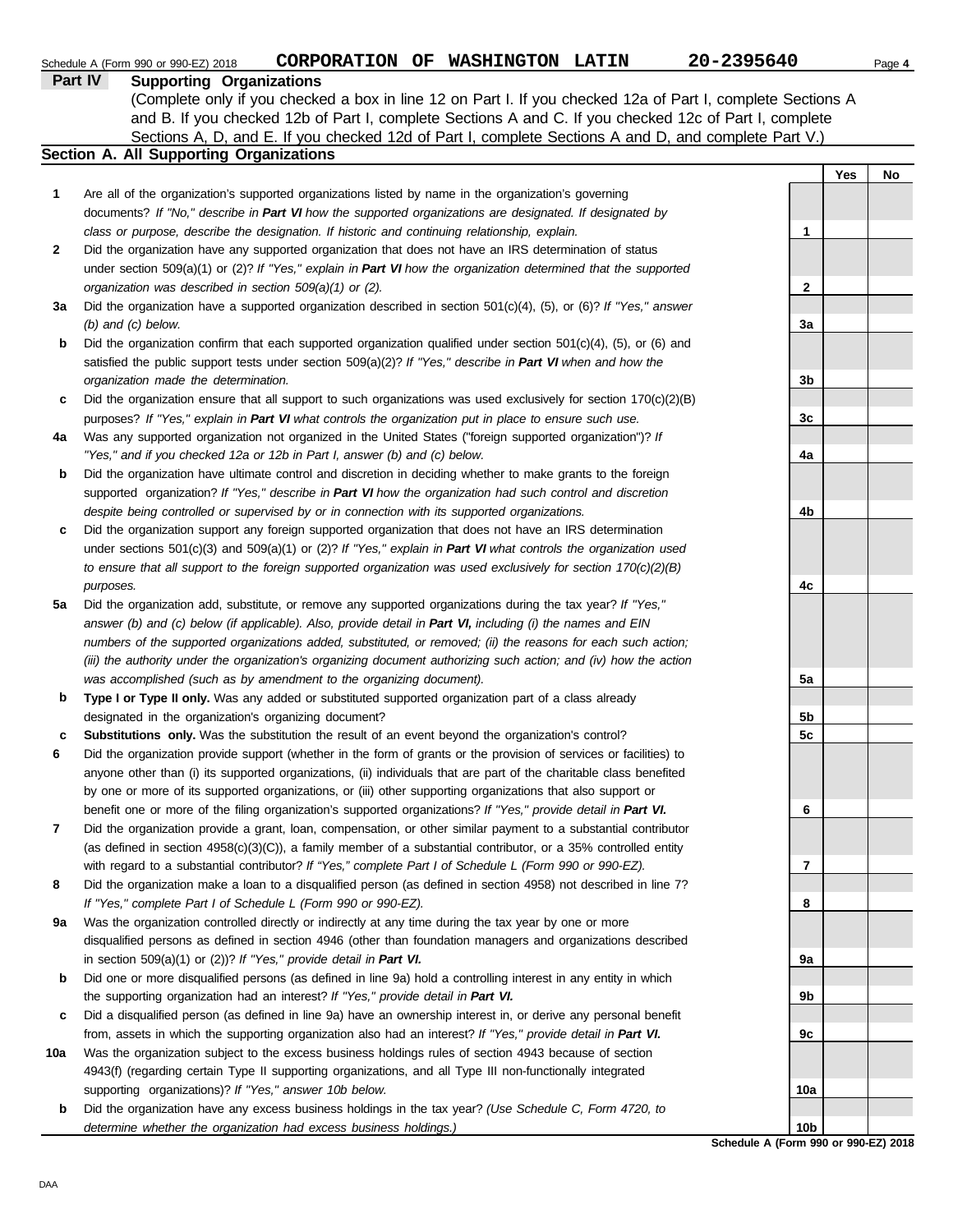|                | 20-2395640<br>CORPORATION OF WASHINGTON LATIN<br>Schedule A (Form 990 or 990-EZ) 2018                                             |     | Page 5 |
|----------------|-----------------------------------------------------------------------------------------------------------------------------------|-----|--------|
| <b>Part IV</b> | <b>Supporting Organizations (continued)</b>                                                                                       |     |        |
|                |                                                                                                                                   | Yes | No     |
| 11             | Has the organization accepted a gift or contribution from any of the following persons?                                           |     |        |
| а              | A person who directly or indirectly controls, either alone or together with persons described in (b) and (c)                      |     |        |
|                | below, the governing body of a supported organization?<br>11a                                                                     |     |        |
| b              | A family member of a person described in (a) above?<br>11 <sub>b</sub>                                                            |     |        |
| c              | A 35% controlled entity of a person described in (a) or (b) above? If "Yes" to a, b, or c, provide detail in Part VI.<br>11c      |     |        |
|                | <b>Section B. Type I Supporting Organizations</b>                                                                                 |     |        |
|                |                                                                                                                                   | Yes | No     |
| 1              | Did the directors, trustees, or membership of one or more supported organizations have the power to                               |     |        |
|                | regularly appoint or elect at least a majority of the organization's directors or trustees at all times during the                |     |        |
|                | tax year? If "No," describe in Part VI how the supported organization(s) effectively operated, supervised, or                     |     |        |
|                | controlled the organization's activities. If the organization had more than one supported organization,                           |     |        |
|                | describe how the powers to appoint and/or remove directors or trustees were allocated among the supported                         |     |        |
|                | organizations and what conditions or restrictions, if any, applied to such powers during the tax year.<br>1                       |     |        |
| 2              | Did the organization operate for the benefit of any supported organization other than the supported                               |     |        |
|                | organization(s) that operated, supervised, or controlled the supporting organization? If "Yes," explain in Part                   |     |        |
|                | VI how providing such benefit carried out the purposes of the supported organization(s) that operated,                            |     |        |
|                | supervised, or controlled the supporting organization.<br>2                                                                       |     |        |
|                | Section C. Type II Supporting Organizations                                                                                       |     |        |
|                |                                                                                                                                   | Yes | No     |
| 1              | Were a majority of the organization's directors or trustees during the tax year also a majority of the directors                  |     |        |
|                | or trustees of each of the organization's supported organization(s)? If "No," describe in Part VI how control                     |     |        |
|                | or management of the supporting organization was vested in the same persons that controlled or managed                            |     |        |
|                | 1<br>the supported organization(s).                                                                                               |     |        |
|                | Section D. All Type III Supporting Organizations                                                                                  |     |        |
|                |                                                                                                                                   | Yes | No     |
| 1              | Did the organization provide to each of its supported organizations, by the last day of the fifth month of the                    |     |        |
|                | organization's tax year, (i) a written notice describing the type and amount of support provided during the prior tax             |     |        |
|                | year, (ii) a copy of the Form 990 that was most recently filed as of the date of notification, and (iii) copies of the            |     |        |
|                | organization's governing documents in effect on the date of notification, to the extent not previously provided?<br>1             |     |        |
| 2              | Were any of the organization's officers, directors, or trustees either (i) appointed or elected by the supported                  |     |        |
|                | organization(s) or (ii) serving on the governing body of a supported organization? If "No," explain in Part VI how                |     |        |
|                | the organization maintained a close and continuous working relationship with the supported organization(s).<br>2                  |     |        |
| 3              | By reason of the relationship described in (2), did the organization's supported organizations have a                             |     |        |
|                | significant voice in the organization's investment policies and in directing the use of the organization's                        |     |        |
|                | income or assets at all times during the tax year? If "Yes," describe in Part VI the role the organization's                      |     |        |
|                | supported organizations played in this regard.<br>3                                                                               |     |        |
|                | Section E. Type III Functionally-Integrated Supporting Organizations                                                              |     |        |
| 1              | Check the box next to the method that the organization used to satisfy the Integral Part Test during the year (see instructions). |     |        |
| a              | The organization satisfied the Activities Test. Complete line 2 below.                                                            |     |        |
| b              | The organization is the parent of each of its supported organizations. Complete line 3 below.                                     |     |        |
| с              | The organization supported a governmental entity. Describe in Part VI how you supported a government entity (see instructions).   |     |        |
|                |                                                                                                                                   |     |        |

**2** Activities Test. *Answer (a) and (b) below.*

- **a** Did substantially all of the organization's activities during the tax year directly further the exempt purposes of the supported organization(s) to which the organization was responsive? *If "Yes," then in Part VI identify those supported organizations and explain how these activities directly furthered their exempt purposes, how the organization was responsive to those supported organizations, and how the organization determined that these activities constituted substantially all of its activities.*
- **b** Did the activities described in (a) constitute activities that, but for the organization's involvement, one or more of the organization's supported organization(s) would have been engaged in? *If "Yes," explain in Part VI the reasons for the organization's position that its supported organization(s) would have engaged in these activities but for the organization's involvement.*
- **3** Parent of Supported Organizations. *Answer (a) and (b) below.*
	- **a** Did the organization have the power to regularly appoint or elect a majority of the officers, directors, or trustees of each of the supported organizations? *Provide details in Part VI.*
	- **b** Did the organization exercise a substantial degree of direction over the policies, programs, and activities of each of its supported organizations? *If "Yes," describe in Part VI the role played by the organization in this regard.*

**2a 2b 3a 3b**

**Yes No**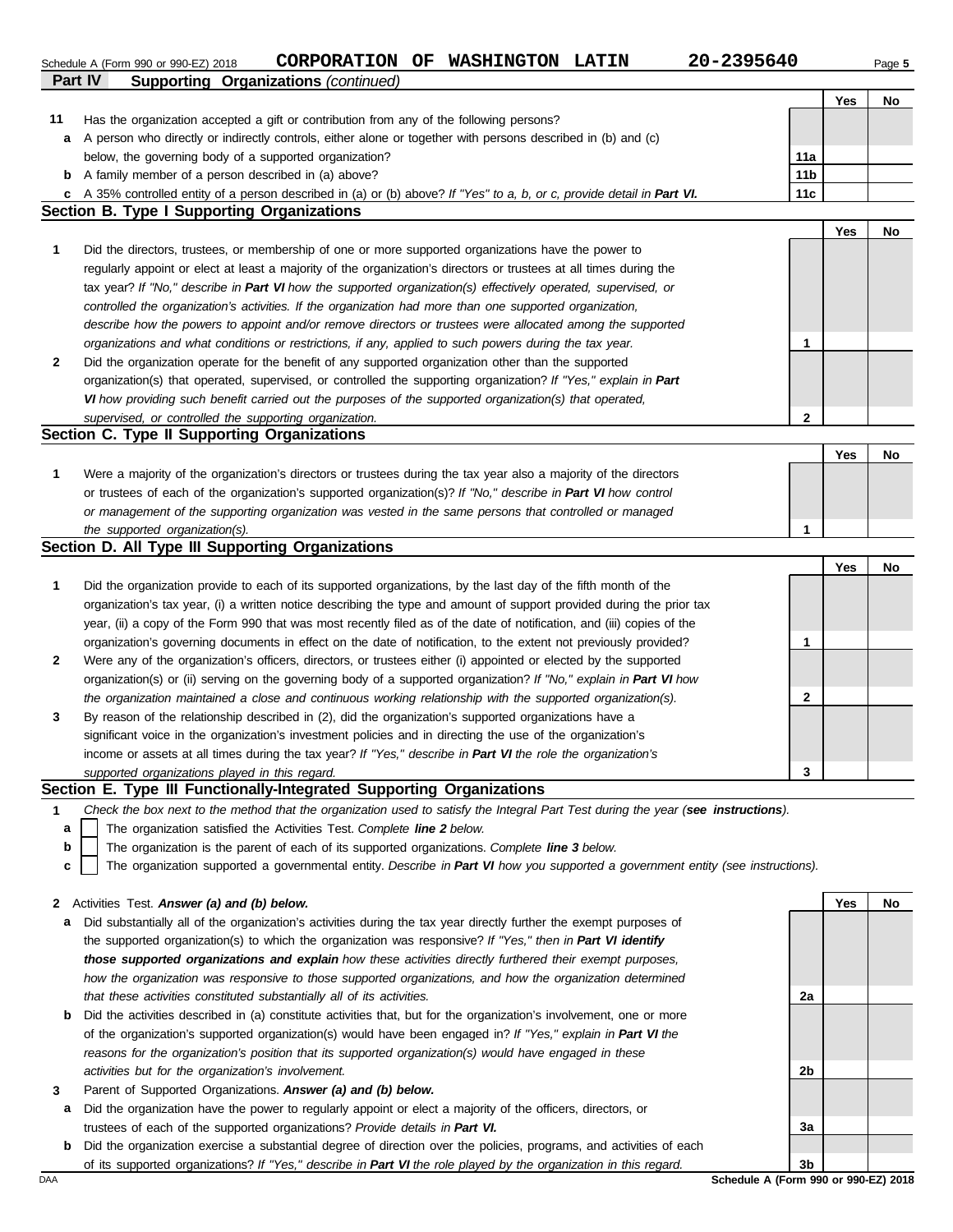| CORPORATION OF WASHINGTON LATIN<br>Schedule A (Form 990 or 990-EZ) 2018                                                               |                | 20-2395640     | Page 6                         |
|---------------------------------------------------------------------------------------------------------------------------------------|----------------|----------------|--------------------------------|
| <b>Part V</b><br>Type III Non-Functionally Integrated 509(a)(3) Supporting Organizations                                              |                |                |                                |
| 1<br>Check here if the organization satisfied the Integral Part Test as a qualifying trust on Nov. 20, 1970 (explain in Part VI). See |                |                |                                |
| instructions. All other Type III non-functionally integrated supporting organizations must complete Sections A through E.             |                |                |                                |
| Section A - Adjusted Net Income                                                                                                       |                | (A) Prior Year | (B) Current Year<br>(optional) |
| Net short-term capital gain<br>1                                                                                                      | $\mathbf{1}$   |                |                                |
| 2<br>Recoveries of prior-year distributions                                                                                           | $\mathbf{2}$   |                |                                |
| 3<br>Other gross income (see instructions)                                                                                            | 3              |                |                                |
| 4<br>Add lines 1 through 3.                                                                                                           | 4              |                |                                |
| 5<br>Depreciation and depletion                                                                                                       | 5              |                |                                |
| 6<br>Portion of operating expenses paid or incurred for production or                                                                 |                |                |                                |
| collection of gross income or for management, conservation, or                                                                        |                |                |                                |
| maintenance of property held for production of income (see instructions)                                                              | 6              |                |                                |
| Other expenses (see instructions)<br>7                                                                                                | $\overline{7}$ |                |                                |
| 8<br><b>Adjusted Net Income</b> (subtract lines 5, 6, and 7 from line 4)                                                              | 8              |                |                                |
| <b>Section B - Minimum Asset Amount</b>                                                                                               |                | (A) Prior Year | (B) Current Year<br>(optional) |
| Aggregate fair market value of all non-exempt-use assets (see<br>1.                                                                   |                |                |                                |
| instructions for short tax year or assets held for part of year):                                                                     |                |                |                                |
| Average monthly value of securities<br>a                                                                                              | 1a             |                |                                |
| Average monthly cash balances<br>b                                                                                                    | 1b             |                |                                |
| Fair market value of other non-exempt-use assets<br>c                                                                                 | 1 <sub>c</sub> |                |                                |
| Total (add lines 1a, 1b, and 1c)<br>d                                                                                                 | 1d             |                |                                |
| <b>Discount</b> claimed for blockage or other<br>е                                                                                    |                |                |                                |
| factors (explain in detail in Part VI):                                                                                               |                |                |                                |
| Acquisition indebtedness applicable to non-exempt-use assets<br>2                                                                     | $\mathbf{2}$   |                |                                |
| Subtract line 2 from line 1d.<br>3                                                                                                    | 3              |                |                                |
| Cash deemed held for exempt use. Enter 1-1/2% of line 3 (for greater amount,<br>4                                                     |                |                |                                |
| see instructions).                                                                                                                    | 4              |                |                                |
| 5<br>Net value of non-exempt-use assets (subtract line 4 from line 3)                                                                 | 5              |                |                                |
| 6<br>Multiply line 5 by .035.                                                                                                         | 6              |                |                                |
| 7<br>Recoveries of prior-year distributions                                                                                           | $\overline{7}$ |                |                                |
| 8<br><b>Minimum Asset Amount</b> (add line 7 to line 6)                                                                               | 8              |                |                                |
| Section C - Distributable Amount                                                                                                      |                |                | <b>Current Year</b>            |
| 1<br>Adjusted net income for prior year (from Section A, line 8, Column A)                                                            | $\mathbf{1}$   |                |                                |
| $\mathbf{2}$<br>Enter 85% of line 1.                                                                                                  | $\mathbf{2}$   |                |                                |
| 3<br>Minimum asset amount for prior year (from Section B, line 8, Column A)                                                           | 3              |                |                                |
| Enter greater of line 2 or line 3.<br>4                                                                                               | 4              |                |                                |
| Income tax imposed in prior year<br>5                                                                                                 | 5              |                |                                |
| <b>Distributable Amount.</b> Subtract line 5 from line 4, unless subject to<br>6                                                      |                |                |                                |
| emergency temporary reduction (see instructions).                                                                                     | 6              |                |                                |
|                                                                                                                                       |                |                |                                |

**7** | Check here if the current year is the organization's first as a non-functionally integrated Type III supporting organization (see instructions).

**Schedule A (Form 990 or 990-EZ) 2018**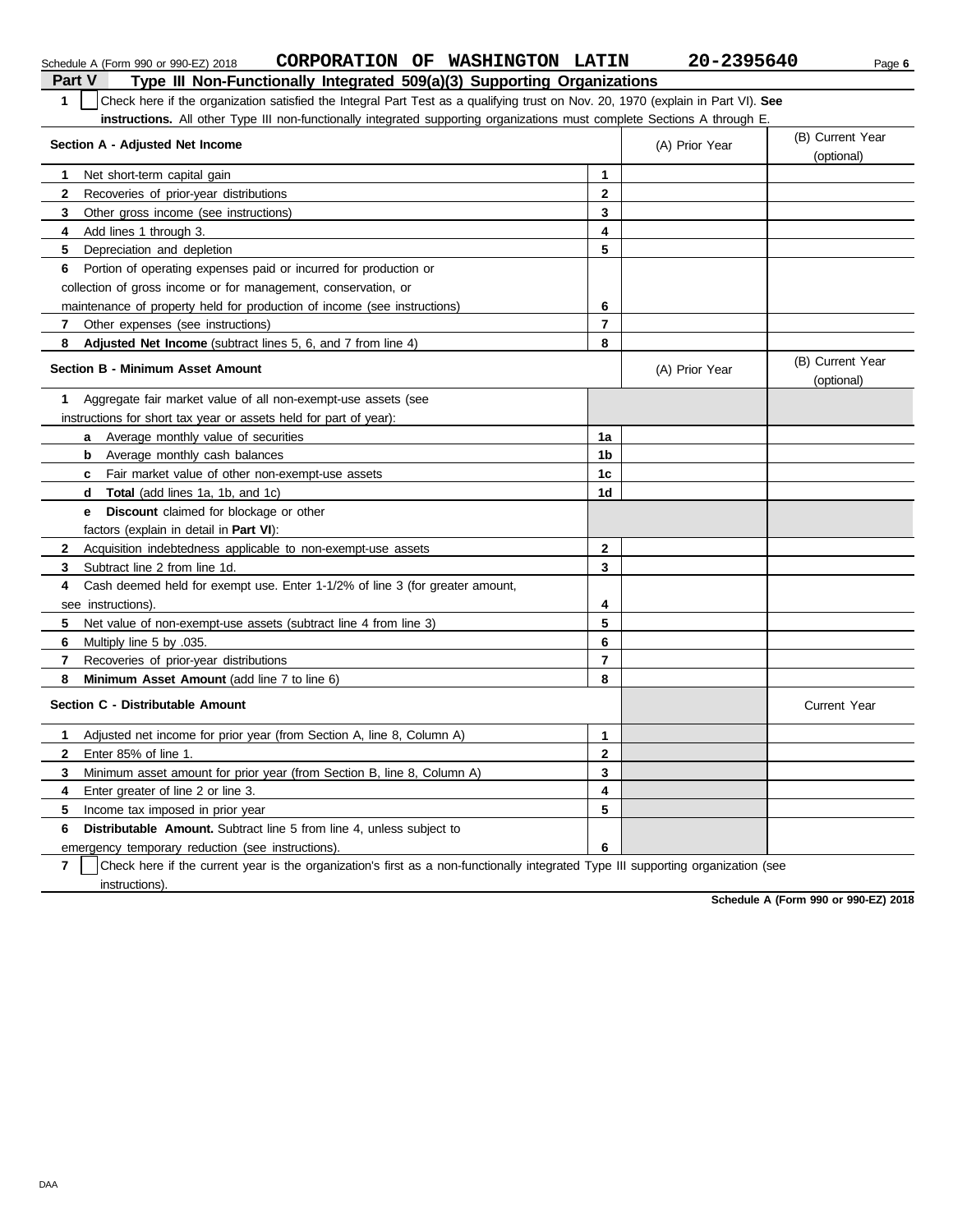|               | CORPORATION OF WASHINGTON LATIN<br>Schedule A (Form 990 or 990-EZ) 2018                                                     |                                    | 20-2395640                                    | Page 7                                           |
|---------------|-----------------------------------------------------------------------------------------------------------------------------|------------------------------------|-----------------------------------------------|--------------------------------------------------|
| <b>Part V</b> | Type III Non-Functionally Integrated 509(a)(3) Supporting Organizations (continued)                                         |                                    |                                               |                                                  |
|               | <b>Section D - Distributions</b>                                                                                            |                                    |                                               | <b>Current Year</b>                              |
| 1             | Amounts paid to supported organizations to accomplish exempt purposes                                                       |                                    |                                               |                                                  |
| $\mathbf{2}$  | Amounts paid to perform activity that directly furthers exempt purposes of supported                                        |                                    |                                               |                                                  |
|               | organizations, in excess of income from activity                                                                            |                                    |                                               |                                                  |
| 3<br>4        | Administrative expenses paid to accomplish exempt purposes of supported organizations                                       |                                    |                                               |                                                  |
| 5             | Amounts paid to acquire exempt-use assets<br>Qualified set-aside amounts (prior IRS approval required)                      |                                    |                                               |                                                  |
| 6             | Other distributions (describe in Part VI). See instructions.                                                                |                                    |                                               |                                                  |
| 7             | Total annual distributions. Add lines 1 through 6.                                                                          |                                    |                                               |                                                  |
| 8             | Distributions to attentive supported organizations to which the organization is responsive                                  |                                    |                                               |                                                  |
|               | (provide details in Part VI). See instructions.                                                                             |                                    |                                               |                                                  |
| 9             | Distributable amount for 2018 from Section C. line 6                                                                        |                                    |                                               |                                                  |
| 10            | Line 8 amount divided by line 9 amount                                                                                      |                                    |                                               |                                                  |
|               | Section E - Distribution Allocations (see instructions)                                                                     | (i)<br><b>Excess Distributions</b> | (ii)<br><b>Underdistributions</b><br>Pre-2018 | (iii)<br><b>Distributable</b><br>Amount for 2018 |
| 1             | Distributable amount for 2018 from Section C, line 6                                                                        |                                    |                                               |                                                  |
| $\mathbf{2}$  | Underdistributions, if any, for years prior to 2018<br>(reasonable cause required-explain in Part VI). See<br>instructions. |                                    |                                               |                                                  |
| 3             | Excess distributions carryover, if any, to 2018                                                                             |                                    |                                               |                                                  |
|               |                                                                                                                             |                                    |                                               |                                                  |
|               |                                                                                                                             |                                    |                                               |                                                  |
|               |                                                                                                                             |                                    |                                               |                                                  |
|               |                                                                                                                             |                                    |                                               |                                                  |
|               |                                                                                                                             |                                    |                                               |                                                  |
|               | f Total of lines 3a through e                                                                                               |                                    |                                               |                                                  |
|               | g Applied to underdistributions of prior years                                                                              |                                    |                                               |                                                  |
|               | h Applied to 2018 distributable amount                                                                                      |                                    |                                               |                                                  |
|               | Carryover from 2013 not applied (see instructions)                                                                          |                                    |                                               |                                                  |
|               | Remainder. Subtract lines 3g, 3h, and 3i from 3f.                                                                           |                                    |                                               |                                                  |
| 4             | Distributions for 2018 from                                                                                                 |                                    |                                               |                                                  |
|               | \$<br>Section D, line 7:                                                                                                    |                                    |                                               |                                                  |
|               | a Applied to underdistributions of prior years                                                                              |                                    |                                               |                                                  |
|               | <b>b</b> Applied to 2018 distributable amount                                                                               |                                    |                                               |                                                  |
|               | c Remainder. Subtract lines 4a and 4b from 4.                                                                               |                                    |                                               |                                                  |
| 5             | Remaining underdistributions for years prior to 2018, if                                                                    |                                    |                                               |                                                  |
|               | any. Subtract lines 3g and 4a from line 2. For result                                                                       |                                    |                                               |                                                  |
|               | greater than zero, explain in Part VI. See instructions.                                                                    |                                    |                                               |                                                  |
| 6             | Remaining underdistributions for 2018. Subtract lines 3h.                                                                   |                                    |                                               |                                                  |

**Schedule A (Form 990 or 990-EZ) 2018**

**8**

and 4c.

**7 Excess distributions carryover to 2019.** Add lines 3j

and 4b from line 1. For result greater than zero, explain in

**a** Excess from 2014 . . . . . . . . . . . . . . . . . . . . . . . . . . **b** Excess from 2015 . . . . . . . . . . . . . . . . . . . . . . . . . . **c** Excess from 2016 . . . . . . . . . . . . . . . . . . . . . . . . . . . **d** Excess from 2017 . . . . . . . . . . . . . . . . . . . . . . . . . . . **e** Excess from 2018 . . . . . . . . . . . . . . . . . . . . . . . . . . .

**Part VI.** See instructions.

Breakdown of line 7: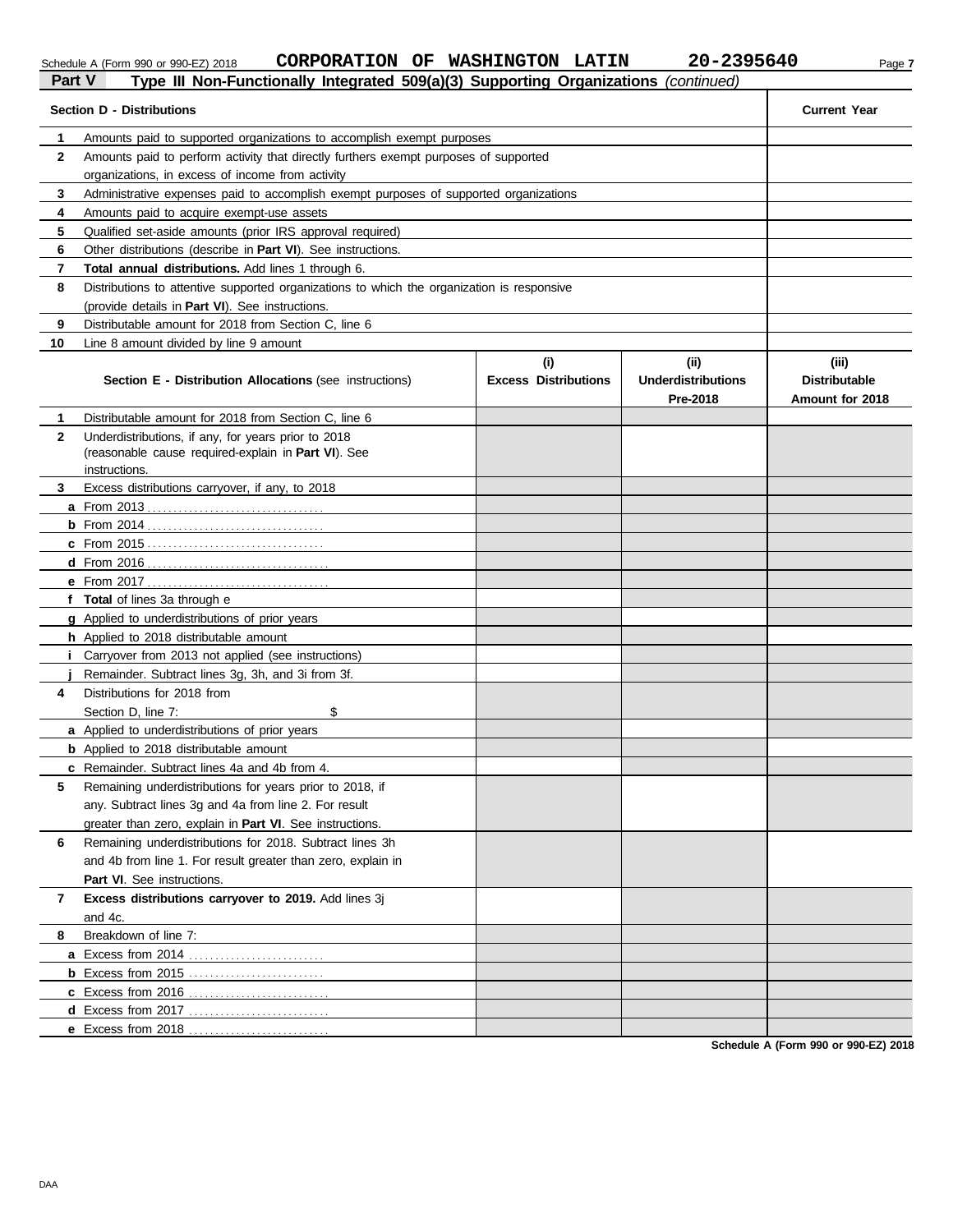|         | Schedule A (Form 990 or 990-EZ) 2018 | CORPORATION OF WASHINGTON LATIN                                                                                                                                                                                                                                                                                                                                                                                                                                                                                                                                                             |  | 20-2395640 | Page 8 |
|---------|--------------------------------------|---------------------------------------------------------------------------------------------------------------------------------------------------------------------------------------------------------------------------------------------------------------------------------------------------------------------------------------------------------------------------------------------------------------------------------------------------------------------------------------------------------------------------------------------------------------------------------------------|--|------------|--------|
| Part VI |                                      | Supplemental Information. Provide the explanations required by Part II, line 10; Part II, line 17a or 17b; Part<br>III, line 12; Part IV, Section A, lines 1, 2, 3b, 3c, 4b, 4c, 5a, 6, 9a, 9b, 9c, 11a, 11b, and 11c; Part IV, Section<br>B, lines 1 and 2; Part IV, Section C, line 1; Part IV, Section D, lines 2 and 3; Part IV, Section E, lines 1c, 2a, 2b,<br>3a, and 3b; Part V, line 1; Part V, Section B, line 1e; Part V, Section D, lines 5, 6, and 8; and Part V, Section E,<br>lines 2, 5, and 6. Also complete this part for any additional information. (See instructions.) |  |            |        |
|         |                                      |                                                                                                                                                                                                                                                                                                                                                                                                                                                                                                                                                                                             |  |            |        |
|         |                                      |                                                                                                                                                                                                                                                                                                                                                                                                                                                                                                                                                                                             |  |            |        |
|         |                                      |                                                                                                                                                                                                                                                                                                                                                                                                                                                                                                                                                                                             |  |            |        |
|         |                                      |                                                                                                                                                                                                                                                                                                                                                                                                                                                                                                                                                                                             |  |            |        |
|         |                                      |                                                                                                                                                                                                                                                                                                                                                                                                                                                                                                                                                                                             |  |            |        |
|         |                                      |                                                                                                                                                                                                                                                                                                                                                                                                                                                                                                                                                                                             |  |            |        |
|         |                                      |                                                                                                                                                                                                                                                                                                                                                                                                                                                                                                                                                                                             |  |            |        |
|         |                                      |                                                                                                                                                                                                                                                                                                                                                                                                                                                                                                                                                                                             |  |            |        |
|         |                                      |                                                                                                                                                                                                                                                                                                                                                                                                                                                                                                                                                                                             |  |            |        |
|         |                                      |                                                                                                                                                                                                                                                                                                                                                                                                                                                                                                                                                                                             |  |            |        |
|         |                                      |                                                                                                                                                                                                                                                                                                                                                                                                                                                                                                                                                                                             |  |            |        |
|         |                                      |                                                                                                                                                                                                                                                                                                                                                                                                                                                                                                                                                                                             |  |            |        |
|         |                                      |                                                                                                                                                                                                                                                                                                                                                                                                                                                                                                                                                                                             |  |            |        |
|         |                                      |                                                                                                                                                                                                                                                                                                                                                                                                                                                                                                                                                                                             |  |            |        |
|         |                                      |                                                                                                                                                                                                                                                                                                                                                                                                                                                                                                                                                                                             |  |            |        |
|         |                                      |                                                                                                                                                                                                                                                                                                                                                                                                                                                                                                                                                                                             |  |            |        |
|         |                                      |                                                                                                                                                                                                                                                                                                                                                                                                                                                                                                                                                                                             |  |            |        |
|         |                                      |                                                                                                                                                                                                                                                                                                                                                                                                                                                                                                                                                                                             |  |            |        |
|         |                                      |                                                                                                                                                                                                                                                                                                                                                                                                                                                                                                                                                                                             |  |            |        |
|         |                                      |                                                                                                                                                                                                                                                                                                                                                                                                                                                                                                                                                                                             |  |            |        |
|         |                                      |                                                                                                                                                                                                                                                                                                                                                                                                                                                                                                                                                                                             |  |            |        |
|         |                                      |                                                                                                                                                                                                                                                                                                                                                                                                                                                                                                                                                                                             |  |            |        |
|         |                                      |                                                                                                                                                                                                                                                                                                                                                                                                                                                                                                                                                                                             |  |            |        |
|         |                                      |                                                                                                                                                                                                                                                                                                                                                                                                                                                                                                                                                                                             |  |            |        |
|         |                                      |                                                                                                                                                                                                                                                                                                                                                                                                                                                                                                                                                                                             |  |            |        |
|         |                                      |                                                                                                                                                                                                                                                                                                                                                                                                                                                                                                                                                                                             |  |            |        |
|         |                                      |                                                                                                                                                                                                                                                                                                                                                                                                                                                                                                                                                                                             |  |            |        |
|         |                                      |                                                                                                                                                                                                                                                                                                                                                                                                                                                                                                                                                                                             |  |            |        |
|         |                                      |                                                                                                                                                                                                                                                                                                                                                                                                                                                                                                                                                                                             |  |            |        |
|         |                                      |                                                                                                                                                                                                                                                                                                                                                                                                                                                                                                                                                                                             |  |            |        |
|         |                                      |                                                                                                                                                                                                                                                                                                                                                                                                                                                                                                                                                                                             |  |            |        |
|         |                                      |                                                                                                                                                                                                                                                                                                                                                                                                                                                                                                                                                                                             |  |            |        |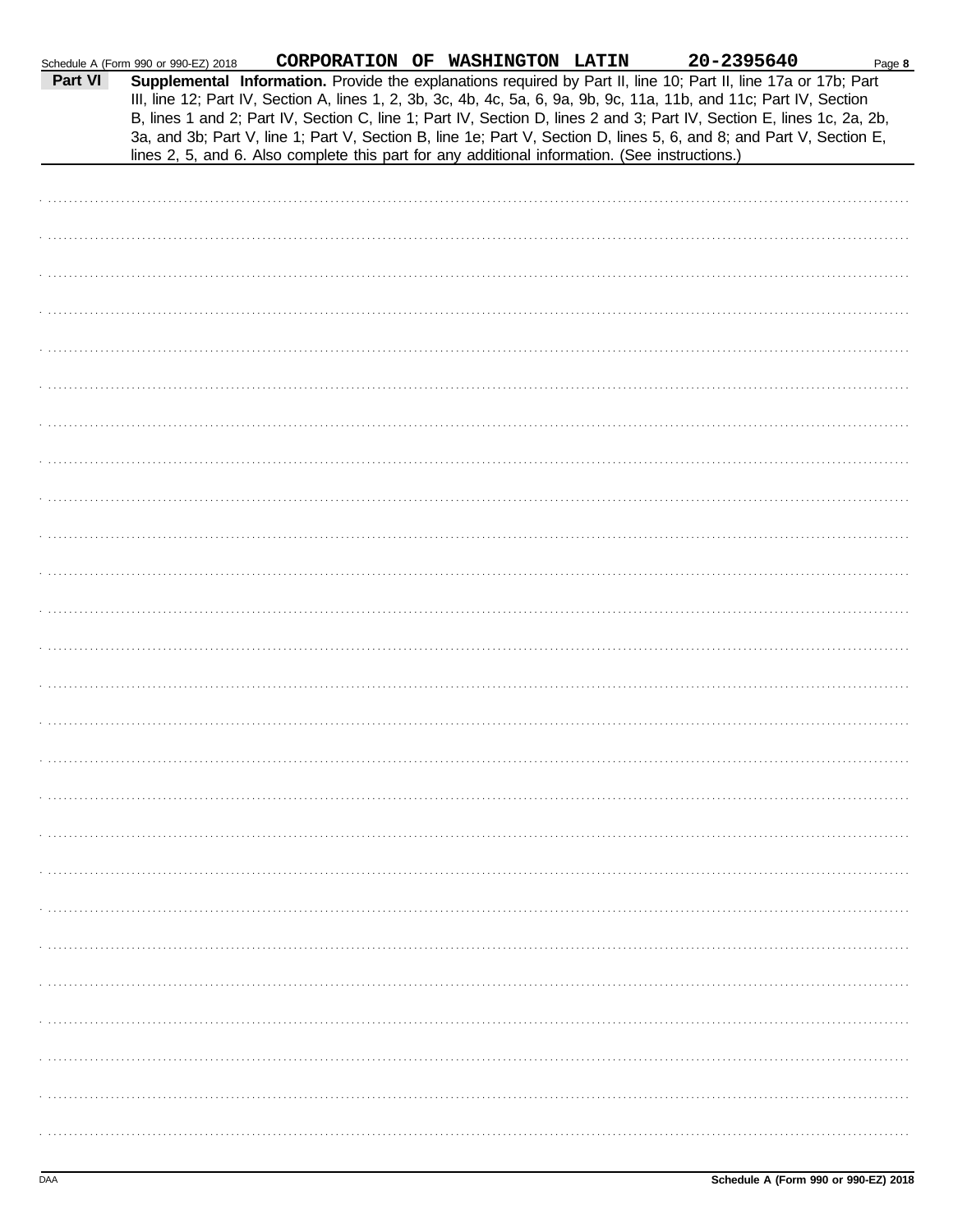# **Schedule of Contributors Schedule B**

**or 990-PF)** u Attach to Form 990, Form 990-EZ, or Form 990-PF. u **Go to** *www.irs.gov/Form990* **for the latest information.** OMB No. 1545-0047

**Employer identification number**

| (Form 990, 990-EZ,         |
|----------------------------|
| or 990-PF)                 |
| Denartment of the Treasury |

Internal Revenue Service Name of the organization

## **CORPORATION OF WASHINGTON LATIN 20-2395640**

**Organization type** (check one):

| Filers of:         | Section:                                                                    |
|--------------------|-----------------------------------------------------------------------------|
| Form 990 or 990-EZ | $ \mathbf{X} $ 501(c)( 3) (enter number) organization                       |
|                    | $4947(a)(1)$ nonexempt charitable trust not treated as a private foundation |
|                    | 527 political organization                                                  |
| Form 990-PF        | 501(c)(3) exempt private foundation                                         |
|                    | 4947(a)(1) nonexempt charitable trust treated as a private foundation       |
|                    | 501(c)(3) taxable private foundation                                        |

Check if your organization is covered by the **General Rule** or a **Special Rule. Note:** Only a section 501(c)(7), (8), or (10) organization can check boxes for both the General Rule and a Special Rule. See instructions.

### **General Rule**

For an organization filing Form 990, 990-EZ, or 990-PF that received, during the year, contributions totaling \$5,000 **X**or more (in money or property) from any one contributor. Complete Parts I and II. See instructions for determining a contributor's total contributions.

### **Special Rules**

For an organization described in section 501(c)(3) filing Form 990 or 990-EZ that met the 33<sup>1</sup>/3% support test of the regulations under sections 509(a)(1) and 170(b)(1)(A)(vi), that checked Schedule A (Form 990 or 990-EZ), Part II, line 13, 16a, or 16b, and that received from any one contributor, during the year, total contributions of the greater of **(1)** \$5,000; or **(2)** 2% of the amount on (i) Form 990, Part VIII, line 1h; or (ii) Form 990-EZ, line 1. Complete Parts I and II.

literary, or educational purposes, or for the prevention of cruelty to children or animals. Complete Parts I (entering) For an organization described in section 501(c)(7), (8), or (10) filing Form 990 or 990-EZ that received from any one contributor, during the year, total contributions of more than \$1,000 *exclusively* for religious, charitable, scientific, "N/A" in column (b) instead of the contributor name and address), II, and III.

For an organization described in section 501(c)(7), (8), or (10) filing Form 990 or 990-EZ that received from any one contributor, during the year, contributions *exclusively* for religious, charitable, etc., purposes, but no such contributions totaled more than \$1,000. If this box is checked, enter here the total contributions that were received during the year for an *exclusively* religious, charitable, etc., purpose. Don't complete any of the parts unless the **General Rule** applies to this organization because it received *nonexclusively* religious, charitable, etc., contributions totaling \$5,000 or more during the year . . . . . . . . . . . . . . . . . . . . . . . . . . . . . . . . . . . . . . . . . . . . . . . . . . . . . . . . . . . . . . . . . . . . . . . . . . . . . . . .

990-EZ, or 990-PF), but it **must** answer "No" on Part IV, line 2, of its Form 990; or check the box on line H of its Form 990-EZ or on its Form 990-PF, Part I, line 2, to certify that it doesn't meet the filing requirements of Schedule B (Form 990, 990-EZ, or 990-PF). **Caution:** An organization that isn't covered by the General Rule and/or the Special Rules doesn't file Schedule B (Form 990,

**For Paperwork Reduction Act Notice, see the instructions for Form 990, 990-EZ, or 990-PF.**

\$ . . . . . . . . . . . . . . . . . . . . . . . . . . .

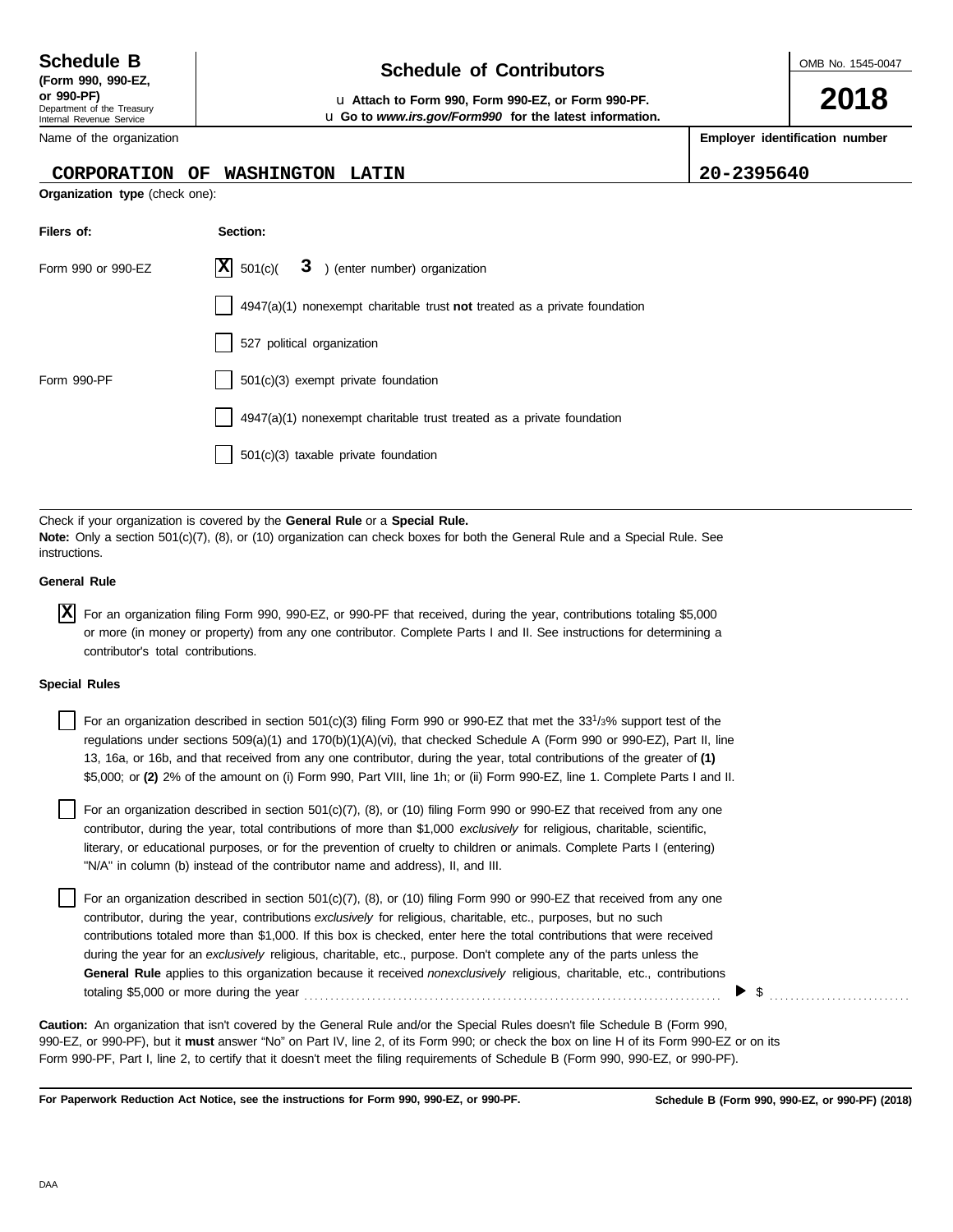|                  | Schedule B (Form 990, 990-EZ, or 990-PF) (2018)                                                |                                   | PAGE 1 OF 3<br>Page 2                                                                        |
|------------------|------------------------------------------------------------------------------------------------|-----------------------------------|----------------------------------------------------------------------------------------------|
|                  | Name of organization<br>CORPORATION<br>OF<br><b>WASHINGTON</b><br><b>LATIN</b>                 |                                   | Employer identification number<br>20-2395640                                                 |
| Part I           | Contributors (see instructions). Use duplicate copies of Part I if additional space is needed. |                                   |                                                                                              |
| (a)<br>No.       | (b)<br>Name, address, and ZIP + 4                                                              | (c)<br><b>Total contributions</b> | (d)<br>Type of contribution                                                                  |
| $\frac{1}{2}$    |                                                                                                | 325,429<br>\$                     | х<br>Person<br>Payroll<br><b>Noncash</b><br>(Complete Part II for<br>noncash contributions.) |
| (a)<br>No.       | (b)<br>Name, address, and ZIP + 4                                                              | (c)<br><b>Total contributions</b> | (d)<br>Type of contribution                                                                  |
| $\overline{2}$   |                                                                                                | 71,230<br>\$                      | х<br>Person<br>Payroll<br><b>Noncash</b><br>(Complete Part II for<br>noncash contributions.) |
| (a)<br>No.       | (b)<br>Name, address, and ZIP + 4                                                              | (c)<br><b>Total contributions</b> | (d)<br>Type of contribution                                                                  |
| 3                |                                                                                                | 35,000<br>\$                      | х<br>Person<br>Payroll<br><b>Noncash</b><br>(Complete Part II for<br>noncash contributions.) |
| (a)<br>No.       | (b)<br>Name, address, and ZIP + 4                                                              | (c)<br><b>Total contributions</b> | (d)<br>Type of contribution                                                                  |
| $\frac{4}{1}$    |                                                                                                | 10,000<br>\$                      | X<br>Person<br>Payroll<br>Noncash<br>(Complete Part II for<br>noncash contributions.)        |
| (a)<br>No.       | (b)<br>Name, address, and ZIP + 4                                                              | (c)<br><b>Total contributions</b> | (d)<br>Type of contribution                                                                  |
| $\overline{5}$   |                                                                                                | 5,000<br>\$                       | X<br>Person<br>Payroll<br><b>Noncash</b><br>(Complete Part II for<br>noncash contributions.) |
| (a)<br>No.       | (b)<br>Name, address, and ZIP + 4                                                              | (c)<br><b>Total contributions</b> | (d)<br>Type of contribution                                                                  |
| $6 \overline{6}$ |                                                                                                | 5,000<br>\$                       | Χ<br>Person<br>Payroll<br><b>Noncash</b><br>(Complete Part II for<br>noncash contributions.) |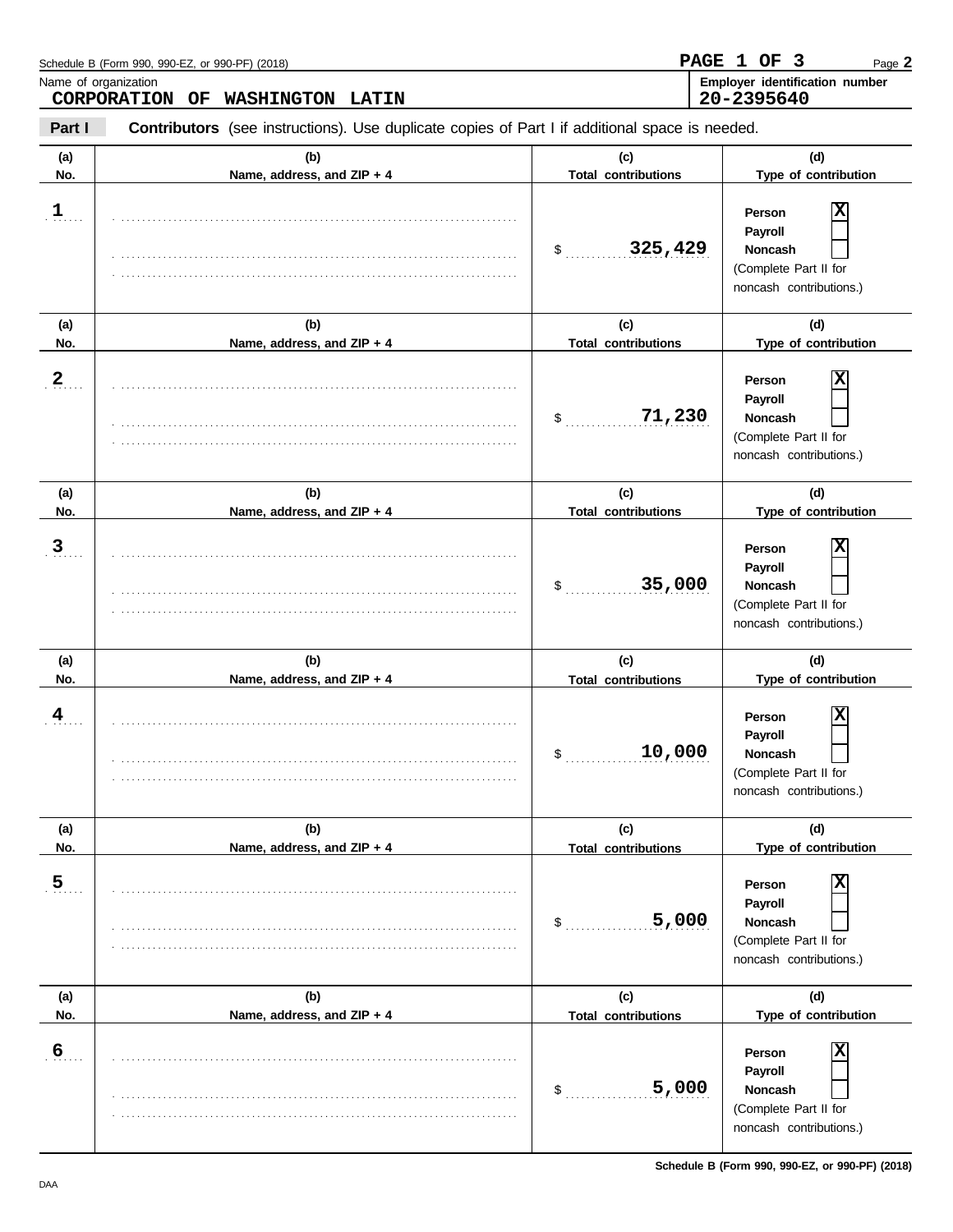|            | Schedule B (Form 990, 990-EZ, or 990-PF) (2018)                                                       |                                   | PAGE 2 OF 3<br>Page 2                                                            |
|------------|-------------------------------------------------------------------------------------------------------|-----------------------------------|----------------------------------------------------------------------------------|
|            | Name of organization<br>CORPORATION<br>OF<br><b>WASHINGTON</b><br><b>LATIN</b>                        |                                   | Employer identification number<br>20-2395640                                     |
| Part I     | <b>Contributors</b> (see instructions). Use duplicate copies of Part I if additional space is needed. |                                   |                                                                                  |
| (a)<br>No. | (b)<br>Name, address, and ZIP + 4                                                                     | (c)<br><b>Total contributions</b> | (d)<br>Type of contribution                                                      |
| 7          |                                                                                                       | 6,500<br>\$                       | Person<br>Payroll<br>Noncash<br>(Complete Part II for<br>noncash contributions.) |
| (a)<br>No. | (b)<br>Name, address, and ZIP + 4                                                                     | (c)<br><b>Total contributions</b> | (d)<br>Type of contribution                                                      |
| 8          |                                                                                                       | 20,000<br>\$                      | Person<br>Payroll<br>Noncash<br>(Complete Part II for<br>noncash contributions.) |
| (a)<br>No. | (b)<br>Name, address, and ZIP + 4                                                                     | (c)<br><b>Total contributions</b> | (d)<br>Type of contribution                                                      |
| 9          |                                                                                                       | 5,000<br>\$                       | Person<br>Payroll<br>Noncash<br>(Complete Part II for<br>noncash contributions.) |
| (a)<br>No. | (b)<br>Name, address, and ZIP + 4                                                                     | (c)<br><b>Total contributions</b> | (d)<br>Type of contribution                                                      |
| 10         |                                                                                                       | 10,000<br>$\mathsf{S}$            | Person<br>Payroll<br>Noncash<br>(Complete Part II for<br>noncash contributions.) |
| (a)<br>No. | (b)<br>Name, address, and ZIP + 4                                                                     | (c)<br><b>Total contributions</b> | (d)<br>Type of contribution                                                      |
| 11         |                                                                                                       | 10,000<br>$\mathsf{\$}$           | Person<br>Payroll<br>Noncash<br>(Complete Part II for<br>noncash contributions.) |
| (a)<br>No. | (b)<br>Name, address, and ZIP + 4                                                                     | (c)<br><b>Total contributions</b> | (d)<br>Type of contribution                                                      |
| 12         |                                                                                                       | 10,000<br>$\mathsf{s}$ .          | Person<br>Payroll<br>Noncash<br>(Complete Part II for<br>noncash contributions.) |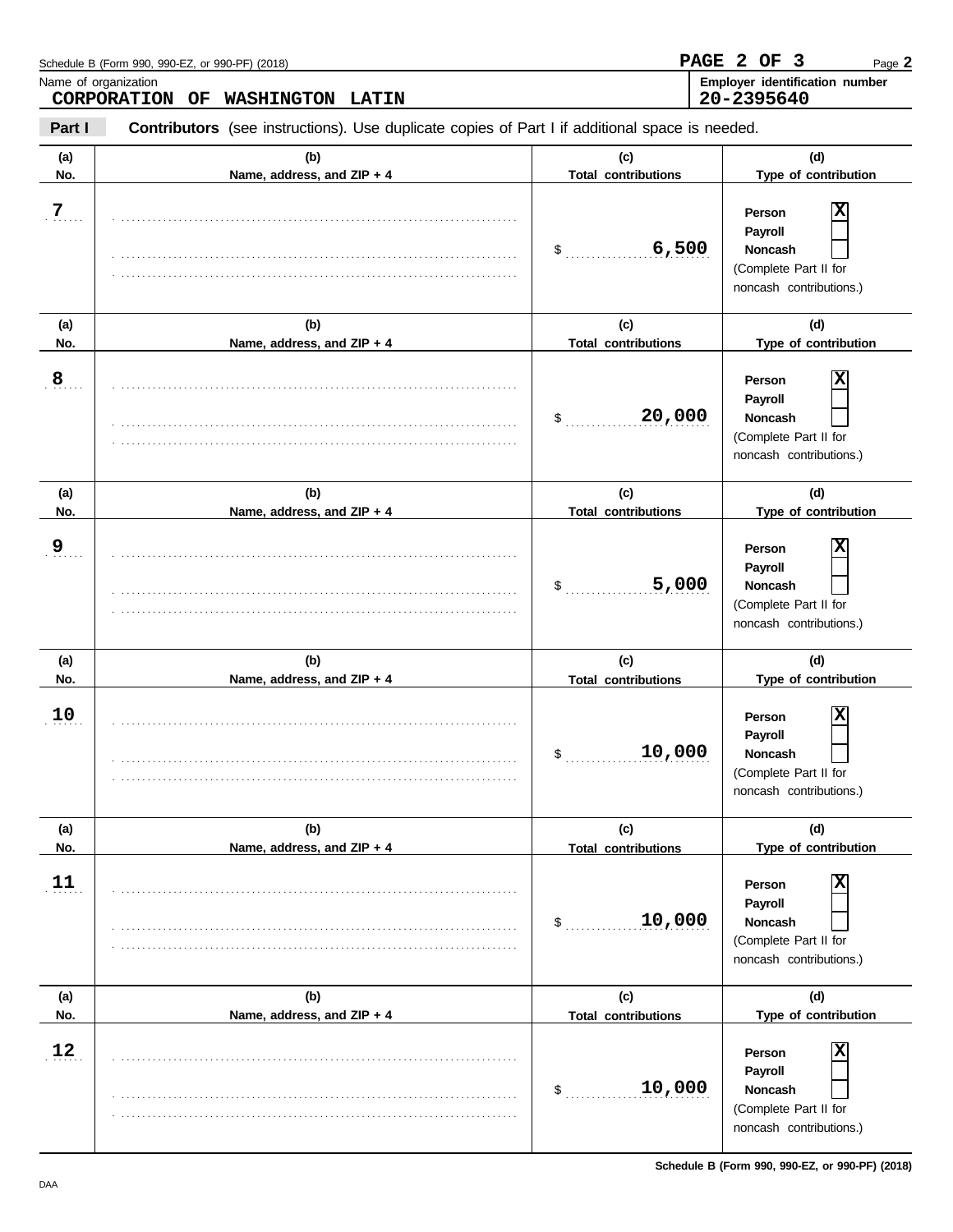|            | Schedule B (Form 990, 990-EZ, or 990-PF) (2018)                                                       |                                   | PAGE 3 OF 3<br>Page 2                                                                        |
|------------|-------------------------------------------------------------------------------------------------------|-----------------------------------|----------------------------------------------------------------------------------------------|
|            | Name of organization<br>CORPORATION<br>OF<br><b>WASHINGTON</b><br><b>LATIN</b>                        |                                   | Employer identification number<br>20-2395640                                                 |
| Part I     | <b>Contributors</b> (see instructions). Use duplicate copies of Part I if additional space is needed. |                                   |                                                                                              |
| (a)<br>No. | (b)<br>Name, address, and ZIP + 4                                                                     | (c)<br><b>Total contributions</b> | (d)<br>Type of contribution                                                                  |
| 13         |                                                                                                       | 10,000<br>\$                      | х<br>Person<br>Payroll<br><b>Noncash</b><br>(Complete Part II for<br>noncash contributions.) |
| (a)<br>No. | (b)<br>Name, address, and ZIP + 4                                                                     | (c)<br><b>Total contributions</b> | (d)<br>Type of contribution                                                                  |
| 14         |                                                                                                       | 10,000<br>\$                      | х<br>Person<br>Payroll<br><b>Noncash</b><br>(Complete Part II for<br>noncash contributions.) |
| (a)<br>No. | (b)<br>Name, address, and ZIP + 4                                                                     | (c)<br><b>Total contributions</b> | (d)<br>Type of contribution                                                                  |
| 15         |                                                                                                       | 5,000<br>\$                       | X<br>Person<br>Payroll<br><b>Noncash</b><br>(Complete Part II for<br>noncash contributions.) |
| (a)<br>No. | (b)<br>Name, address, and ZIP + 4                                                                     | (c)<br><b>Total contributions</b> | (d)<br>Type of contribution                                                                  |
| 16         |                                                                                                       | 13,000<br>$\mathsf{S}_{\ldots}$   | X<br>Person<br>Payroll<br>Noncash<br>(Complete Part II for<br>noncash contributions.)        |
| (a)<br>No. | (b)<br>Name, address, and ZIP + 4                                                                     | (c)<br><b>Total contributions</b> | (d)<br>Type of contribution                                                                  |
| 17         |                                                                                                       | 9,000<br>\$                       | X<br>Person<br>Payroll<br><b>Noncash</b><br>(Complete Part II for<br>noncash contributions.) |
| (a)<br>No. | (b)<br>Name, address, and ZIP + 4                                                                     | (c)<br><b>Total contributions</b> | (d)<br>Type of contribution                                                                  |
| 1.1.1.1.1  |                                                                                                       | \$                                | Person<br>Payroll<br><b>Noncash</b><br>(Complete Part II for<br>noncash contributions.)      |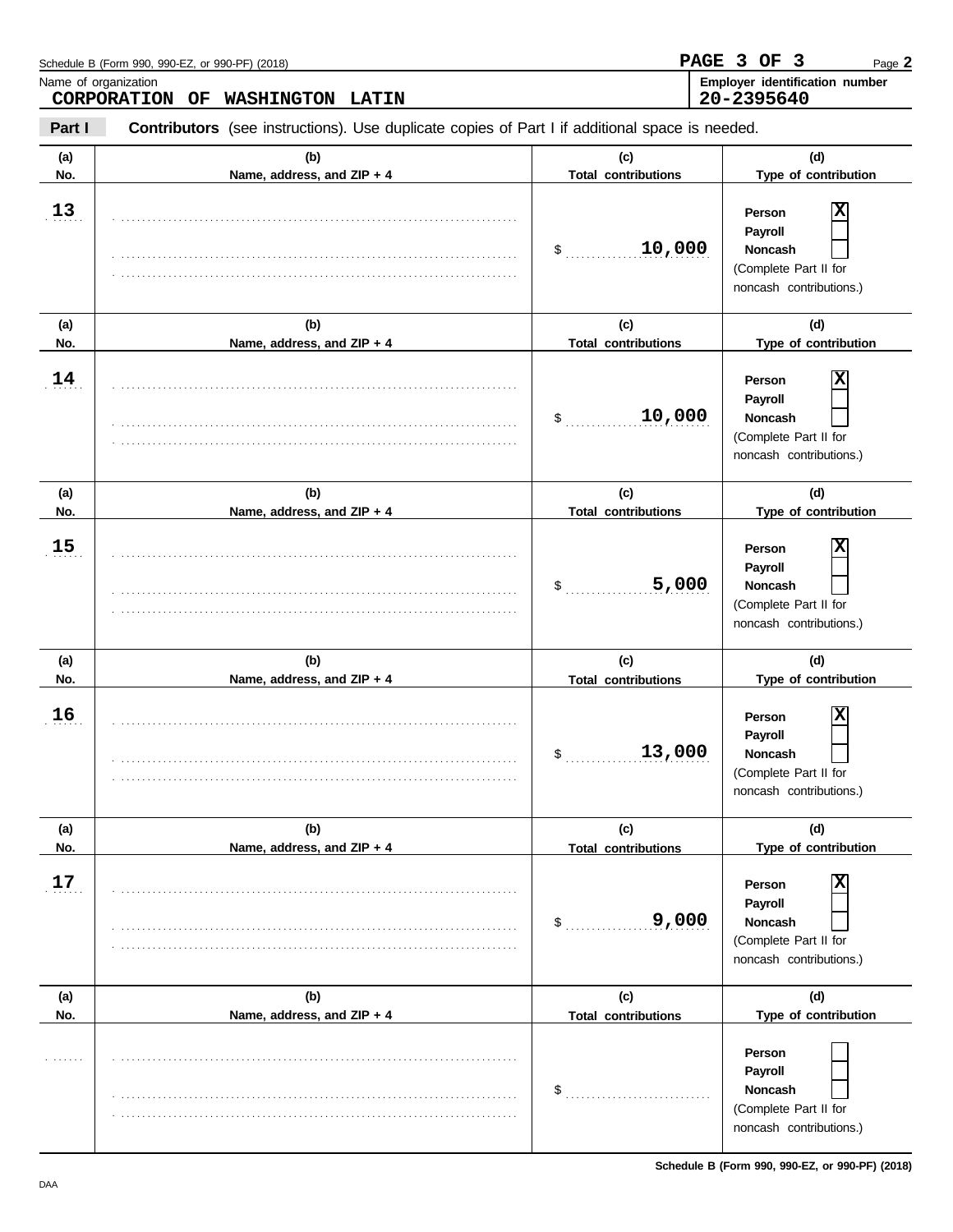| Schedule d |  |
|------------|--|
| (Form 990) |  |

Department of the Treasury Internal Revenue Service **Name of the organization**

**2**

Preservation of open space

# **Supplemental Financial Statements**

**Part IV, line 6, 7, 8, 9, 10, 11a, 11b, 11c, 11d, 11e, 11f, 12a, or 12b.** u **Complete if the organization answered "Yes" on Form 990,**

u **Attach to Form 990.** 

u **Go to** *www.irs.gov/Form990* **for instructions and the latest information.**

**2018 Open to Public Part I Organizations Maintaining Donor Advised Funds or Other Similar Funds or Accounts. Employer identification number (a)** Donor advised funds **(b)** Funds and other accounts Complete if the organization answered "Yes" on Form 990, Part IV, line 6. Did the organization inform all donors and donor advisors in writing that the assets held in donor advised **Yes No Inspection CORPORATION OF WASHINGTON LATIN 20-2395640**

OMB No. 1545-0047

**Yes**

**No**

#### **Conservation Easements. 6** funds are the organization's property, subject to the organization's exclusive legal control? . . . . . . . . . . . . . . . . . . . . . . . . . . . . . . . . . . . . . . . . . . . Did the organization inform all grantees, donors, and donor advisors in writing that grant funds can be used only for charitable purposes and not for the benefit of the donor or donor advisor, or for any other purpose **Part II** conferring impermissible private benefit?

Total number at end of year . . . . . . . . . . . . . . . . . . . . . . . . . . . . . . . . . . . . . . . . . . . Aggregate value of contributions to (during year) ..................... Aggregate value of grants from (during year) .......................... Aggregate value at end of year . . . . . . . . . . . . . . . . . . . . . . . . . . . . . . . . . . . . . . . .

| Complete if the organization answered "Yes" on Form 990, Part IV, line 7.             |                                                    |
|---------------------------------------------------------------------------------------|----------------------------------------------------|
| Purpose(s) of conservation easements held by the organization (check all that apply). |                                                    |
| Preservation of land for public use (e.g., recreation or education)                   | Preservation of a historically important land area |
| Protection of natural habitat                                                         | Preservation of a certified historic structure     |

Complete lines 2a through 2d if the organization held a qualified conservation contribution in the form of a conservation

| Total number of conservation easements<br>2a<br>а<br>2 <sub>b</sub><br>b<br>Number of conservation easements on a certified historic structure included in (a) [[[[[[[[[[[[[[[[[[[[[[[[[]]]]]]]<br>2c<br>Number of conservation easements included in (c) acquired after 7/25/06, and not on a<br>d<br>historic structure listed in the National Register<br>2d<br>Number of conservation easements modified, transferred, released, extinguished, or terminated by the organization during the<br>3<br>tax year <b>u</b><br>.<br>Number of states where property subject to conservation easement is located u<br>Does the organization have a written policy regarding the periodic monitoring, inspection, handling of<br>5<br><b>Yes</b><br><b>No</b><br>Staff and volunteer hours devoted to monitoring, inspecting, handling of violations, and enforcing conservation easements during the year<br>6<br>$\mathbf{u}$<br>Amount of expenses incurred in monitoring, inspecting, handling of violations, and enforcing conservation easements during the year<br>7<br>$\mathbf{u} \, \mathbf{\$}$<br>Does each conservation easement reported on line 2(d) above satisfy the requirements of section 170(h)(4)(B)(i)<br>8<br>Yes<br>No<br>In Part XIII, describe how the organization reports conservation easements in its revenue and expense statement, and<br>9<br>balance sheet, and include, if applicable, the text of the footnote to the organization's financial statements that describes the<br>organization's accounting for conservation easements.<br>Organizations Maintaining Collections of Art, Historical Treasures, or Other Similar Assets.<br>Part III<br>Complete if the organization answered "Yes" on Form 990, Part IV, line 8.<br>1a If the organization elected, as permitted under SFAS 116 (ASC 958), not to report in its revenue statement and balance sheet<br>works of art, historical treasures, or other similar assets held for public exhibition, education, or research in furtherance of<br>public service, provide, in Part XIII, the text of the footnote to its financial statements that describes these items.<br><b>b</b> If the organization elected, as permitted under SFAS 116 (ASC 958), to report in its revenue statement and balance sheet<br>works of art, historical treasures, or other similar assets held for public exhibition, education, or research in furtherance of<br>public service, provide the following amounts relating to these items:<br>u \$<br>If the organization received or held works of art, historical treasures, or other similar assets for financial gain, provide the<br>$\mathbf{2}$<br>following amounts required to be reported under SFAS 116 (ASC 958) relating to these items:<br>u \$<br>u \$<br>For Paperwork Reduction Act Notice, see the Instructions for Form 990.<br>Schedule D (Form 990) 2018 | easement on the last day of the tax year. | Held at the End of the Tax Year |
|---------------------------------------------------------------------------------------------------------------------------------------------------------------------------------------------------------------------------------------------------------------------------------------------------------------------------------------------------------------------------------------------------------------------------------------------------------------------------------------------------------------------------------------------------------------------------------------------------------------------------------------------------------------------------------------------------------------------------------------------------------------------------------------------------------------------------------------------------------------------------------------------------------------------------------------------------------------------------------------------------------------------------------------------------------------------------------------------------------------------------------------------------------------------------------------------------------------------------------------------------------------------------------------------------------------------------------------------------------------------------------------------------------------------------------------------------------------------------------------------------------------------------------------------------------------------------------------------------------------------------------------------------------------------------------------------------------------------------------------------------------------------------------------------------------------------------------------------------------------------------------------------------------------------------------------------------------------------------------------------------------------------------------------------------------------------------------------------------------------------------------------------------------------------------------------------------------------------------------------------------------------------------------------------------------------------------------------------------------------------------------------------------------------------------------------------------------------------------------------------------------------------------------------------------------------------------------------------------------------------------------------------------------------------------------------------------------------------------------------------------------------------------------------------------------------------------------------------------------------------------------------------------------|-------------------------------------------|---------------------------------|
|                                                                                                                                                                                                                                                                                                                                                                                                                                                                                                                                                                                                                                                                                                                                                                                                                                                                                                                                                                                                                                                                                                                                                                                                                                                                                                                                                                                                                                                                                                                                                                                                                                                                                                                                                                                                                                                                                                                                                                                                                                                                                                                                                                                                                                                                                                                                                                                                                                                                                                                                                                                                                                                                                                                                                                                                                                                                                                         |                                           |                                 |
|                                                                                                                                                                                                                                                                                                                                                                                                                                                                                                                                                                                                                                                                                                                                                                                                                                                                                                                                                                                                                                                                                                                                                                                                                                                                                                                                                                                                                                                                                                                                                                                                                                                                                                                                                                                                                                                                                                                                                                                                                                                                                                                                                                                                                                                                                                                                                                                                                                                                                                                                                                                                                                                                                                                                                                                                                                                                                                         |                                           |                                 |
|                                                                                                                                                                                                                                                                                                                                                                                                                                                                                                                                                                                                                                                                                                                                                                                                                                                                                                                                                                                                                                                                                                                                                                                                                                                                                                                                                                                                                                                                                                                                                                                                                                                                                                                                                                                                                                                                                                                                                                                                                                                                                                                                                                                                                                                                                                                                                                                                                                                                                                                                                                                                                                                                                                                                                                                                                                                                                                         |                                           |                                 |
|                                                                                                                                                                                                                                                                                                                                                                                                                                                                                                                                                                                                                                                                                                                                                                                                                                                                                                                                                                                                                                                                                                                                                                                                                                                                                                                                                                                                                                                                                                                                                                                                                                                                                                                                                                                                                                                                                                                                                                                                                                                                                                                                                                                                                                                                                                                                                                                                                                                                                                                                                                                                                                                                                                                                                                                                                                                                                                         |                                           |                                 |
|                                                                                                                                                                                                                                                                                                                                                                                                                                                                                                                                                                                                                                                                                                                                                                                                                                                                                                                                                                                                                                                                                                                                                                                                                                                                                                                                                                                                                                                                                                                                                                                                                                                                                                                                                                                                                                                                                                                                                                                                                                                                                                                                                                                                                                                                                                                                                                                                                                                                                                                                                                                                                                                                                                                                                                                                                                                                                                         |                                           |                                 |
|                                                                                                                                                                                                                                                                                                                                                                                                                                                                                                                                                                                                                                                                                                                                                                                                                                                                                                                                                                                                                                                                                                                                                                                                                                                                                                                                                                                                                                                                                                                                                                                                                                                                                                                                                                                                                                                                                                                                                                                                                                                                                                                                                                                                                                                                                                                                                                                                                                                                                                                                                                                                                                                                                                                                                                                                                                                                                                         |                                           |                                 |
|                                                                                                                                                                                                                                                                                                                                                                                                                                                                                                                                                                                                                                                                                                                                                                                                                                                                                                                                                                                                                                                                                                                                                                                                                                                                                                                                                                                                                                                                                                                                                                                                                                                                                                                                                                                                                                                                                                                                                                                                                                                                                                                                                                                                                                                                                                                                                                                                                                                                                                                                                                                                                                                                                                                                                                                                                                                                                                         |                                           |                                 |
|                                                                                                                                                                                                                                                                                                                                                                                                                                                                                                                                                                                                                                                                                                                                                                                                                                                                                                                                                                                                                                                                                                                                                                                                                                                                                                                                                                                                                                                                                                                                                                                                                                                                                                                                                                                                                                                                                                                                                                                                                                                                                                                                                                                                                                                                                                                                                                                                                                                                                                                                                                                                                                                                                                                                                                                                                                                                                                         |                                           |                                 |
|                                                                                                                                                                                                                                                                                                                                                                                                                                                                                                                                                                                                                                                                                                                                                                                                                                                                                                                                                                                                                                                                                                                                                                                                                                                                                                                                                                                                                                                                                                                                                                                                                                                                                                                                                                                                                                                                                                                                                                                                                                                                                                                                                                                                                                                                                                                                                                                                                                                                                                                                                                                                                                                                                                                                                                                                                                                                                                         |                                           |                                 |
|                                                                                                                                                                                                                                                                                                                                                                                                                                                                                                                                                                                                                                                                                                                                                                                                                                                                                                                                                                                                                                                                                                                                                                                                                                                                                                                                                                                                                                                                                                                                                                                                                                                                                                                                                                                                                                                                                                                                                                                                                                                                                                                                                                                                                                                                                                                                                                                                                                                                                                                                                                                                                                                                                                                                                                                                                                                                                                         |                                           |                                 |
|                                                                                                                                                                                                                                                                                                                                                                                                                                                                                                                                                                                                                                                                                                                                                                                                                                                                                                                                                                                                                                                                                                                                                                                                                                                                                                                                                                                                                                                                                                                                                                                                                                                                                                                                                                                                                                                                                                                                                                                                                                                                                                                                                                                                                                                                                                                                                                                                                                                                                                                                                                                                                                                                                                                                                                                                                                                                                                         |                                           |                                 |
|                                                                                                                                                                                                                                                                                                                                                                                                                                                                                                                                                                                                                                                                                                                                                                                                                                                                                                                                                                                                                                                                                                                                                                                                                                                                                                                                                                                                                                                                                                                                                                                                                                                                                                                                                                                                                                                                                                                                                                                                                                                                                                                                                                                                                                                                                                                                                                                                                                                                                                                                                                                                                                                                                                                                                                                                                                                                                                         |                                           |                                 |
|                                                                                                                                                                                                                                                                                                                                                                                                                                                                                                                                                                                                                                                                                                                                                                                                                                                                                                                                                                                                                                                                                                                                                                                                                                                                                                                                                                                                                                                                                                                                                                                                                                                                                                                                                                                                                                                                                                                                                                                                                                                                                                                                                                                                                                                                                                                                                                                                                                                                                                                                                                                                                                                                                                                                                                                                                                                                                                         |                                           |                                 |
|                                                                                                                                                                                                                                                                                                                                                                                                                                                                                                                                                                                                                                                                                                                                                                                                                                                                                                                                                                                                                                                                                                                                                                                                                                                                                                                                                                                                                                                                                                                                                                                                                                                                                                                                                                                                                                                                                                                                                                                                                                                                                                                                                                                                                                                                                                                                                                                                                                                                                                                                                                                                                                                                                                                                                                                                                                                                                                         |                                           |                                 |
|                                                                                                                                                                                                                                                                                                                                                                                                                                                                                                                                                                                                                                                                                                                                                                                                                                                                                                                                                                                                                                                                                                                                                                                                                                                                                                                                                                                                                                                                                                                                                                                                                                                                                                                                                                                                                                                                                                                                                                                                                                                                                                                                                                                                                                                                                                                                                                                                                                                                                                                                                                                                                                                                                                                                                                                                                                                                                                         |                                           |                                 |
|                                                                                                                                                                                                                                                                                                                                                                                                                                                                                                                                                                                                                                                                                                                                                                                                                                                                                                                                                                                                                                                                                                                                                                                                                                                                                                                                                                                                                                                                                                                                                                                                                                                                                                                                                                                                                                                                                                                                                                                                                                                                                                                                                                                                                                                                                                                                                                                                                                                                                                                                                                                                                                                                                                                                                                                                                                                                                                         |                                           |                                 |
|                                                                                                                                                                                                                                                                                                                                                                                                                                                                                                                                                                                                                                                                                                                                                                                                                                                                                                                                                                                                                                                                                                                                                                                                                                                                                                                                                                                                                                                                                                                                                                                                                                                                                                                                                                                                                                                                                                                                                                                                                                                                                                                                                                                                                                                                                                                                                                                                                                                                                                                                                                                                                                                                                                                                                                                                                                                                                                         |                                           |                                 |
|                                                                                                                                                                                                                                                                                                                                                                                                                                                                                                                                                                                                                                                                                                                                                                                                                                                                                                                                                                                                                                                                                                                                                                                                                                                                                                                                                                                                                                                                                                                                                                                                                                                                                                                                                                                                                                                                                                                                                                                                                                                                                                                                                                                                                                                                                                                                                                                                                                                                                                                                                                                                                                                                                                                                                                                                                                                                                                         |                                           |                                 |
|                                                                                                                                                                                                                                                                                                                                                                                                                                                                                                                                                                                                                                                                                                                                                                                                                                                                                                                                                                                                                                                                                                                                                                                                                                                                                                                                                                                                                                                                                                                                                                                                                                                                                                                                                                                                                                                                                                                                                                                                                                                                                                                                                                                                                                                                                                                                                                                                                                                                                                                                                                                                                                                                                                                                                                                                                                                                                                         |                                           |                                 |
|                                                                                                                                                                                                                                                                                                                                                                                                                                                                                                                                                                                                                                                                                                                                                                                                                                                                                                                                                                                                                                                                                                                                                                                                                                                                                                                                                                                                                                                                                                                                                                                                                                                                                                                                                                                                                                                                                                                                                                                                                                                                                                                                                                                                                                                                                                                                                                                                                                                                                                                                                                                                                                                                                                                                                                                                                                                                                                         |                                           |                                 |
|                                                                                                                                                                                                                                                                                                                                                                                                                                                                                                                                                                                                                                                                                                                                                                                                                                                                                                                                                                                                                                                                                                                                                                                                                                                                                                                                                                                                                                                                                                                                                                                                                                                                                                                                                                                                                                                                                                                                                                                                                                                                                                                                                                                                                                                                                                                                                                                                                                                                                                                                                                                                                                                                                                                                                                                                                                                                                                         |                                           |                                 |
|                                                                                                                                                                                                                                                                                                                                                                                                                                                                                                                                                                                                                                                                                                                                                                                                                                                                                                                                                                                                                                                                                                                                                                                                                                                                                                                                                                                                                                                                                                                                                                                                                                                                                                                                                                                                                                                                                                                                                                                                                                                                                                                                                                                                                                                                                                                                                                                                                                                                                                                                                                                                                                                                                                                                                                                                                                                                                                         |                                           |                                 |
|                                                                                                                                                                                                                                                                                                                                                                                                                                                                                                                                                                                                                                                                                                                                                                                                                                                                                                                                                                                                                                                                                                                                                                                                                                                                                                                                                                                                                                                                                                                                                                                                                                                                                                                                                                                                                                                                                                                                                                                                                                                                                                                                                                                                                                                                                                                                                                                                                                                                                                                                                                                                                                                                                                                                                                                                                                                                                                         |                                           |                                 |
|                                                                                                                                                                                                                                                                                                                                                                                                                                                                                                                                                                                                                                                                                                                                                                                                                                                                                                                                                                                                                                                                                                                                                                                                                                                                                                                                                                                                                                                                                                                                                                                                                                                                                                                                                                                                                                                                                                                                                                                                                                                                                                                                                                                                                                                                                                                                                                                                                                                                                                                                                                                                                                                                                                                                                                                                                                                                                                         |                                           |                                 |
|                                                                                                                                                                                                                                                                                                                                                                                                                                                                                                                                                                                                                                                                                                                                                                                                                                                                                                                                                                                                                                                                                                                                                                                                                                                                                                                                                                                                                                                                                                                                                                                                                                                                                                                                                                                                                                                                                                                                                                                                                                                                                                                                                                                                                                                                                                                                                                                                                                                                                                                                                                                                                                                                                                                                                                                                                                                                                                         |                                           |                                 |
|                                                                                                                                                                                                                                                                                                                                                                                                                                                                                                                                                                                                                                                                                                                                                                                                                                                                                                                                                                                                                                                                                                                                                                                                                                                                                                                                                                                                                                                                                                                                                                                                                                                                                                                                                                                                                                                                                                                                                                                                                                                                                                                                                                                                                                                                                                                                                                                                                                                                                                                                                                                                                                                                                                                                                                                                                                                                                                         |                                           |                                 |
|                                                                                                                                                                                                                                                                                                                                                                                                                                                                                                                                                                                                                                                                                                                                                                                                                                                                                                                                                                                                                                                                                                                                                                                                                                                                                                                                                                                                                                                                                                                                                                                                                                                                                                                                                                                                                                                                                                                                                                                                                                                                                                                                                                                                                                                                                                                                                                                                                                                                                                                                                                                                                                                                                                                                                                                                                                                                                                         |                                           |                                 |
|                                                                                                                                                                                                                                                                                                                                                                                                                                                                                                                                                                                                                                                                                                                                                                                                                                                                                                                                                                                                                                                                                                                                                                                                                                                                                                                                                                                                                                                                                                                                                                                                                                                                                                                                                                                                                                                                                                                                                                                                                                                                                                                                                                                                                                                                                                                                                                                                                                                                                                                                                                                                                                                                                                                                                                                                                                                                                                         |                                           |                                 |
|                                                                                                                                                                                                                                                                                                                                                                                                                                                                                                                                                                                                                                                                                                                                                                                                                                                                                                                                                                                                                                                                                                                                                                                                                                                                                                                                                                                                                                                                                                                                                                                                                                                                                                                                                                                                                                                                                                                                                                                                                                                                                                                                                                                                                                                                                                                                                                                                                                                                                                                                                                                                                                                                                                                                                                                                                                                                                                         |                                           |                                 |
|                                                                                                                                                                                                                                                                                                                                                                                                                                                                                                                                                                                                                                                                                                                                                                                                                                                                                                                                                                                                                                                                                                                                                                                                                                                                                                                                                                                                                                                                                                                                                                                                                                                                                                                                                                                                                                                                                                                                                                                                                                                                                                                                                                                                                                                                                                                                                                                                                                                                                                                                                                                                                                                                                                                                                                                                                                                                                                         |                                           |                                 |
|                                                                                                                                                                                                                                                                                                                                                                                                                                                                                                                                                                                                                                                                                                                                                                                                                                                                                                                                                                                                                                                                                                                                                                                                                                                                                                                                                                                                                                                                                                                                                                                                                                                                                                                                                                                                                                                                                                                                                                                                                                                                                                                                                                                                                                                                                                                                                                                                                                                                                                                                                                                                                                                                                                                                                                                                                                                                                                         |                                           |                                 |
|                                                                                                                                                                                                                                                                                                                                                                                                                                                                                                                                                                                                                                                                                                                                                                                                                                                                                                                                                                                                                                                                                                                                                                                                                                                                                                                                                                                                                                                                                                                                                                                                                                                                                                                                                                                                                                                                                                                                                                                                                                                                                                                                                                                                                                                                                                                                                                                                                                                                                                                                                                                                                                                                                                                                                                                                                                                                                                         |                                           |                                 |
|                                                                                                                                                                                                                                                                                                                                                                                                                                                                                                                                                                                                                                                                                                                                                                                                                                                                                                                                                                                                                                                                                                                                                                                                                                                                                                                                                                                                                                                                                                                                                                                                                                                                                                                                                                                                                                                                                                                                                                                                                                                                                                                                                                                                                                                                                                                                                                                                                                                                                                                                                                                                                                                                                                                                                                                                                                                                                                         |                                           |                                 |

DAA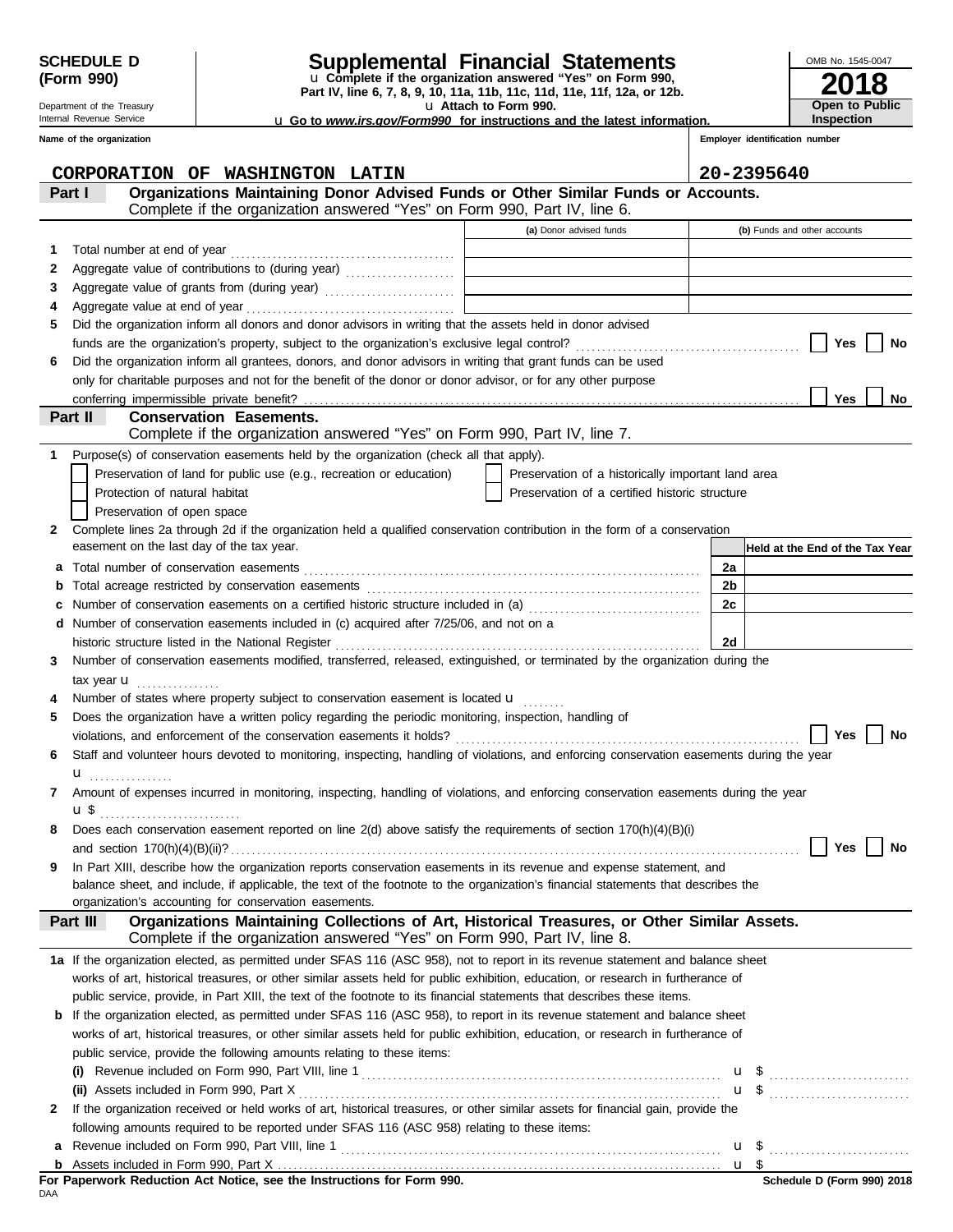|                                                                                                                                                                                                                              | Schedule D (Form 990) 2018  CORPORATION OF WASHINGTON LATIN                                                                                                                                                                    |                  |                         |                           |                         |                    | 20-2395640      |                      |              |                     |     | Page 2  |
|------------------------------------------------------------------------------------------------------------------------------------------------------------------------------------------------------------------------------|--------------------------------------------------------------------------------------------------------------------------------------------------------------------------------------------------------------------------------|------------------|-------------------------|---------------------------|-------------------------|--------------------|-----------------|----------------------|--------------|---------------------|-----|---------|
|                                                                                                                                                                                                                              | Organizations Maintaining Collections of Art, Historical Treasures, or Other Similar Assets (continued)<br>Part III                                                                                                            |                  |                         |                           |                         |                    |                 |                      |              |                     |     |         |
| 3                                                                                                                                                                                                                            | Using the organization's acquisition, accession, and other records, check any of the following that are a significant use of its<br>collection items (check all that apply):                                                   |                  |                         |                           |                         |                    |                 |                      |              |                     |     |         |
| a                                                                                                                                                                                                                            | Public exhibition                                                                                                                                                                                                              |                  | d                       | Loan or exchange programs |                         |                    |                 |                      |              |                     |     |         |
| b                                                                                                                                                                                                                            | Scholarly research                                                                                                                                                                                                             |                  | е                       |                           |                         |                    |                 |                      |              |                     |     |         |
| с                                                                                                                                                                                                                            | Preservation for future generations                                                                                                                                                                                            |                  |                         |                           |                         |                    |                 |                      |              |                     |     |         |
|                                                                                                                                                                                                                              | Provide a description of the organization's collections and explain how they further the organization's exempt purpose in Part                                                                                                 |                  |                         |                           |                         |                    |                 |                      |              |                     |     |         |
|                                                                                                                                                                                                                              | XIII.                                                                                                                                                                                                                          |                  |                         |                           |                         |                    |                 |                      |              |                     |     |         |
| 5.                                                                                                                                                                                                                           |                                                                                                                                                                                                                                |                  |                         |                           |                         |                    |                 |                      |              |                     |     |         |
| During the year, did the organization solicit or receive donations of art, historical treasures, or other similar<br>assets to be sold to raise funds rather than to be maintained as part of the organization's collection? |                                                                                                                                                                                                                                |                  |                         |                           |                         |                    |                 |                      |              | <b>Yes</b>          |     | No      |
|                                                                                                                                                                                                                              | <b>Escrow and Custodial Arrangements.</b><br>Part IV                                                                                                                                                                           |                  |                         |                           |                         |                    |                 |                      |              |                     |     |         |
|                                                                                                                                                                                                                              | Complete if the organization answered "Yes" on Form 990, Part IV, line 9, or reported an amount on Form                                                                                                                        |                  |                         |                           |                         |                    |                 |                      |              |                     |     |         |
|                                                                                                                                                                                                                              | 990, Part X, line 21.                                                                                                                                                                                                          |                  |                         |                           |                         |                    |                 |                      |              |                     |     |         |
|                                                                                                                                                                                                                              |                                                                                                                                                                                                                                |                  |                         |                           |                         |                    |                 |                      |              |                     |     |         |
|                                                                                                                                                                                                                              | 1a Is the organization an agent, trustee, custodian or other intermediary for contributions or other assets not                                                                                                                |                  |                         |                           |                         |                    |                 |                      |              |                     |     |         |
|                                                                                                                                                                                                                              | included on Form 990, Part X?                                                                                                                                                                                                  |                  |                         |                           |                         |                    |                 |                      |              | Yes                 |     | No      |
|                                                                                                                                                                                                                              | <b>b</b> If "Yes," explain the arrangement in Part XIII and complete the following table:                                                                                                                                      |                  |                         |                           |                         |                    |                 |                      |              | Amount              |     |         |
|                                                                                                                                                                                                                              |                                                                                                                                                                                                                                |                  |                         |                           |                         |                    |                 |                      |              |                     |     |         |
|                                                                                                                                                                                                                              | c Beginning balance                                                                                                                                                                                                            |                  |                         |                           |                         |                    |                 | 1с                   |              |                     |     |         |
|                                                                                                                                                                                                                              | Additions during the year contact and the search of the search of the search of the search of the search of the search of the search of the search of the search of the search of the search of the search of the search of th |                  |                         |                           |                         |                    |                 | 1 <sub>d</sub>       |              |                     |     |         |
|                                                                                                                                                                                                                              |                                                                                                                                                                                                                                |                  |                         |                           |                         |                    |                 | 1е                   |              |                     |     |         |
|                                                                                                                                                                                                                              |                                                                                                                                                                                                                                |                  |                         |                           |                         |                    |                 | 1f                   |              |                     |     |         |
|                                                                                                                                                                                                                              |                                                                                                                                                                                                                                |                  |                         |                           |                         |                    |                 |                      |              | <b>Yes</b>          |     | No      |
|                                                                                                                                                                                                                              |                                                                                                                                                                                                                                |                  |                         |                           |                         |                    |                 |                      |              |                     |     |         |
|                                                                                                                                                                                                                              | Part V<br><b>Endowment Funds.</b>                                                                                                                                                                                              |                  |                         |                           |                         |                    |                 |                      |              |                     |     |         |
|                                                                                                                                                                                                                              | Complete if the organization answered "Yes" on Form 990, Part IV, line 10.                                                                                                                                                     |                  |                         |                           |                         |                    |                 |                      |              |                     |     |         |
|                                                                                                                                                                                                                              |                                                                                                                                                                                                                                | (a) Current year |                         | (b) Prior year            |                         | (c) Two years back |                 | (d) Three years back |              | (e) Four years back |     |         |
|                                                                                                                                                                                                                              | <b>1a</b> Beginning of year balance                                                                                                                                                                                            |                  |                         |                           |                         |                    |                 |                      |              |                     |     |         |
|                                                                                                                                                                                                                              | <b>b</b> Contributions                                                                                                                                                                                                         |                  |                         |                           |                         |                    |                 |                      |              |                     |     |         |
|                                                                                                                                                                                                                              | Net investment earnings, gains, and                                                                                                                                                                                            |                  |                         |                           |                         |                    |                 |                      |              |                     |     |         |
|                                                                                                                                                                                                                              |                                                                                                                                                                                                                                |                  |                         |                           |                         |                    |                 |                      |              |                     |     |         |
|                                                                                                                                                                                                                              | <b>d</b> Grants or scholarships<br>.                                                                                                                                                                                           |                  |                         |                           |                         |                    |                 |                      |              |                     |     |         |
|                                                                                                                                                                                                                              | Other expenditures for facilities and                                                                                                                                                                                          |                  |                         |                           |                         |                    |                 |                      |              |                     |     |         |
|                                                                                                                                                                                                                              | programs                                                                                                                                                                                                                       |                  |                         |                           |                         |                    |                 |                      |              |                     |     |         |
|                                                                                                                                                                                                                              | f Administrative expenses                                                                                                                                                                                                      |                  |                         |                           |                         |                    |                 |                      |              |                     |     |         |
|                                                                                                                                                                                                                              | End of year balance                                                                                                                                                                                                            |                  |                         |                           |                         |                    |                 |                      |              |                     |     |         |
| 2                                                                                                                                                                                                                            | Provide the estimated percentage of the current year end balance (line 1g, column (a)) held as:                                                                                                                                |                  |                         |                           |                         |                    |                 |                      |              |                     |     |         |
|                                                                                                                                                                                                                              | a Board designated or quasi-endowment <b>u</b> %                                                                                                                                                                               |                  |                         |                           |                         |                    |                 |                      |              |                     |     |         |
|                                                                                                                                                                                                                              | <b>b</b> Permanent endowment $\mathbf{u}$ %                                                                                                                                                                                    |                  |                         |                           |                         |                    |                 |                      |              |                     |     |         |
|                                                                                                                                                                                                                              | Temporarily restricted endowment <b>u</b>                                                                                                                                                                                      |                  |                         |                           |                         |                    |                 |                      |              |                     |     |         |
|                                                                                                                                                                                                                              | The percentages on lines 2a, 2b, and 2c should equal 100%.                                                                                                                                                                     |                  |                         |                           |                         |                    |                 |                      |              |                     |     |         |
|                                                                                                                                                                                                                              | 3a Are there endowment funds not in the possession of the organization that are held and administered for the                                                                                                                  |                  |                         |                           |                         |                    |                 |                      |              |                     |     |         |
|                                                                                                                                                                                                                              | organization by:                                                                                                                                                                                                               |                  |                         |                           |                         |                    |                 |                      |              |                     | Yes | No.     |
|                                                                                                                                                                                                                              | (i) unrelated organizations                                                                                                                                                                                                    |                  |                         |                           |                         |                    |                 |                      |              | 3a(i)               |     |         |
|                                                                                                                                                                                                                              | (ii) related organizations                                                                                                                                                                                                     |                  |                         |                           |                         |                    |                 |                      |              | 3a(ii)              |     |         |
|                                                                                                                                                                                                                              |                                                                                                                                                                                                                                |                  |                         |                           |                         |                    |                 |                      |              | 3b                  |     |         |
|                                                                                                                                                                                                                              | Describe in Part XIII the intended uses of the organization's endowment funds.                                                                                                                                                 |                  |                         |                           |                         |                    |                 |                      |              |                     |     |         |
|                                                                                                                                                                                                                              | Land, Buildings, and Equipment.<br>Part VI                                                                                                                                                                                     |                  |                         |                           |                         |                    |                 |                      |              |                     |     |         |
|                                                                                                                                                                                                                              | Complete if the organization answered "Yes" on Form 990, Part IV, line 11a. See Form 990, Part X, line 10.                                                                                                                     |                  |                         |                           |                         |                    |                 |                      |              |                     |     |         |
|                                                                                                                                                                                                                              | Description of property                                                                                                                                                                                                        |                  | (a) Cost or other basis |                           | (b) Cost or other basis |                    | (c) Accumulated |                      |              | (d) Book value      |     |         |
|                                                                                                                                                                                                                              |                                                                                                                                                                                                                                |                  | (investment)            |                           | (other)                 |                    | depreciation    |                      |              |                     |     |         |
|                                                                                                                                                                                                                              | 1a Land                                                                                                                                                                                                                        |                  |                         |                           |                         |                    |                 |                      |              |                     |     |         |
|                                                                                                                                                                                                                              | <b>b</b> Buildings                                                                                                                                                                                                             |                  |                         |                           |                         |                    |                 |                      |              |                     |     |         |
|                                                                                                                                                                                                                              | c Leasehold improvements                                                                                                                                                                                                       |                  |                         |                           |                         | 20, 121, 793       | 4,358,111       |                      |              | 15,763,682          |     |         |
|                                                                                                                                                                                                                              |                                                                                                                                                                                                                                |                  |                         |                           |                         | 1,237,370          | 1,040,301       |                      |              |                     |     | 197,069 |
|                                                                                                                                                                                                                              | e Other                                                                                                                                                                                                                        |                  |                         |                           |                         |                    |                 |                      |              |                     |     |         |
|                                                                                                                                                                                                                              | Total. Add lines 1a through 1e. (Column (d) must equal Form 990, Part X, column (B), line 10c.)                                                                                                                                |                  |                         |                           |                         |                    |                 |                      |              | 15,960,751          |     |         |
|                                                                                                                                                                                                                              |                                                                                                                                                                                                                                |                  |                         |                           |                         |                    |                 |                      | $\mathbf{u}$ |                     |     |         |

**Schedule D (Form 990) 2018**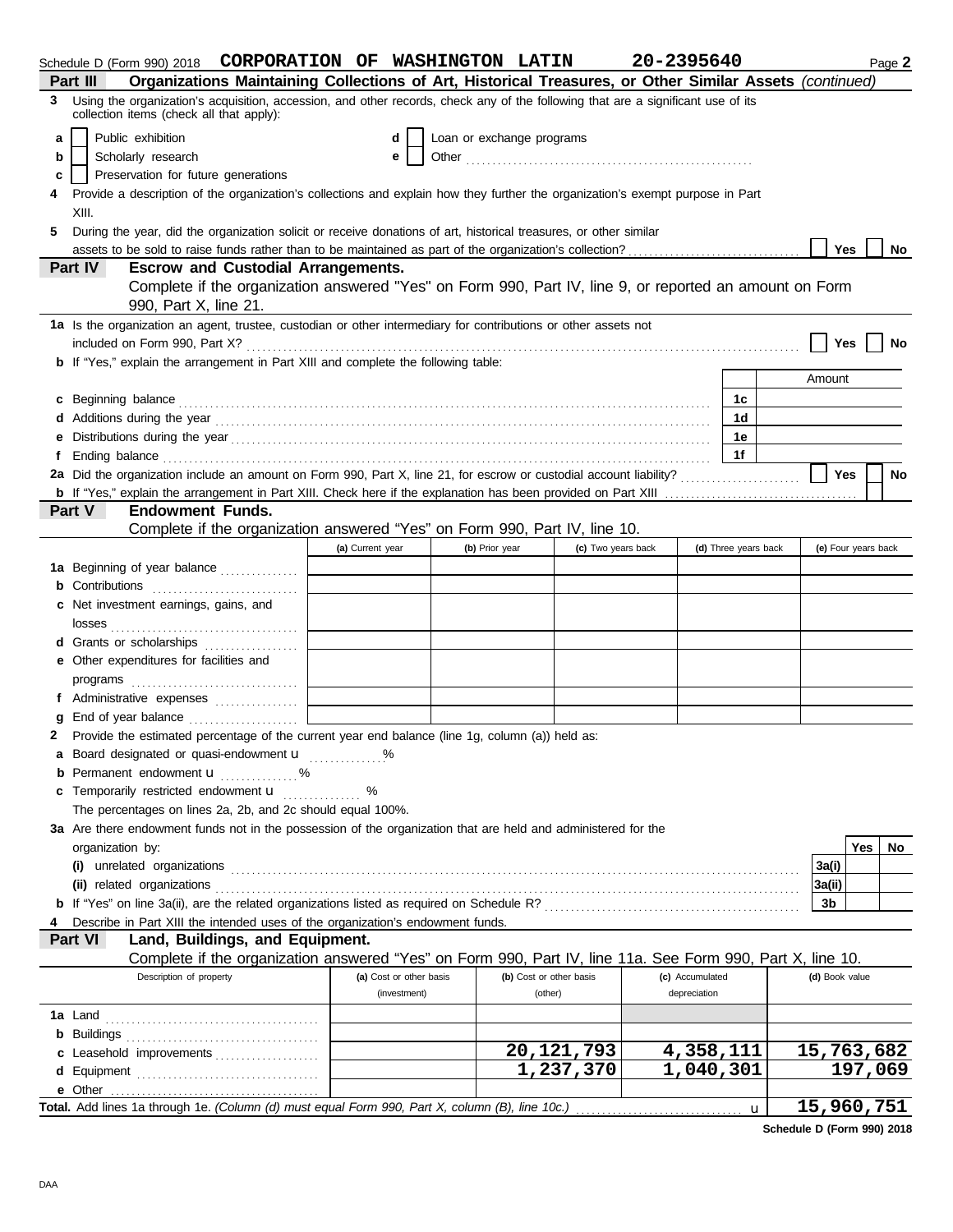| Schedule D (Form 990) 2018 | CORPORATION OF WASHINGTON LATIN                                                                              |                | 20-2395640                       | Page 3         |
|----------------------------|--------------------------------------------------------------------------------------------------------------|----------------|----------------------------------|----------------|
| Part VII                   | <b>Investments-Other Securities.</b>                                                                         |                |                                  |                |
|                            | Complete if the organization answered "Yes" on Form 990, Part IV, line 11b. See Form 990, Part X, line 12.   |                |                                  |                |
|                            | (a) Description of security or category                                                                      | (b) Book value | (c) Method of valuation:         |                |
|                            | (including name of security)                                                                                 |                | Cost or end-of-year market value |                |
| (1) Financial derivatives  |                                                                                                              |                |                                  |                |
|                            |                                                                                                              |                |                                  |                |
|                            | (3) Other $\ldots$ $\ldots$ $\ldots$ $\ldots$ $\ldots$ $\ldots$ $\ldots$ $\ldots$ $\ldots$ $\ldots$ $\ldots$ |                |                                  |                |
|                            | (A)                                                                                                          |                |                                  |                |
| $\mathbf{B}$               |                                                                                                              |                |                                  |                |
| (C)                        |                                                                                                              |                |                                  |                |
| $\overline{D}$             |                                                                                                              |                |                                  |                |
| (E)                        |                                                                                                              |                |                                  |                |
| (F)                        |                                                                                                              |                |                                  |                |
| (G)                        |                                                                                                              |                |                                  |                |
| (H)                        |                                                                                                              |                |                                  |                |
|                            | <b>Total.</b> (Column (b) must equal Form 990, Part X, col. (B) line 12.) $\mathbf{u}$                       |                |                                  |                |
| Part VIII                  | Investments-Program Related.                                                                                 |                |                                  |                |
|                            | Complete if the organization answered "Yes" on Form 990, Part IV, line 11c. See Form 990, Part X, line 13.   |                |                                  |                |
|                            | (a) Description of investment                                                                                | (b) Book value | (c) Method of valuation:         |                |
|                            |                                                                                                              |                | Cost or end-of-year market value |                |
| (1)                        |                                                                                                              |                |                                  |                |
| (2)                        |                                                                                                              |                |                                  |                |
| (3)                        |                                                                                                              |                |                                  |                |
| (4)                        |                                                                                                              |                |                                  |                |
| (5)                        |                                                                                                              |                |                                  |                |
| (6)                        |                                                                                                              |                |                                  |                |
| (7)                        |                                                                                                              |                |                                  |                |
| (8)                        |                                                                                                              |                |                                  |                |
| (9)                        |                                                                                                              |                |                                  |                |
|                            | Total. (Column (b) must equal Form 990, Part X, col. (B) line 13.) $\mathbf u$                               |                |                                  |                |
| Part IX                    | Other Assets.                                                                                                |                |                                  |                |
|                            | Complete if the organization answered "Yes" on Form 990, Part IV, line 11d. See Form 990, Part X, line 15.   |                |                                  |                |
|                            | (a) Description                                                                                              |                |                                  | (b) Book value |
| (1)                        |                                                                                                              |                |                                  |                |
| (2)                        |                                                                                                              |                |                                  |                |
| (3)                        |                                                                                                              |                |                                  |                |
| (4)                        |                                                                                                              |                |                                  |                |
| (5)                        |                                                                                                              |                |                                  |                |
| (6)                        |                                                                                                              |                |                                  |                |
| (7)                        |                                                                                                              |                |                                  |                |
| (8)                        |                                                                                                              |                |                                  |                |
| (9)                        |                                                                                                              |                |                                  |                |
|                            | Total. (Column (b) must equal Form 990, Part X, col. (B) line 15.)                                           |                | u                                |                |
| Part X                     | Other Liabilities.                                                                                           |                |                                  |                |
|                            | Complete if the organization answered "Yes" on Form 990, Part IV, line 11e or 11f. See Form 990, Part X,     |                |                                  |                |
|                            | line 25.                                                                                                     |                |                                  |                |
| 1.                         | (a) Description of liability                                                                                 | (b) Book value |                                  |                |
| (1)                        | Federal income taxes                                                                                         |                |                                  |                |
| (2)                        |                                                                                                              |                |                                  |                |
| (3)                        |                                                                                                              |                |                                  |                |
| (4)                        |                                                                                                              |                |                                  |                |
| (5)                        |                                                                                                              |                |                                  |                |
| (6)                        |                                                                                                              |                |                                  |                |
| (7)                        |                                                                                                              |                |                                  |                |
| (8)                        |                                                                                                              |                |                                  |                |
| (9)                        |                                                                                                              |                |                                  |                |
|                            | Total. (Column (b) must equal Form 990, Part X, col. (B) line 25.) u                                         |                |                                  |                |

Liability for uncertain tax positions. In Part XIII, provide the text of the footnote to the organization's financial statements that reports the **2.** organization's liability for uncertain tax positions under FIN 48 (ASC 740). Check here if the text of the footnote has been provided in Part XIII

**X**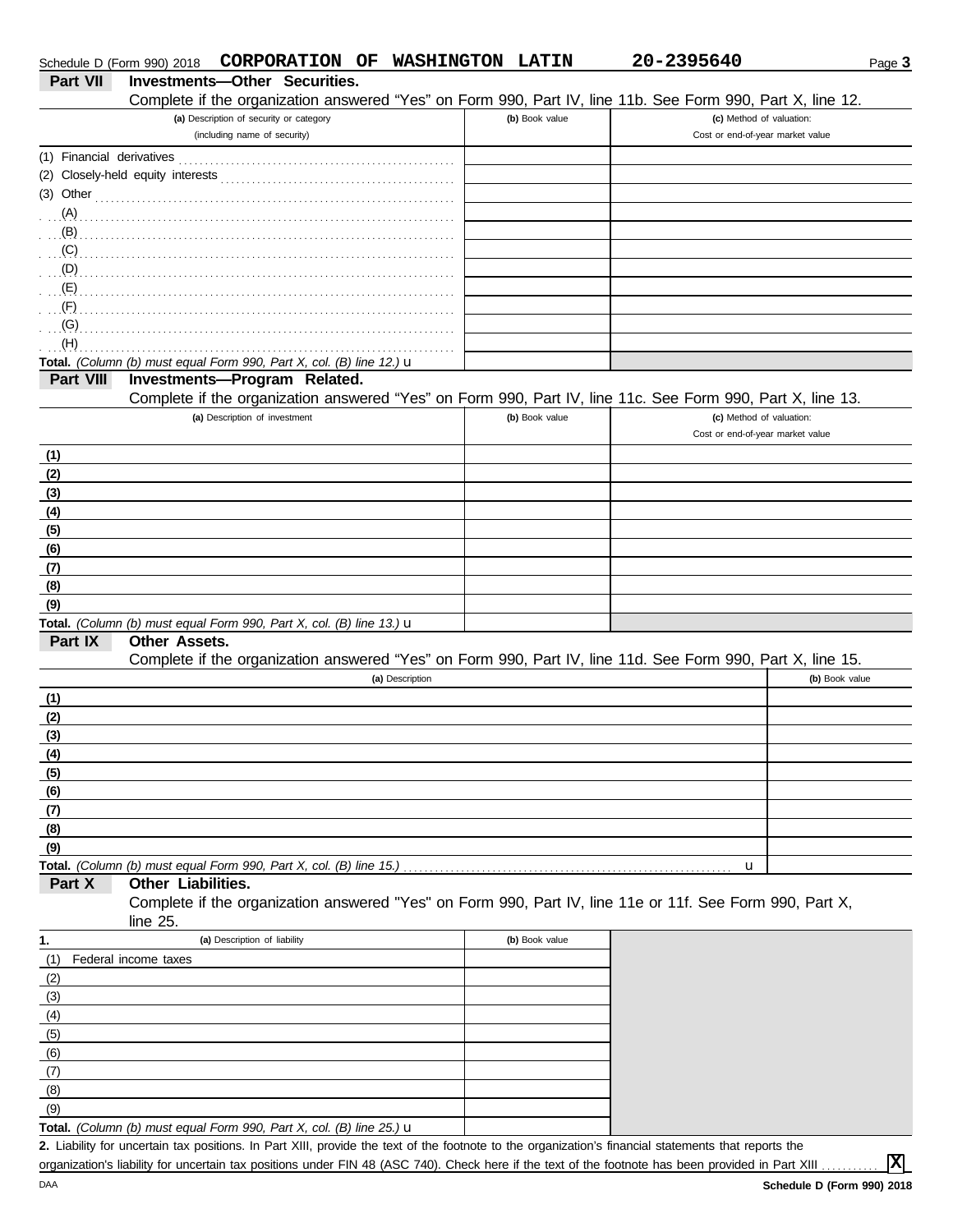|    | Schedule D (Form 990) 2018  CORPORATION OF WASHINGTON LATIN                                                                                                                                                                   |                | 20-2395640            |                | Page 4                  |
|----|-------------------------------------------------------------------------------------------------------------------------------------------------------------------------------------------------------------------------------|----------------|-----------------------|----------------|-------------------------|
|    | Reconciliation of Revenue per Audited Financial Statements With Revenue per Return.<br>Part XI                                                                                                                                |                |                       |                |                         |
|    | Complete if the organization answered "Yes" on Form 990, Part IV, line 12a.                                                                                                                                                   |                |                       |                |                         |
| 1  |                                                                                                                                                                                                                               |                |                       | 1              | $\overline{13,820,938}$ |
| 2  | Amounts included on line 1 but not on Form 990, Part VIII, line 12:                                                                                                                                                           |                |                       |                |                         |
| a  |                                                                                                                                                                                                                               | 2a             |                       |                |                         |
| b  |                                                                                                                                                                                                                               | 2 <sub>b</sub> | $\frac{1,959}{9,340}$ |                |                         |
| c  |                                                                                                                                                                                                                               | 2c             |                       |                |                         |
| d  |                                                                                                                                                                                                                               | 2d             |                       |                |                         |
| е  | Add lines 2a through 2d [11] Add [12] Add [12] Add lines 2a through 2d [12] Add lines 2a through 2d [12] Add [12] Add [12] Add [12] Add [12] Add [12] Add [12] Add [12] Add [12] Add [12] Add [12] Add [12] Add [12] Add [12] |                |                       | <b>2e</b>      | 11,299                  |
| 3. |                                                                                                                                                                                                                               |                |                       | 3 <sup>1</sup> | 13,809,639              |
|    | Amounts included on Form 990, Part VIII, line 12, but not on line 1:                                                                                                                                                          |                |                       |                |                         |
| a  |                                                                                                                                                                                                                               | 4a             |                       |                |                         |
| b  |                                                                                                                                                                                                                               | 4 <sub>b</sub> |                       |                |                         |
|    | Add lines 4a and 4b                                                                                                                                                                                                           |                |                       | 4c             |                         |
|    |                                                                                                                                                                                                                               |                |                       | 5              | 13,809,639              |
|    | Reconciliation of Expenses per Audited Financial Statements With Expenses per Return.<br>Part XII                                                                                                                             |                |                       |                |                         |
|    | Complete if the organization answered "Yes" on Form 990, Part IV, line 12a.                                                                                                                                                   |                |                       |                |                         |
| 1. |                                                                                                                                                                                                                               |                |                       |                | 13,673,517              |
| 2  | Amounts included on line 1 but not on Form 990, Part IX, line 25:                                                                                                                                                             |                |                       |                |                         |
| a  |                                                                                                                                                                                                                               | 2a             | 9,340                 |                |                         |
| b  |                                                                                                                                                                                                                               | 2 <sub>b</sub> |                       |                |                         |
| c  |                                                                                                                                                                                                                               | 2c             |                       |                |                         |
|    |                                                                                                                                                                                                                               | 2d             |                       |                |                         |
| е  | Add lines 2a through 2d [11] Add [12] Add [12] Add lines 2a through 2d [12] Add lines 2a through 2d [12] Add [12] Add [12] Add [12] Add [12] Add [12] Add [12] Add [12] Add [12] Add [12] Add [12] Add [12] Add [12] Add [12] |                |                       | <b>2e</b>      | 9,340                   |
| 3  |                                                                                                                                                                                                                               |                |                       | $\mathbf{3}$   | 13,664,177              |
|    | Amounts included on Form 990, Part IX, line 25, but not on line 1:                                                                                                                                                            |                |                       |                |                         |
| a  | Investment expenses not included on Form 990, Part VIII, line 7b [100] [100] [100] [4a                                                                                                                                        |                |                       |                |                         |
| b  |                                                                                                                                                                                                                               | 4b             |                       |                |                         |
|    | Add lines 4a and 4b                                                                                                                                                                                                           |                |                       | 4c             |                         |
|    |                                                                                                                                                                                                                               |                |                       | 5              | 13,664,177              |
|    | Part XIII Supplemental Information.                                                                                                                                                                                           |                |                       |                |                         |

Provide the descriptions required for Part II, lines 3, 5, and 9; Part III, lines 1a and 4; Part IV, lines 1b and 2b; Part V, line 4; Part X, line 2; Part XI, lines 2d and 4b; and Part XII, lines 2d and 4b. Also complete this part to provide any additional information.

PART X - FIN 48 FOOTNOTE

ACCOUNTING PRINCIPLES GENERALLY ACCEPTED IN THE UNITED STATES OF AMERICA PROVIDE CONSISTENT GUIDANCE FOR THE ACCOUNTING FOR UNCERTAINTY IN INCOME TAXES RECOGNIZED IN THE CHARTER SCHOOL'S FINANCIAL STATEMENTS AND PRESCRIBE A THRESHOLD OF "MORE LIKELY THAN NOT" FOR RECOGNITION OF TAX POSITIONS TAKEN OR EXPECTED TO BE TAKEN IN A TAX RETURN. THE WASHINGTON LATIN PUBLIC CHARTER SCHOOL PERFORMED AN EVALUATION OF UNCERTAIN TAX POSITIONS FOR THE EFFECT ON ITS TAX-EXEMPT STATUS. AS OF JUNE 30, 2019, THE STATUTE OF YEAR ENDED JUNE 30, 2019, AND DETERMINED THAT THERE WERE NO MATTERS THAT WOULD REQUIRE RECOGNITION IN THE FINANCIAL STATEMENTS OR THAT MAY HAVE ANY LIMITATIONS FOR TAX YEARS 2015 THROUGH 2017 REMAINS OPEN WITH THE U.S. FEDERAL JURISDICTION OR THE VARIOUS STATES AND LOCAL JURISDICTIONS IN WHICH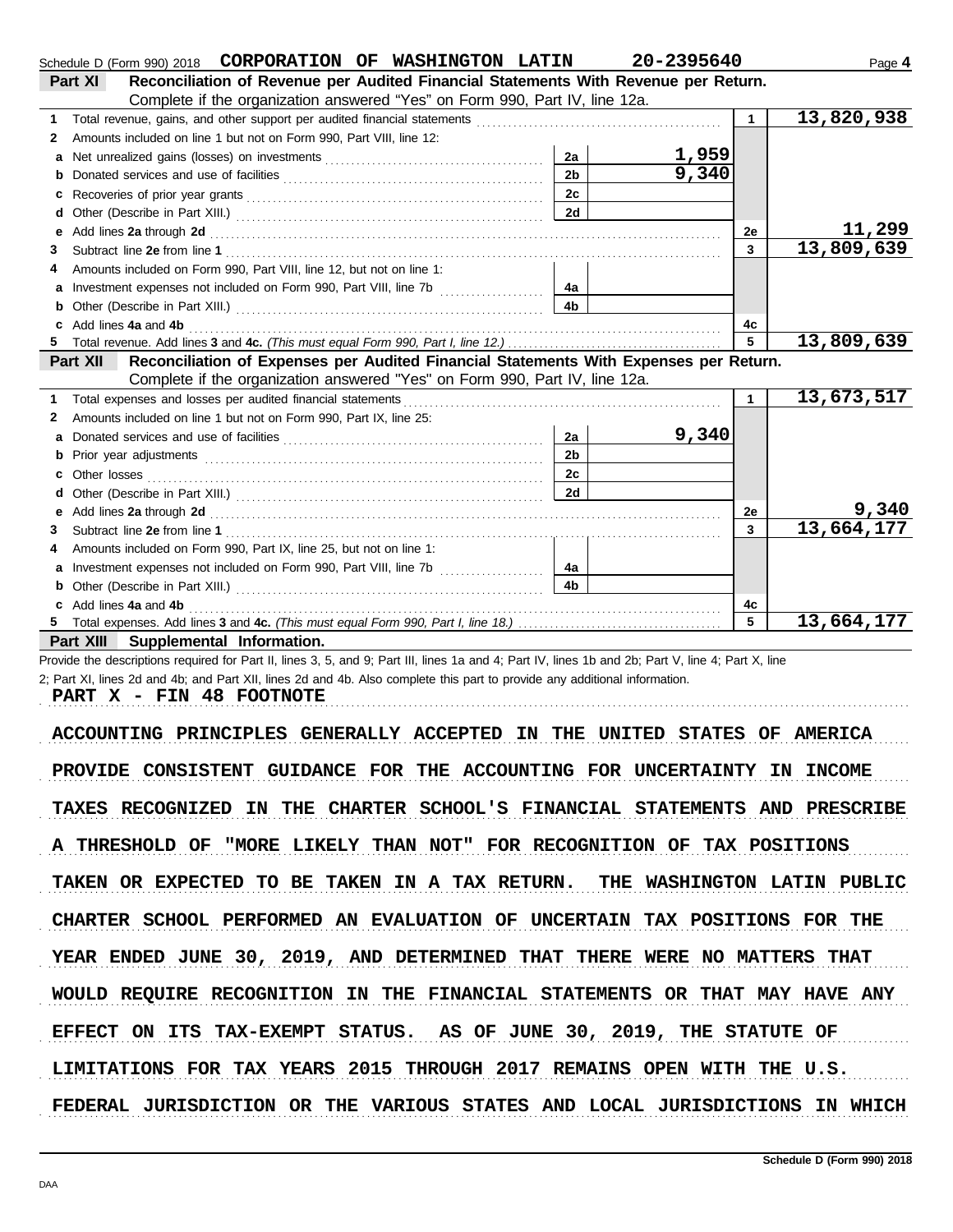| Schedule D (Form 990) 2018 CORPORATION OF WASHINGTON LATIN<br>Supplemental Information (continued)<br>Part XIII | 20-2395640 | Page 5 |
|-----------------------------------------------------------------------------------------------------------------|------------|--------|
| THE CHARTER SCHOOL FILES TAX RETURNS. THESE TAX YEARS CORRESPOND TO THE                                         |            |        |
| CHARTER SCHOOL'S FISCAL YEAR WITH THE MOST RECENT BEING THE 17/18 SCHOOL                                        |            |        |
| YEAR.<br>IT IS THE CHARTER SCHOOL'S POLICY TO RECOGNIZE INTEREST AND/OR                                         |            |        |
|                                                                                                                 |            |        |
| PENALTIES RELATED TO UNCERTAIN TAX POSITIONS, IF ANY, IN INCOME TAX                                             |            |        |
| AS OF JUNE 30, 2019, THE CHARTER SCHOOL HAD NO ACCRUALS FOR<br><b>EXPENSE.</b>                                  |            |        |
| INTEREST AND/OR PENALTIES.                                                                                      |            |        |
|                                                                                                                 |            |        |
|                                                                                                                 |            |        |
|                                                                                                                 |            |        |
|                                                                                                                 |            |        |
|                                                                                                                 |            |        |
|                                                                                                                 |            |        |
|                                                                                                                 |            |        |
|                                                                                                                 |            |        |
|                                                                                                                 |            |        |
|                                                                                                                 |            |        |
|                                                                                                                 |            |        |
|                                                                                                                 |            |        |
|                                                                                                                 |            |        |
|                                                                                                                 |            |        |
|                                                                                                                 |            |        |
|                                                                                                                 |            |        |
|                                                                                                                 |            |        |
|                                                                                                                 |            |        |
|                                                                                                                 |            |        |
|                                                                                                                 |            |        |
|                                                                                                                 |            |        |
|                                                                                                                 |            |        |
|                                                                                                                 |            |        |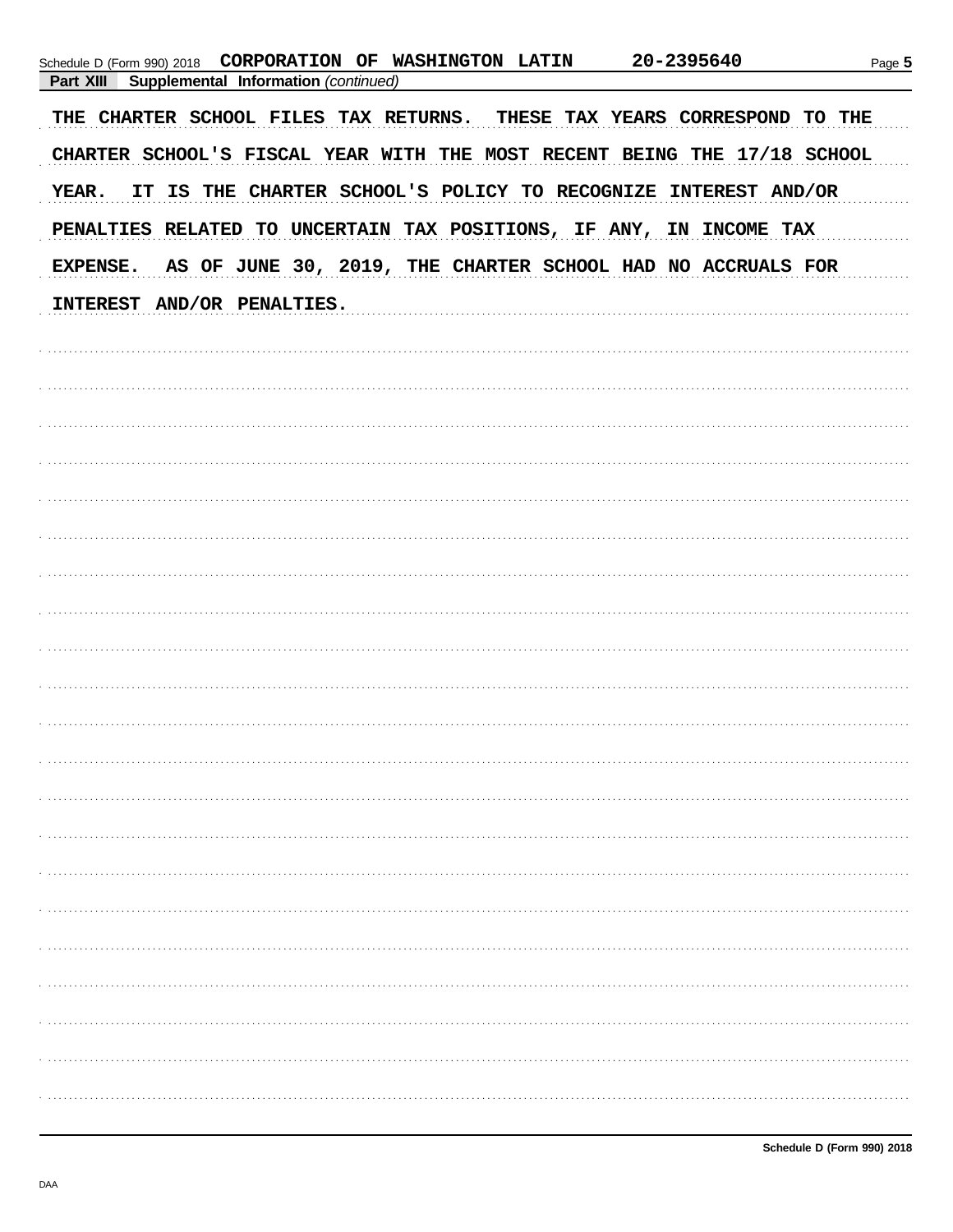| <b>SCHEDULE E</b><br>(Form 990 or 990-EZ)              |                                                            | <b>Schools</b><br>u Complete if the organization answered "Yes" on Form 990,<br>Part IV, line 13, or Form 990-EZ, Part VI, line 48.                                                                                                                                                                                                          | OMB No. 1545-0047                          | 2018        |           |
|--------------------------------------------------------|------------------------------------------------------------|----------------------------------------------------------------------------------------------------------------------------------------------------------------------------------------------------------------------------------------------------------------------------------------------------------------------------------------------|--------------------------------------------|-------------|-----------|
| Department of the Treasury<br>Internal Revenue Service |                                                            | u Attach to Form 990 or Form 990-EZ.<br>u Go to www.irs.gov/Form990 for the latest information.                                                                                                                                                                                                                                              | <b>Open to Public</b><br><b>Inspection</b> |             |           |
|                                                        | Employer identification number<br>Name of the organization |                                                                                                                                                                                                                                                                                                                                              |                                            |             |           |
|                                                        |                                                            | 20-2395640<br>CORPORATION OF WASHINGTON LATIN                                                                                                                                                                                                                                                                                                |                                            |             |           |
|                                                        | Part I                                                     |                                                                                                                                                                                                                                                                                                                                              |                                            |             |           |
| 1                                                      |                                                            | Does the organization have a racially nondiscriminatory policy toward students by statement in its charter,                                                                                                                                                                                                                                  | $\mathbf{1}$                               | YES<br>X    | <b>NO</b> |
| $\mathbf{2}$                                           | programs, and scholarships?                                | Does the organization include a statement of its racially nondiscriminatory policy toward students in all its<br>brochures, catalogues, and other written communications with the public dealing with student admissions,                                                                                                                    | $\mathbf{2}$                               | x           |           |
| 3                                                      |                                                            | Has the organization publicized its racially nondiscriminatory policy through newspaper or broadcast media<br>during the period of solicitation for students, or during the registration period if it has no solicitation program,<br>in a way that makes the policy known to all parts of the general community it serves? If "Yes," please |                                            |             |           |
|                                                        | <b>BROCHURE.</b>                                           | describe. If "No," please explain. If you need more space, use Part II<br>THE SCHOOL IS A PUBLIC CHARTER SCHOOL AND IS OPERATING UNDER A<br>CONTRACT WITH THE DC GOVERNMENT.<br>REVENUE PROCEDURE 75-50 DOES<br>NOT APPLY TO CHARTER SCHOOLS. THE NON-DISCRIMINATORY POLICY IS<br>EXPLICITLY STATED IN THE REGISTRATION APPLICATION AND OUR  | 3                                          | X           |           |
| 4                                                      |                                                            | Does the organization maintain the following?                                                                                                                                                                                                                                                                                                |                                            |             |           |
| а                                                      |                                                            |                                                                                                                                                                                                                                                                                                                                              | 4a                                         | x           |           |
| b<br>C                                                 | nondiscriminatory basis?                                   | Records documenting that scholarships and other financial assistance are awarded on a racially<br>Copies of all catalogues, brochures, announcements, and other written communications to the public dealing                                                                                                                                 | 4b                                         | x           |           |
|                                                        |                                                            |                                                                                                                                                                                                                                                                                                                                              | 4c                                         | $\mathbf x$ |           |
| d                                                      |                                                            | If you answered "No" to any of the above, please explain. If you need more space, use Part II.                                                                                                                                                                                                                                               | 4d                                         | $\mathbf x$ |           |
|                                                        |                                                            |                                                                                                                                                                                                                                                                                                                                              |                                            |             |           |
| 5                                                      |                                                            | Does the organization discriminate by race in any way with respect to:                                                                                                                                                                                                                                                                       |                                            |             |           |
| a                                                      |                                                            |                                                                                                                                                                                                                                                                                                                                              | 5a                                         |             | x         |
| b                                                      |                                                            |                                                                                                                                                                                                                                                                                                                                              | 5b                                         |             | x         |
|                                                        |                                                            | Employment of faculty or administrative staff?                                                                                                                                                                                                                                                                                               | 5 <sub>c</sub>                             |             | X         |
| d                                                      |                                                            |                                                                                                                                                                                                                                                                                                                                              | <b>5d</b>                                  |             | X.        |
| е                                                      |                                                            |                                                                                                                                                                                                                                                                                                                                              | 5е                                         |             | X.        |
| f                                                      |                                                            |                                                                                                                                                                                                                                                                                                                                              | 5f                                         |             | X.        |
| g                                                      |                                                            |                                                                                                                                                                                                                                                                                                                                              | <u>5g</u>                                  |             | x         |
| h.                                                     | Other extracurricular activities?                          | If you answered "Yes" to any of the above, please explain. If you need more space, use Part II.                                                                                                                                                                                                                                              | 5h                                         |             | x         |
|                                                        |                                                            |                                                                                                                                                                                                                                                                                                                                              |                                            | х           |           |
| 6а<br>b                                                |                                                            |                                                                                                                                                                                                                                                                                                                                              | 6а<br>6b                                   |             | X         |
| 7                                                      |                                                            | If you answered "Yes" on either line 6a or line 6b, explain on Part II.<br>Does the organization certify that it has complied with the applicable requirements of sections 4.01 through<br>4.05 of Rev. Proc. 75-50, 1975-2 C.B. 587, covering racial nondiscrimination? If "No," explain on Part II                                         | $\overline{7}$                             | X           |           |
|                                                        |                                                            |                                                                                                                                                                                                                                                                                                                                              |                                            |             |           |

**For Paperwork Reduction Act Notice, see the Instructions for Form 990 or Form 990-EZ.**

**Schedule E (Form 990 or 990-EZ) 2018**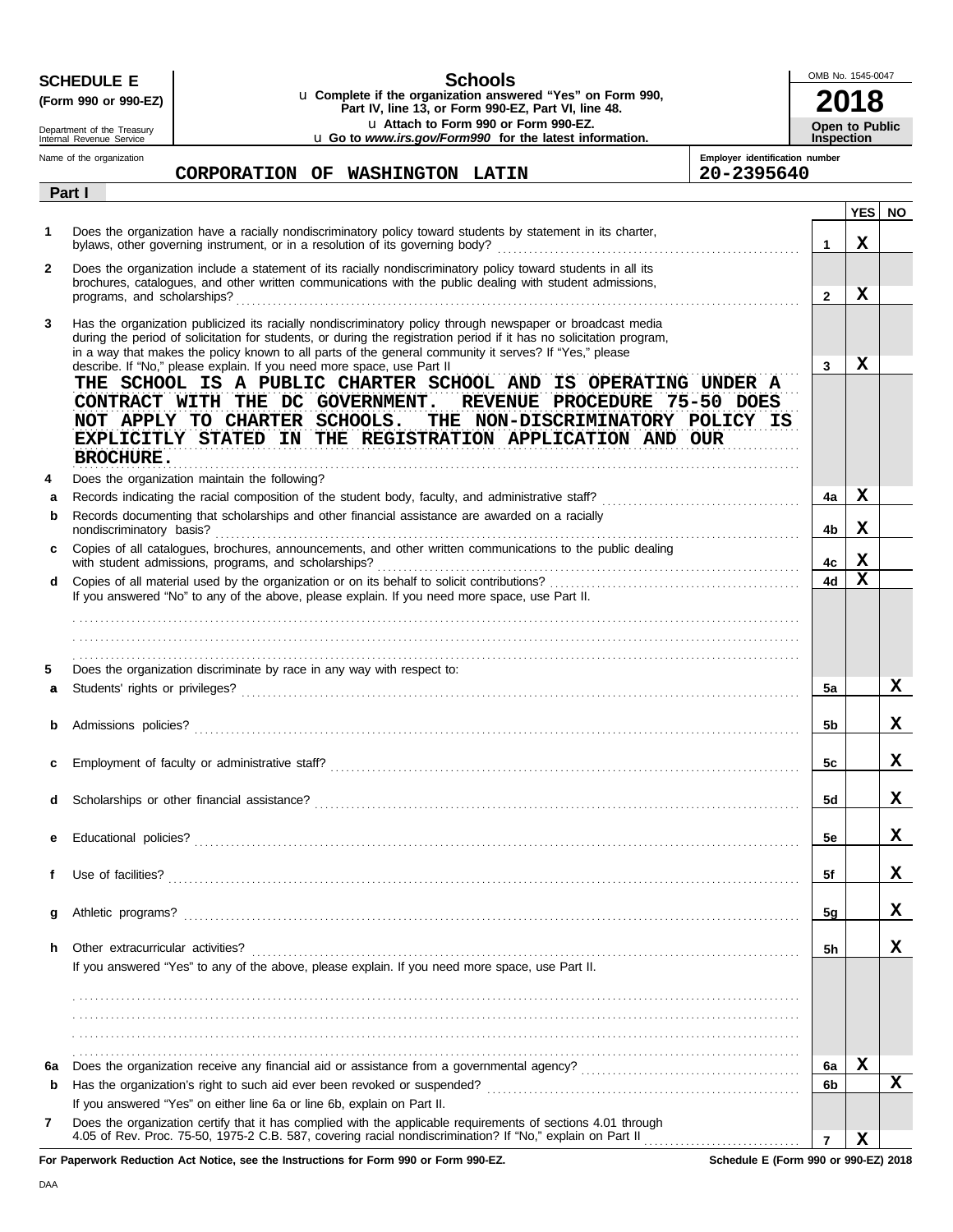| CORPORATION OF WASHINGTON LATIN<br>20-2395640<br>Page 2<br>Schedule E (Form 990 or 990-EZ) 2018                  |
|------------------------------------------------------------------------------------------------------------------|
| Part II<br>Supplemental Information. Provide the explanations required by Part I, lines 3, 4d, 5h, 6b, and 7, as |
| applicable. Also provide any other additional information. See instructions.                                     |
| SCH E - FINANCIAL AID OR GOVERNMENT ASSISTANCE EXPLANATION                                                       |
| THE CHARTER SCHOOL RECEIVES PUBLIC FUNDS FROM THE DC GOVERNMENT BASED ON                                         |
| THE NUMBER OF STUDENTS THEY ENROLL ACCORDING TO THE UNIFORM PER STUDENT                                          |
| FUNDING FORMULA DEVELOPED BY THE MAYOR AND CITY COUNCIL.<br>THIS PER PUPIL                                       |
| ALLOCATION IS SUPPLEMENTED WITH EXTRA FUNDS FOR STUDENTS WITH SPECIAL                                            |
|                                                                                                                  |
| NEEDS.                                                                                                           |
|                                                                                                                  |
|                                                                                                                  |
|                                                                                                                  |
|                                                                                                                  |
|                                                                                                                  |
|                                                                                                                  |
|                                                                                                                  |
|                                                                                                                  |
|                                                                                                                  |
|                                                                                                                  |
|                                                                                                                  |
|                                                                                                                  |
|                                                                                                                  |
|                                                                                                                  |
|                                                                                                                  |
|                                                                                                                  |
|                                                                                                                  |
|                                                                                                                  |
|                                                                                                                  |
|                                                                                                                  |
|                                                                                                                  |
|                                                                                                                  |
|                                                                                                                  |
|                                                                                                                  |
|                                                                                                                  |
|                                                                                                                  |
|                                                                                                                  |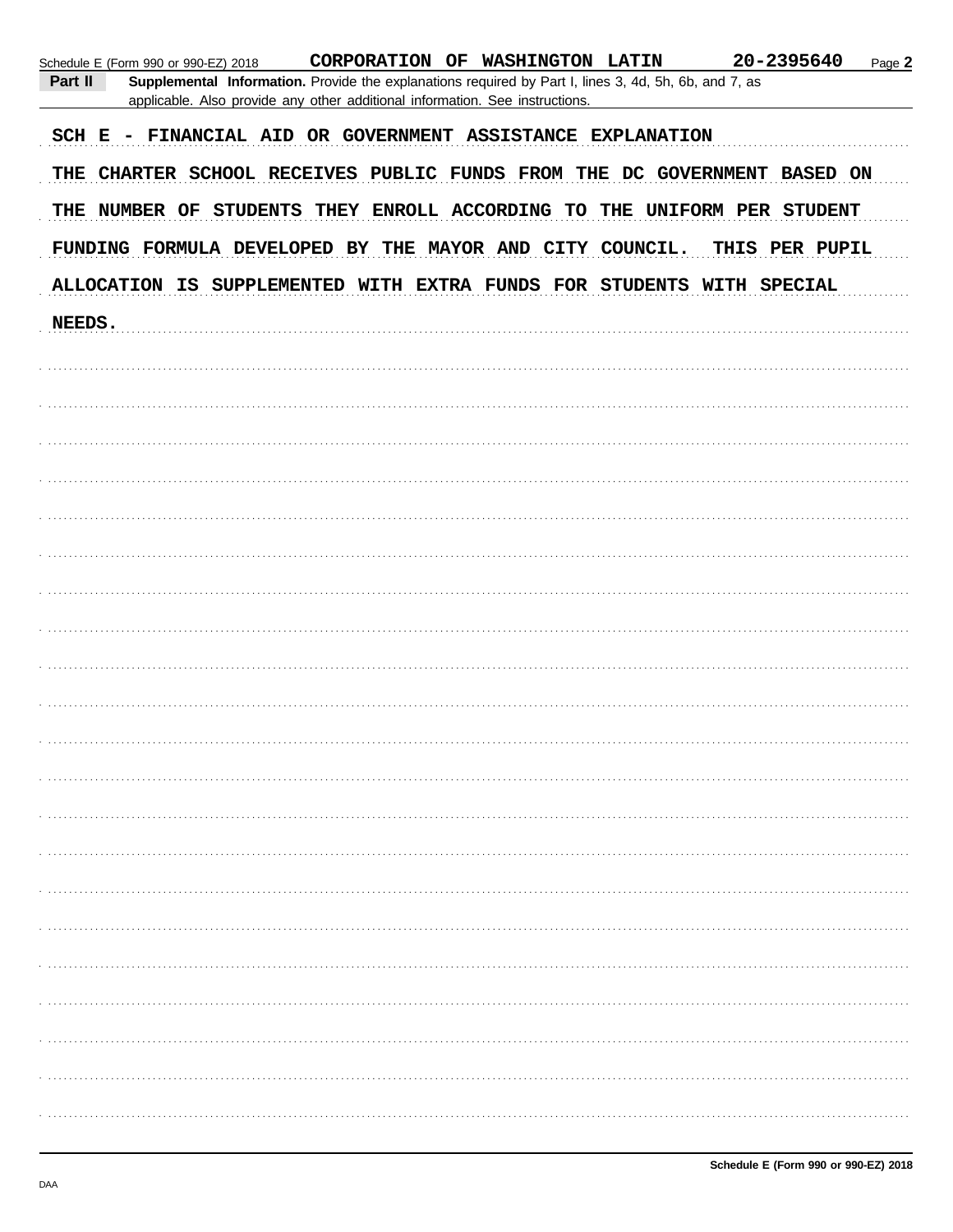|            | <b>Compensation Information</b><br><b>SCHEDULE J</b>                                                                              |                                                                                                                                                                                                                                | OMB No. 1545-0047          |             |                  |  |
|------------|-----------------------------------------------------------------------------------------------------------------------------------|--------------------------------------------------------------------------------------------------------------------------------------------------------------------------------------------------------------------------------|----------------------------|-------------|------------------|--|
| (Form 990) |                                                                                                                                   | For certain Officers, Directors, Trustees, Key Employees, and Highest<br><b>Compensated Employees</b>                                                                                                                          | 2018                       |             |                  |  |
|            | u Complete if the organization answered "Yes" on Form 990, Part IV, line 23.<br>u Attach to Form 990.                             |                                                                                                                                                                                                                                | Open to Public             |             |                  |  |
|            | Department of the Treasury<br>uGo to www.irs.gov/Form990 for instructions and the latest information.<br>Internal Revenue Service |                                                                                                                                                                                                                                |                            | Inspection  |                  |  |
|            | Name of the organization                                                                                                          | Employer identification number                                                                                                                                                                                                 |                            |             |                  |  |
|            | Part I                                                                                                                            | 20-2395640<br>CORPORATION OF WASHINGTON LATIN<br>Questions Regarding Compensation                                                                                                                                              |                            |             |                  |  |
|            |                                                                                                                                   |                                                                                                                                                                                                                                |                            | Yes         | No               |  |
|            |                                                                                                                                   | 1a Check the appropriate box(es) if the organization provided any of the following to or for a person listed on Form                                                                                                           |                            |             |                  |  |
|            |                                                                                                                                   | 990, Part VII, Section A, line 1a. Complete Part III to provide any relevant information regarding these items.                                                                                                                |                            |             |                  |  |
|            | First-class or charter travel                                                                                                     | Housing allowance or residence for personal use                                                                                                                                                                                |                            |             |                  |  |
|            | Travel for companions                                                                                                             | Payments for business use of personal residence                                                                                                                                                                                |                            |             |                  |  |
|            |                                                                                                                                   | Tax indemnification and gross-up payments<br>Health or social club dues or initiation fees                                                                                                                                     |                            |             |                  |  |
|            | Discretionary spending account                                                                                                    | Personal services (such as maid, chauffeur, chef)                                                                                                                                                                              |                            |             |                  |  |
|            |                                                                                                                                   | <b>b</b> If any of the boxes on line 1a are checked, did the organization follow a written policy regarding payment                                                                                                            |                            |             |                  |  |
|            |                                                                                                                                   | or reimbursement or provision of all of the expenses described above? If "No," complete Part III to                                                                                                                            |                            |             |                  |  |
|            |                                                                                                                                   | explain continuous contract to the contract of the contract of the contract of the contract of the contract of the contract of the contract of the contract of the contract of the contract of the contract of the contract of | 1b                         |             |                  |  |
| 2          |                                                                                                                                   | Did the organization require substantiation prior to reimbursing or allowing expenses incurred by all                                                                                                                          |                            |             |                  |  |
|            |                                                                                                                                   | directors, trustees, and officers, including the CEO/Executive Director, regarding the items checked on line                                                                                                                   |                            |             |                  |  |
|            |                                                                                                                                   |                                                                                                                                                                                                                                | 2                          |             |                  |  |
|            |                                                                                                                                   |                                                                                                                                                                                                                                |                            |             |                  |  |
| 3          |                                                                                                                                   | Indicate which, if any, of the following the filing organization used to establish the compensation of the                                                                                                                     |                            |             |                  |  |
|            |                                                                                                                                   | organization's CEO/Executive Director. Check all that apply. Do not check any boxes for methods used by a                                                                                                                      |                            |             |                  |  |
|            |                                                                                                                                   | related organization to establish compensation of the CEO/Executive Director, but explain in Part III.                                                                                                                         |                            |             |                  |  |
|            | Compensation committee                                                                                                            | X<br>Written employment contract<br>x<br>Compensation survey or study<br>Independent compensation consultant                                                                                                                   |                            |             |                  |  |
|            | Form 990 of other organizations                                                                                                   | lxl<br>Approval by the board or compensation committee                                                                                                                                                                         |                            |             |                  |  |
|            |                                                                                                                                   |                                                                                                                                                                                                                                |                            |             |                  |  |
| 4          |                                                                                                                                   | During the year, did any person listed on Form 990, Part VII, Section A, line 1a, with respect to the filing                                                                                                                   |                            |             |                  |  |
|            | organization or a related organization:                                                                                           |                                                                                                                                                                                                                                |                            |             |                  |  |
|            |                                                                                                                                   |                                                                                                                                                                                                                                | 4a                         |             | X<br>$\mathbf x$ |  |
| b          |                                                                                                                                   | 4b<br>4c                                                                                                                                                                                                                       |                            | $\mathbf x$ |                  |  |
|            |                                                                                                                                   | If "Yes" to any of lines 4a-c, list the persons and provide the applicable amounts for each item in Part III.                                                                                                                  |                            |             |                  |  |
|            |                                                                                                                                   |                                                                                                                                                                                                                                |                            |             |                  |  |
| 5          |                                                                                                                                   | Only section $501(c)(3)$ , $501(c)(4)$ , and $501(c)(29)$ organizations must complete lines 5-9.<br>For persons listed on Form 990, Part VII, Section A, line 1a, did the organization pay or accrue any                       |                            |             |                  |  |
|            |                                                                                                                                   | compensation contingent on the revenues of:                                                                                                                                                                                    |                            |             |                  |  |
|            |                                                                                                                                   |                                                                                                                                                                                                                                | 5a                         |             | X                |  |
|            |                                                                                                                                   |                                                                                                                                                                                                                                | <b>5b</b>                  |             | $\mathbf x$      |  |
|            | If "Yes" on line 5a or 5b, describe in Part III.                                                                                  |                                                                                                                                                                                                                                |                            |             |                  |  |
| 6          |                                                                                                                                   | For persons listed on Form 990, Part VII, Section A, line 1a, did the organization pay or accrue any                                                                                                                           |                            |             |                  |  |
|            |                                                                                                                                   | compensation contingent on the net earnings of:                                                                                                                                                                                |                            |             |                  |  |
|            | a The organization?                                                                                                               |                                                                                                                                                                                                                                | 6a                         |             | X                |  |
|            |                                                                                                                                   |                                                                                                                                                                                                                                | 6b                         |             | $\mathbf x$      |  |
|            | If "Yes" on line 6a or 6b, describe in Part III.                                                                                  |                                                                                                                                                                                                                                |                            |             |                  |  |
| 7          |                                                                                                                                   | For persons listed on Form 990, Part VII, Section A, line 1a, did the organization provide any nonfixed                                                                                                                        |                            |             |                  |  |
|            |                                                                                                                                   |                                                                                                                                                                                                                                | 7                          |             | X                |  |
| 8          |                                                                                                                                   | Were any amounts reported on Form 990, Part VII, paid or accrued pursuant to a contract that was subject                                                                                                                       |                            |             |                  |  |
|            |                                                                                                                                   | to the initial contract exception described in Regulations section 53.4958-4(a)(3)? If "Yes," describe                                                                                                                         |                            |             |                  |  |
|            |                                                                                                                                   | $\ $ n Part III $\ $                                                                                                                                                                                                           | 8                          |             | X                |  |
|            |                                                                                                                                   |                                                                                                                                                                                                                                |                            |             |                  |  |
| 9          |                                                                                                                                   | If "Yes" on line 8, did the organization also follow the rebuttable presumption procedure described in                                                                                                                         | 9                          |             |                  |  |
|            |                                                                                                                                   | For Paperwork Reduction Act Notice, see the Instructions for Form 990.                                                                                                                                                         | Schedule J (Form 990) 2018 |             |                  |  |

DAA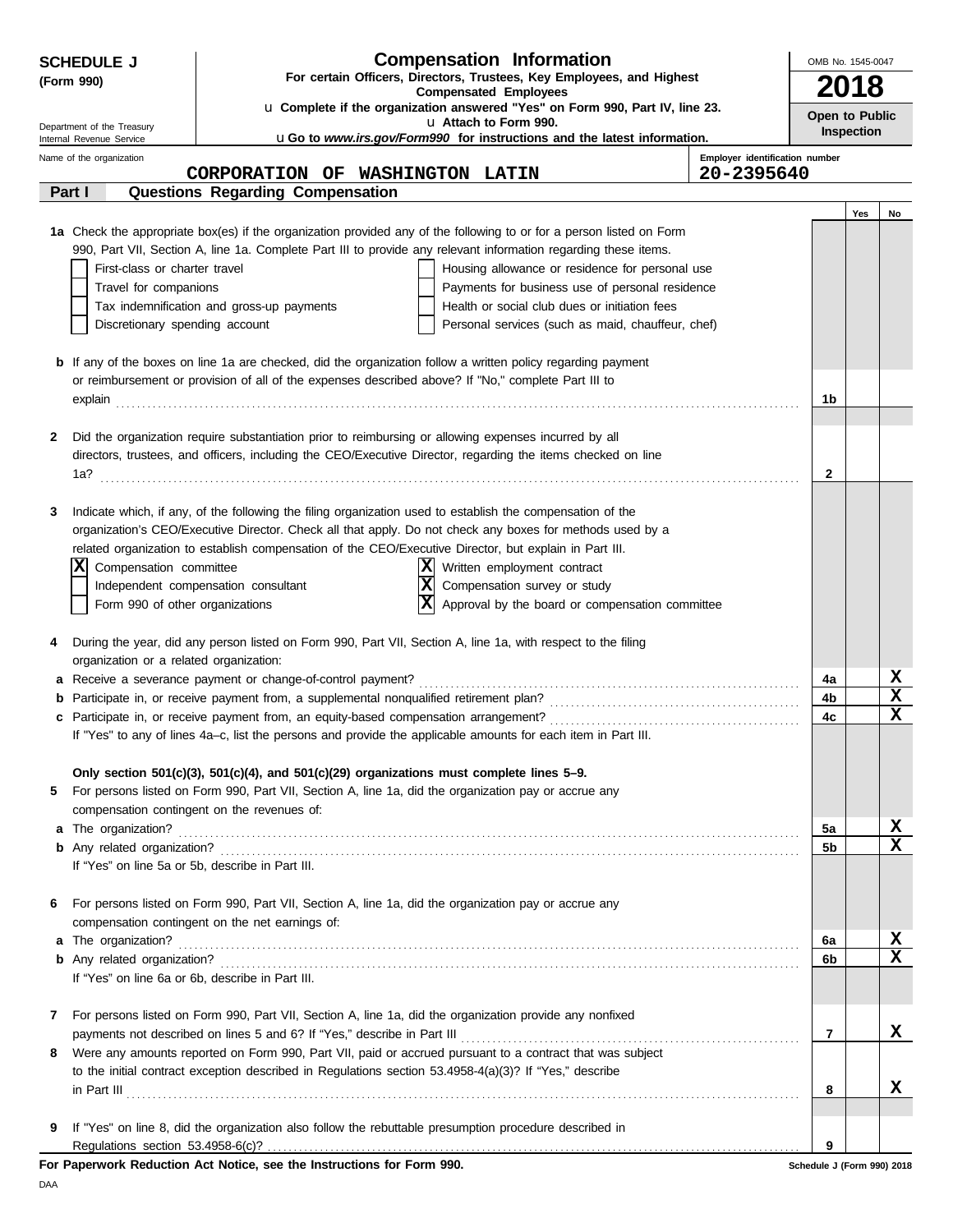#### 20-2395640 CORPORATION OF WASHINGTON LATIN Schedule J (Form 990) 2018

#### Officers, Directors, Trustees, Key Employees, and Highest Compensated Employees. Use duplicate copies if additional space is needed. Part II

For each individual whose compensation must be reported on Schedule J, report compensation from the organization on row (i) and from related organizations, described in the instructions, on row (ii). Do not list any individuals that aren't listed on Form 990, Part VII.

Note: The sum of columns (B)(i)-(iii) for each listed individual must equal the total amount of Form 990, Part VII, Section A, line 1a, applicable column (D) and (E) amounts for that individual.

|                    |                          | (B) Breakdown of W-2 and/or 1099-MISC compensation |                                           |                                | (D) Nontaxable | (E) Total of columns | (F) Compensation                                           |  |
|--------------------|--------------------------|----------------------------------------------------|-------------------------------------------|--------------------------------|----------------|----------------------|------------------------------------------------------------|--|
| (A) Name and Title | (i) Base<br>compensation | (ii) Bonus & incentive<br>compensation             | (iii) Other<br>reportable<br>compensation | other deferred<br>compensation | benefits       | $(B)(i)$ - $(D)$     | in column (B) reported<br>as deferred on prior<br>Form 990 |  |
| PETER ANDERSON     | 159,476<br>$\vert$ (i)   | 0                                                  |                                           |                                | 10, 266        | 169,742              | 0                                                          |  |
| 1 HEAD OF SCHOOL   | (ii)<br>0                |                                                    |                                           |                                | $\Omega$       | $\Omega$             | 0                                                          |  |
|                    | (i)                      |                                                    |                                           |                                |                |                      |                                                            |  |
|                    |                          |                                                    |                                           |                                |                |                      |                                                            |  |
|                    | (i)                      |                                                    |                                           |                                |                |                      |                                                            |  |
|                    |                          |                                                    |                                           |                                |                |                      |                                                            |  |
|                    | (i)                      |                                                    |                                           |                                |                |                      |                                                            |  |
|                    |                          |                                                    |                                           |                                |                |                      |                                                            |  |
|                    | (i)                      |                                                    |                                           |                                |                |                      |                                                            |  |
| 5                  |                          |                                                    |                                           |                                |                |                      |                                                            |  |
|                    | (i)                      |                                                    |                                           |                                |                |                      |                                                            |  |
| 6                  |                          |                                                    |                                           |                                |                |                      |                                                            |  |
|                    | (i)                      |                                                    |                                           |                                |                |                      |                                                            |  |
| $\overline{7}$     |                          |                                                    |                                           |                                |                |                      |                                                            |  |
|                    | (i)                      |                                                    |                                           |                                |                |                      |                                                            |  |
|                    |                          |                                                    |                                           |                                |                |                      |                                                            |  |
|                    | (i)                      |                                                    |                                           |                                |                |                      |                                                            |  |
|                    |                          |                                                    |                                           |                                |                |                      |                                                            |  |
|                    | (i)                      |                                                    |                                           |                                |                |                      |                                                            |  |
| 10                 | (ii)                     |                                                    |                                           |                                |                |                      |                                                            |  |
|                    | (i)                      |                                                    |                                           |                                |                |                      |                                                            |  |
| 11                 |                          |                                                    |                                           |                                |                |                      |                                                            |  |
|                    | (i)                      |                                                    |                                           |                                |                |                      |                                                            |  |
| 12                 |                          |                                                    |                                           |                                |                |                      |                                                            |  |
|                    | (i)                      |                                                    |                                           |                                |                |                      |                                                            |  |
| 13                 |                          |                                                    |                                           |                                |                |                      |                                                            |  |
|                    | (i)                      |                                                    |                                           |                                |                |                      |                                                            |  |
| 14                 |                          |                                                    |                                           |                                |                |                      |                                                            |  |
|                    | (i)                      |                                                    |                                           |                                |                |                      |                                                            |  |
| 15                 |                          |                                                    |                                           |                                |                |                      |                                                            |  |
|                    | (i)                      |                                                    |                                           |                                |                |                      |                                                            |  |
| 16                 | (ii)                     |                                                    |                                           |                                |                |                      |                                                            |  |

Schedule J (Form 990) 2018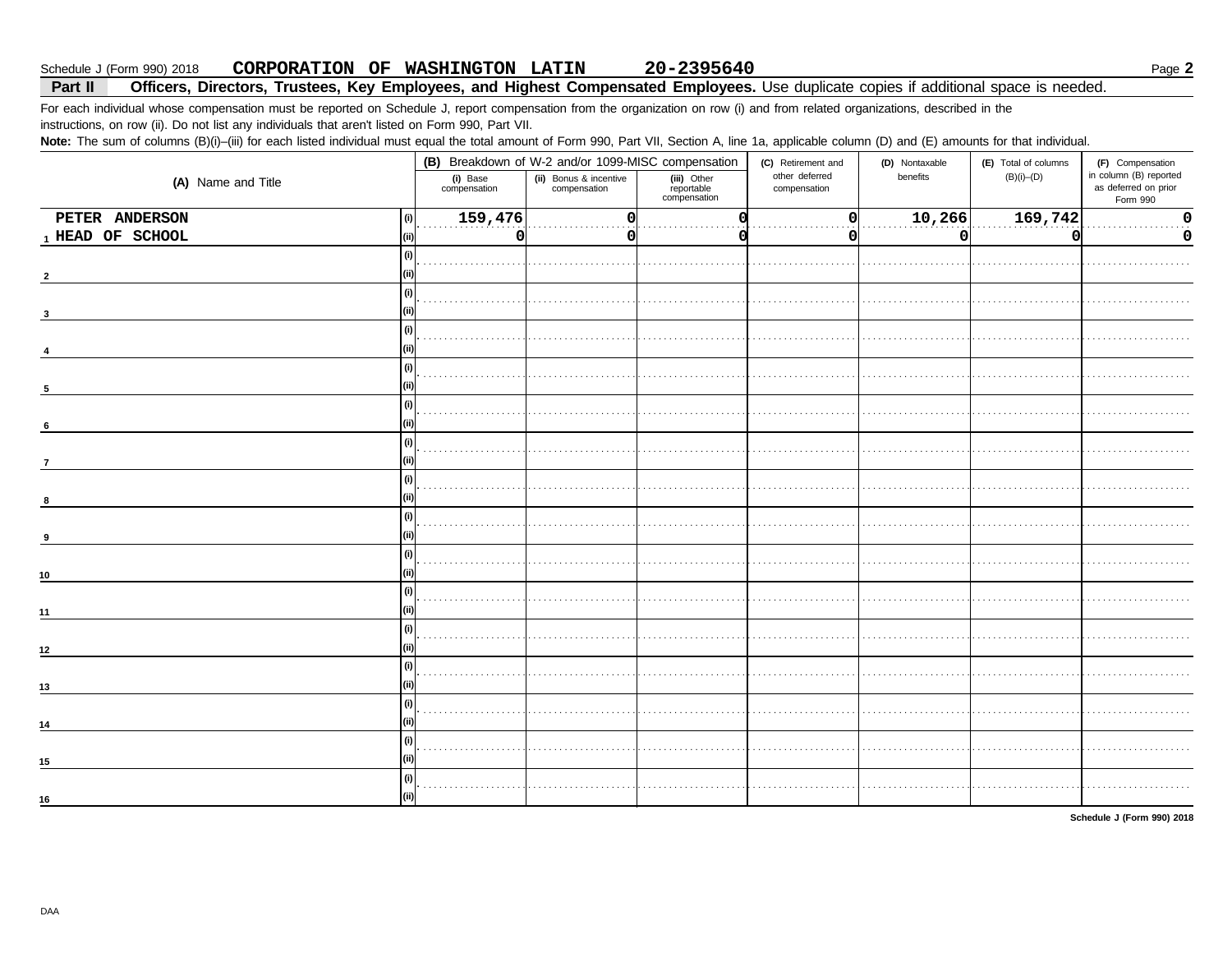Part III **Supplemental Information** 

Provide the information, explanation, or descriptions required for Part I, lines 1a, 1b, 3, 4a, 4b, 4c, 5a, 5b, 6a, 6b, 7, and 8, and for Part II. Also complete this part for any additional information.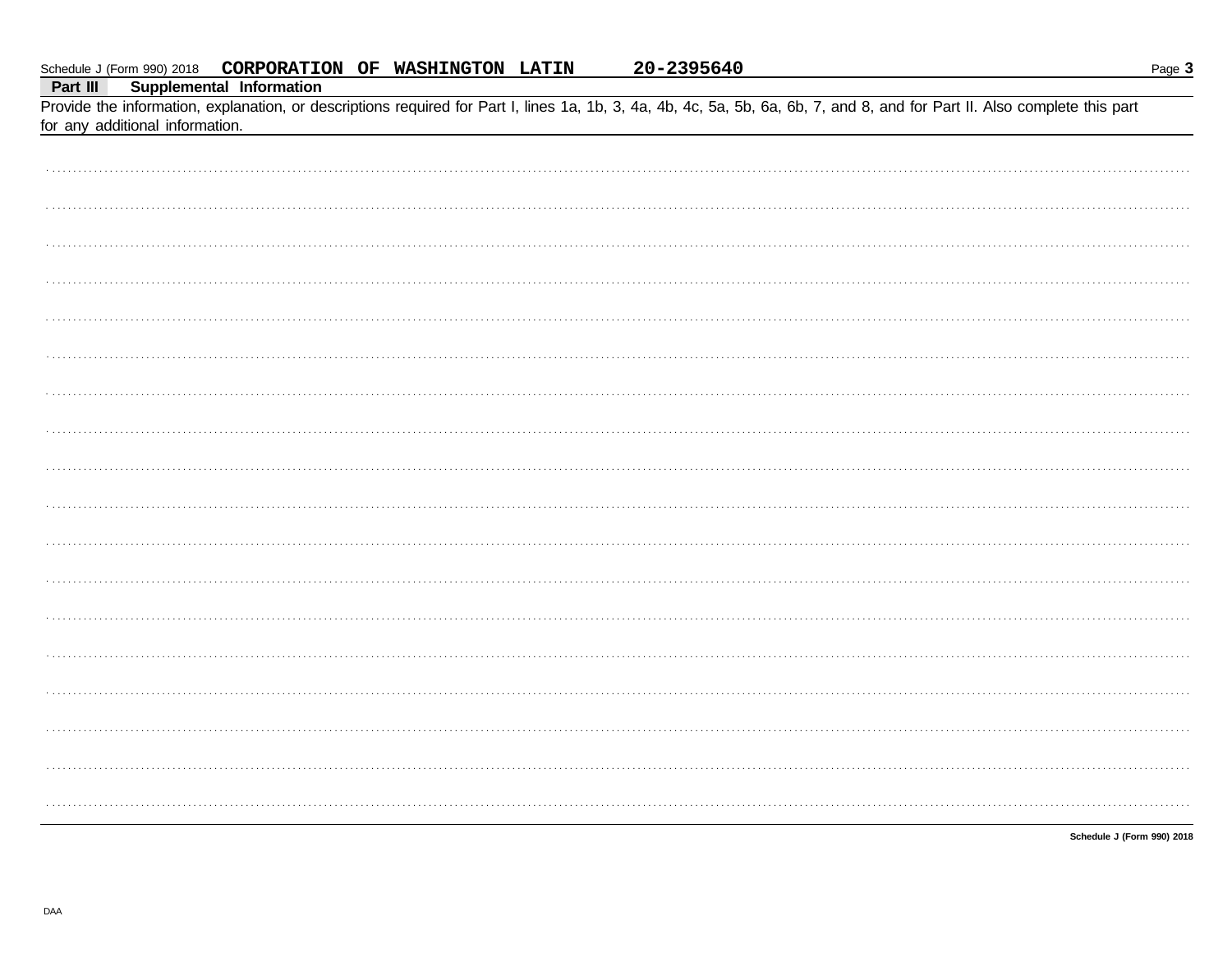# **SCHEDULE O Supplemental Information to Form 990 or 990-EZ**

**Form 990 or 990-EZ or to provide any additional information. (Form 990 or 990-EZ) Complete to provide information for responses to specific questions on**

FORM 990, PART III, LINE 4A - FIRST ACCOMPLISHMENT

u **Attach to Form 990 or 990-EZ.** u **Go to** *www.irs.gov/Form990* **for the latest information.** OMB No. 1545-0047

**2018 Open to Public**

**Inspection**

Name of the organization **Employer identification number Employer identification number** Internal Revenue Service Department of the Treasury

**CORPORATION OF WASHINGTON LATIN 20-2395640**

WASHINGTON LATIN PCS PROVIDES A CHALLENGING, CLASSICAL EDUCATION FOR THE MODERN WORLD THAT IS ACCESSIBLE TO STUDENTS IN GRADES 5-12 THROUGHOUT THE DISTRICT OF COLUMBIA. THE CHARTER SCHOOL WAS FOUNDED IN 2005 ON THE BELIEF THAT ALL STUDENTS DESERVE A QUALITY EDUCATION THAT GOES BEYOND PREPARATION AND FOCUSES ON DEVELOPING KNOWLEDGE, UNDERSTANDING AND HUMANITY. OUR ESSENTIAL CHARACTERISTICS INCLUDE OUR CLASSICAL CURRICULUM, TOP NOTCH FACULTY, SMALL CLASSES, AND CLOSE-KNIT COMMUNITY OF DIVERSE STUDENTS AND FACULTY. LATIN WASHINGTON OPENED ITS DOORS TO 179 STUDENTS IN 2006. IN EACH OF THE NEXT FIVE YEARS, THE SCHOOL ADDED A GRADE UNTIL REACHING THE FULL COMPLEMENT OF GRADES 5-12 IN 2011-12. THE CHARTER SCHOOL PRESENTLY SERVES A DIVERSE GROUP OF STUDENTS FROM ALL EIGHT WARDS OF DC. WASHINGTON LATIN BELIEVES THAT A HIGH CALIBER CLASSICAL EDUCATION SHOULD BE AVAILABLE TO ALL PUBLIC SCHOOL STUDENTS AND THAT EVERY YOUNG PERSON CAN LEARN AND DESERVES GREAT TEACHERS. THE CLASSICAL MODEL OF EDUCATION AT WASHINGTON LATIN BRINGS TOGETHER THE TIMELESS TRUTHS OF GREECE AND ROME WITH THE STUDY OF CONTEMPORARY ISSUES. WASHINGTON LATIN FOCUSES ON THREE CLASSICAL LEGACIES: EDUCATION FOR CITIZENSHIP IN A DEMOCRACY, THE LATIN LANGUAGE, AND PUBLIC ORATORY. THESE ARE IMPARTED THROUGH BOTH ANCIENT TEACHING METHODS SUCH AS SOCRATIC SEMINARS AND CONTEMPORARY APPROACHES, SUCH AS CURRENT TECHNOLOGY AND INNOVATIVE LEARNING PRACTICES. IN ADDITION, EACH STUDENT IS REQUIRED TO COMPLETE THREE HIGH SCHOOL LEVELS OF LATIN AND TWO OF FRENCH, CHINESE, OR ARABIC. THIS REQUIREMENT IS DESIGNED TO FOSTER THE STUDENT'S UNDERSTANDING OF OTHER CULTURES AND TO PREPARE EACH STUDENT FOR SUCCESS IN THE GLOBAL ENVIRONMENT.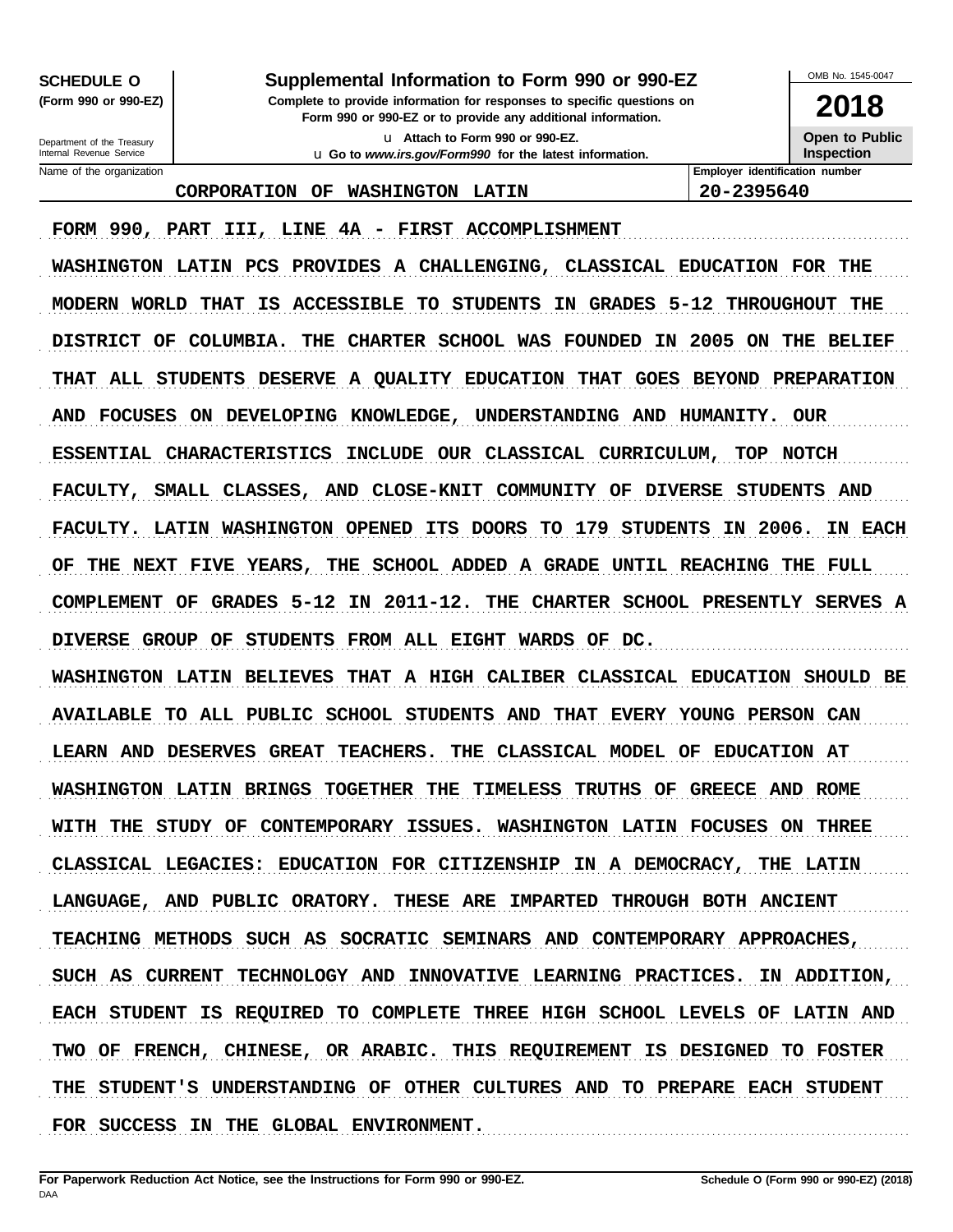| Schedule O (Form 990 or 990-EZ) (2018)<br>Name of the organization                   | Page 2<br>Employer identification number |
|--------------------------------------------------------------------------------------|------------------------------------------|
| <b>WASHINGTON LATIN</b><br><b>CORPORATION</b><br>OF.                                 | 20-2395640                               |
| THE LINK BETWEEN<br>THE ACADEMIC AND MORAL REALMS OF EDUCATION LIES AT               | THE                                      |
| THE CLASSICAL TRADITION. WASHINGTON LATIN HOLDS HIGH EXPECTATIONS<br><b>HEART OF</b> |                                          |
| IN THEIR ACADEMIC PERFORMANCE, AS WELL AS THEIR PERSONAL<br>FOR ITS STUDENTS         |                                          |
| THEY LEARN TO ASK "ESSENTIAL QUESTIONS,"<br>AND<br>COMMUNITY BEHAVIOR.               | <b>ENGAGE IN</b>                         |
| DIFFICULT DISCUSSIONS, INFORM THEMSELVES ABOUT POSSIBLE OPTIONS, ACT ON              |                                          |
| THEIR DECISIONS, AND OWN THE CONSEQUENCES: ALL CRITICAL STEPS TO BECOMING            |                                          |
| <b>CITIZENS.</b><br><b>RESPONSIBLE</b>                                               |                                          |
| A RELATED COMPONENT OF OUR CLASSICAL APPROACH IS TO EDUCATE STUDENTS TO              |                                          |
| BECOME PART OF THE SCHOOL COMMUNITY. WE ENCOURAGE ALL TO CARE FOR AND                |                                          |
| RESPECT ONE ANOTHER UNDER THE MANTRA<br>"WORDS MATTER." TO FOSTER THIS, WE           |                                          |
| SCHOOL COMMUNITY REGULARLY IN ASSEMBLIES THAT FOCUS<br><b>GATHER THE</b>             | ON OUR                                   |
| VALUES, PRAISE STUDENT ACHIEVEMENT, AND RECOGNIZE EACH OTHER'S GROWTH AND            |                                          |
| HARD WORK, ESSENTIAL TO CREATING OUR CULTURE OF COMMUNITY SUPPORT AND                |                                          |
| RESPONSIBILITY.<br><b>SHARED</b>                                                     |                                          |
| OUR TOP NOTCH FACULTY IS THE SINGLE MOST IMPORTANT REASON FOR OUR CHARTER            |                                          |
| SCHOOL'S SUCCESS<br>AND ALLOWS FOR A PERSONAL, SUPPORTIVE AND CHALLENGING            |                                          |
| THE ONLY WAY TO BRING STUDENTS ALONG ON THEIR OWN PATH OF<br><b>ENVIRONMENT.</b>     |                                          |
| EDUCATION IS TO KNOW THEM. WE INSIST ON SMALL CLASS SIZES AND AN ACTIVE              |                                          |
| ADVISORY PROGRAM TO ALLOW TEACHERS TO KNOW THEIR STUDENTS AS ADOLESCENTS             |                                          |
| AND AS LEARNERS. ACCESSIBILITY TO THE SCHOOL FACILITY, ITS FACULTY AND               |                                          |
| STAFF, AND ITS COURSES OF STUDY IS WOVEN INTO WASHINGTON LATIN'S CULTURE.            |                                          |
| SINCE ITS OPENING, THE CHARTER SCHOOL HAS REACHED THESE IMPORTANT                    |                                          |
| <b>MILESTONES:</b>                                                                   |                                          |
| O ENROLLMENT HAS GROWN TO 720 STUDENTS AT GRADE LEVELS 5-12 AND WE HAVE              |                                          |
| SERVED MORE THAN 1,500 STUDENTS OVERALL. THE SCHOOL IS IN HIGH DEMAND FROM           |                                          |
| STUDENTS WHO WISH TO ENROLL, AND OUR WAITLIST REGULARLY NUMBERS OVER 1,000.          |                                          |
| O EVERY YEAR SINCE IT OPENED, THE SCHOOL HAS ENROLLED STUDENTS FROM ALL              |                                          |
|                                                                                      | PAGE 1 OF 4                              |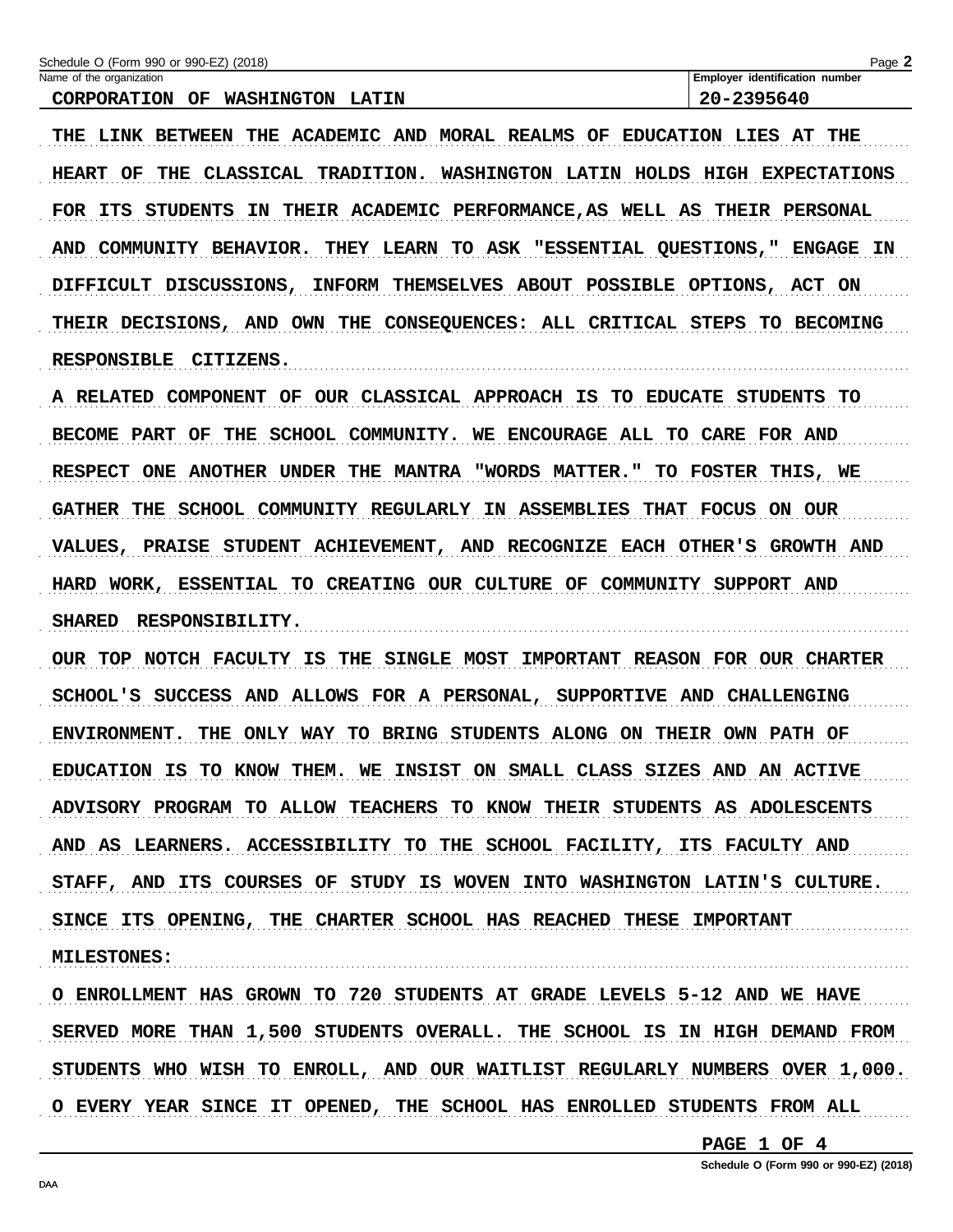| Schedule O (Form 990 or 990-EZ) (2018)                                               | Page 2                                       |
|--------------------------------------------------------------------------------------|----------------------------------------------|
| Name of the organization<br>CORPORATION OF WASHINGTON LATIN                          | Employer identification number<br>20-2395640 |
| EIGHT WARDS. OUR STUDENT BODY IS DIVERSE, AND OUR RACIAL DEMOGRAPHICS MATCH          |                                              |
| THOSE OF THE CITY.                                                                   |                                              |
| O WE HAVE BEEN RATED TIER 1 BY THE PUBLIC CHARTER SCHOOL BOARD EACH YEAR             |                                              |
| SINCE THE BOARD BEGAN USING THE PERFORMANCE MANAGEMENT FRAMEWORK TO MEASURE          |                                              |
| CHARTER SCHOOL QUALITY.                                                              |                                              |
| O OUR FIRST CLASS GRADUATED IN 2012, AND SEVEN OTHERS HAVE FOLLOWED. IN              |                                              |
| BOTH 2012 AND 2013, OUR FIRST TWO GRADUATING CLASSES HAD THE HIGHEST                 |                                              |
| GRADUATION RATES (93% AND 96%) OF ANY NON-SELECTIVE PUBLIC SCHOOL IN THE             |                                              |
| DISTRICT. OUR AVERAGE GRADUATION RATE IS 86%.                                        |                                              |
| O APPROXIMATELY 86% OR MORE OF EACH SENIOR CLASS HAS BEEN ACCEPTED TO                |                                              |
| COLLEGE. OUR ALUMNI HAVE RECEIVED MORE THAN \$27 MILLION IN                          |                                              |
| SCHOLARSHIPS, INCLUDING SEVEN POSSE SCHOLARS, TWO CHILDREN'S DEFENSE FUND            |                                              |
| THE ODDS SCHOLARS, THREE GEORGE WASHINGTON UNIVERSITY TRACHTENBERG<br><b>BEAT</b>    |                                              |
| SCHOLARS, A HERBERT H. DENTON JR. SCHOLAR, AND A GATES MILLENNIUM                    |                                              |
| THREE OF OUR GRADUATES HAVE BEEN ACCEPTED TO MILITARY<br>SCHOLARSHIP FINALIST.       |                                              |
| INCLUDING THE U.S. COAST GUARD, U.S. AIR FORCE, AND WEST POINT.<br><b>ACADEMIES,</b> |                                              |
| IN THE MOST RECENT DC-WIDE STANDARDIZED TESTING (PARCC ASSESSMENT,                   |                                              |
| ADMINISTERED EACH SPRING), WASHINGTON LATIN STUDENTS SCORED AT OR NEAR THE           |                                              |
| TOP OF BOTH ENGLISH/LANGUAGE ARTS (ELA) AND MATHEMATICS TESTS. IN FACT, OUR          |                                              |
| ELA SCORES WERE THE HIGHEST OF ANY NONSELECTIVE DCPS OR PUBLIC CHARTER               |                                              |
| SCHOOL IN THE DISTRICT.                                                              |                                              |
| FORM 990, PART VI, LINE 11B - ORGANIZATION'S PROCESS TO REVIEW FORM 990              |                                              |
| THE ACCOUNTING STAFF AND DIRECTOR OF FINANCE REVIEWS THE DRAFT FORM 990              |                                              |
| INFORMATION TAX RETURN, AS PREPARED BY THE ACCOUNTANTS/AUDITORS.                     | <b>ONCE</b>                                  |

REVIEW AND THEY RECOMMEND IT TO THE FULL BOARD OF GOVERNORS FOR ACCEPTANCE.

REVIEWED, THE 990 TAX RETURN IS FORWARDED TO THE AUDIT COMMITTEE FOR

PAGE 2 OF 4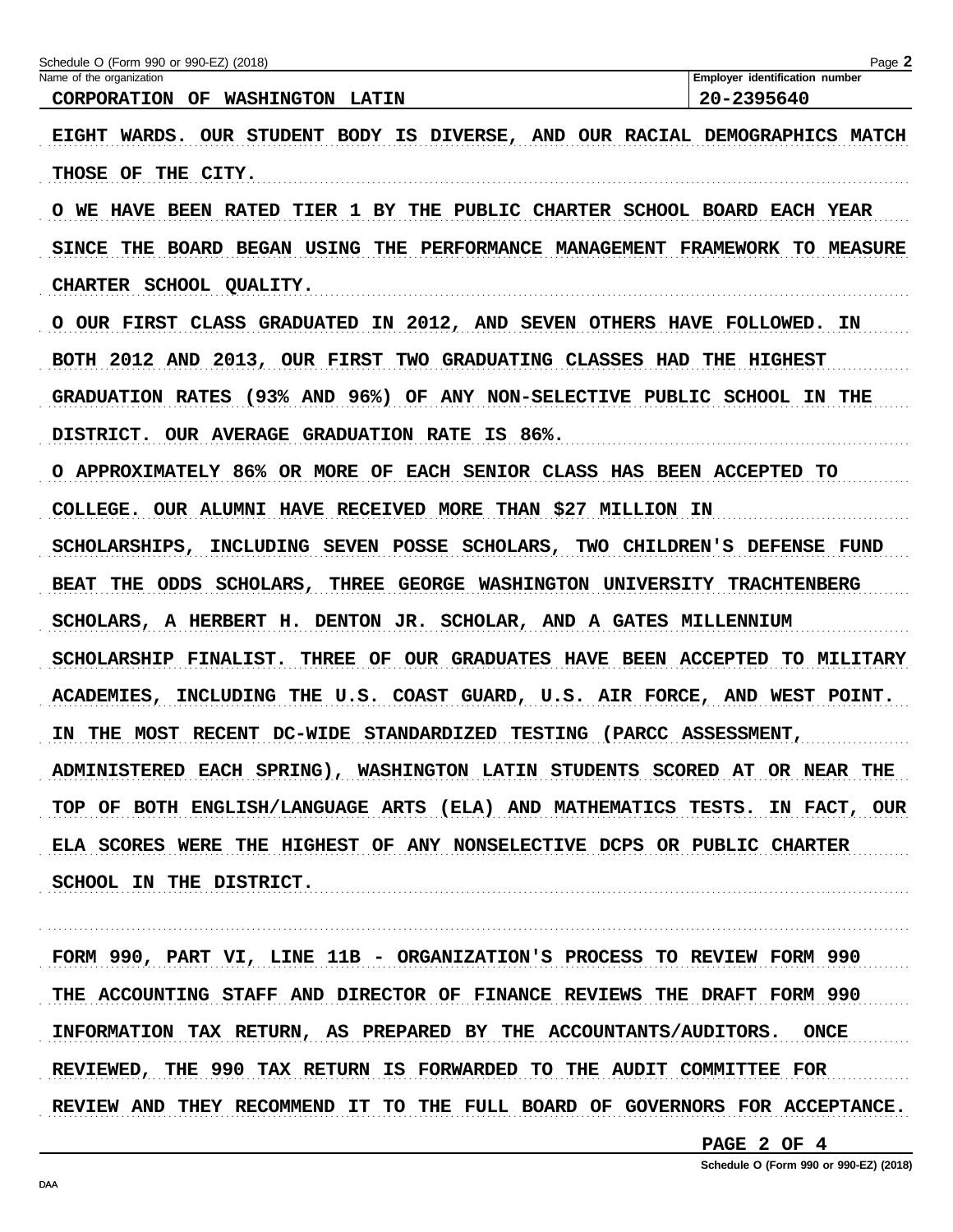| Schedule O (Form 990 or 990-EZ) (2018)       | Page 2                                |
|----------------------------------------------|---------------------------------------|
| Name of the organization                     | <b>Employer identification number</b> |
| CORPORATION<br>OF<br><b>WASHINGTON LATIN</b> | 20-2395640                            |
|                                              |                                       |

FORM 990, PART VI, LINE 12C - ENFORCEMENT OF CONFLICTS POLICY THE CONFLICT OF INTEREST POLICY IS CONSTANTLY MONITORED BY ADMINISTRATION PERSONNEL AND THE BOARD OF DIRECTORS THROUGH REVIEW AND APPROVAL PROCEDURES. ANNUALLY BOARD MEMBERS AND STAFF COMPLETE A CONFLICT OF INTEREST DISCLOSURE FORM IDENTIFYING ANY RELATIONSHIPS OR CIRCUMSTANCES WHICH THE BOARD OF GOVERNORS OR STAFF MEMBER BELIEVES COULD CONTRIBUTE TO A CONFLICT OF INTEREST.

FORM 990, PART VI, LINE 15A - COMPENSATION PROCESS FOR TOP OFFICIAL THE HEAD OF SCHOOL'S SALARY IS SET FORTH IN AN EMPLOYMENT CONTRACT WHICH WAS NEGOTIATED BY THE BOARD PRESIDENT AT THE TIME THE HEAD OF SCHOOL WAS HIRED. A COMMITTEE OF THE BOARD REVIEWED AND APPROVED THE COMPENSATION USING BENCHMARK SALARY AND BENEFITS DATA PROVIDED BY CONSULTANTS.

FORM 990, PART VI, LINE 15B - COMPENSATION PROCESS FOR OFFICERS THE PROCESS FOR DETERMINING COMPENSATION FOR TOP OFFICIALS AND OTHER OFFICERS WAS APPROVED BY THE BOARD IN FEBRUARY 2018. THE BOARD APPROVED A SALARY FRAMEWORK RECOMMENDED BY A THIRD PARTY COMPENSATION CONSULTANT AFTER CONDUCTING A COMPENSATION STUDY WITH A NATIONWIDE FOCUS ON SALARIES FROM OTHER COMPARABLE CHARTER SCHOOLS. WITHIN THIS FRAMEWORK, THE HEAD OF SCHOOL DETERMINES THE SALARY OF TOP KEY OFFICIALS AND OFFICERS UNDER HIS **SUPERVISION.** 

FORM 990, PART VI, LINE 19 - GOVERNING DOCUMENTS DISCLOSURE EXPLANATION ALL GOVERNING DOCUMENTS, POLICIES AND FINANCIAL STATEMENTS ARE FORWARDED TO THE DISTRICT OF COLUMBIA PUBLIC CHARTER SCHOOL BOARD WHICH PROVIDES

PAGE 3 OF 4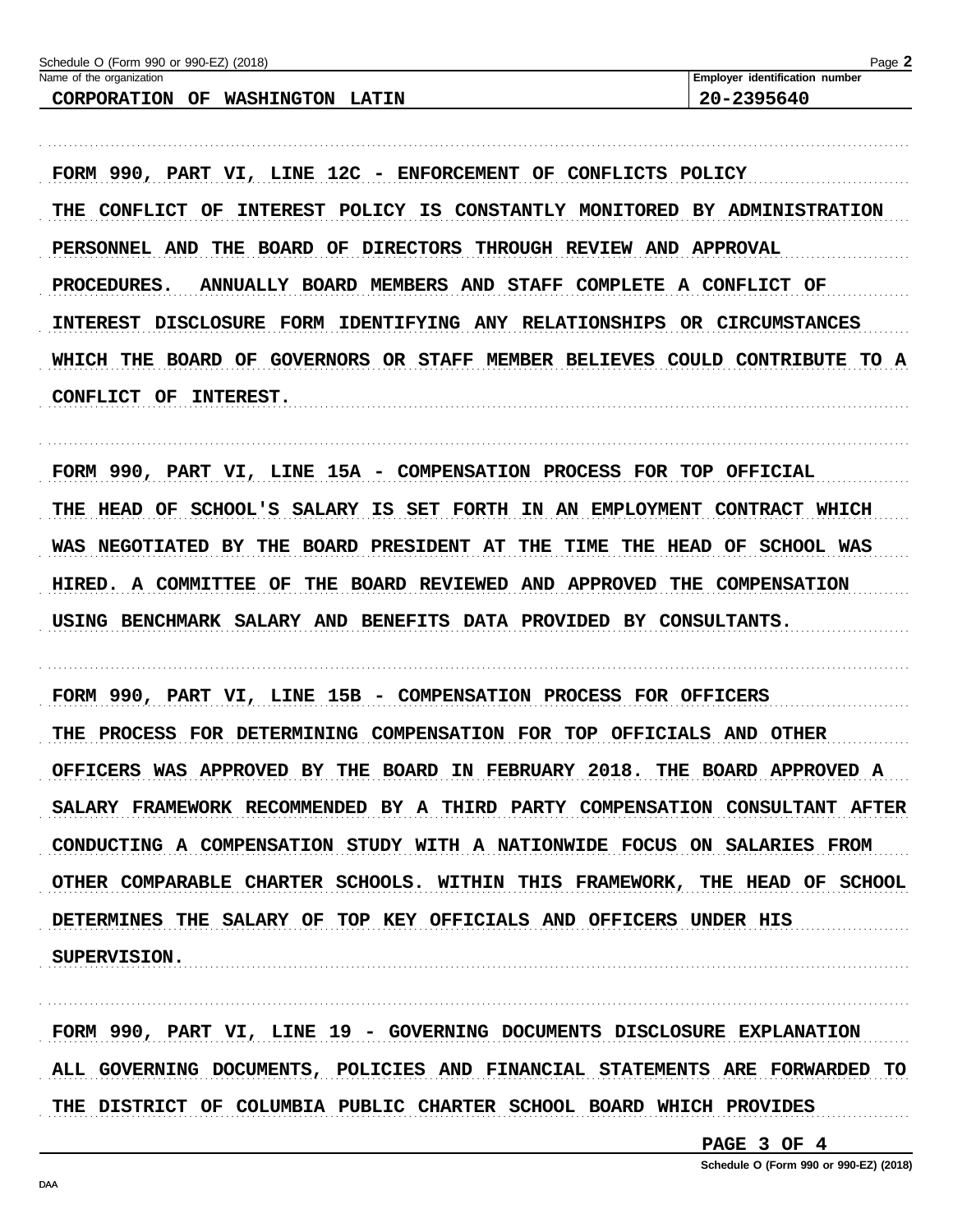| Schedule O (Form 990 or 990-EZ) (2018)<br>Name of the organization                                                | Page 2                                       |  |  |  |
|-------------------------------------------------------------------------------------------------------------------|----------------------------------------------|--|--|--|
| CORPORATION OF WASHINGTON LATIN                                                                                   | Employer identification number<br>20-2395640 |  |  |  |
| OVERSIGHT AND DISTRIBUTION OF<br><b>RELEVANT</b><br><b>THE</b><br>THE FORM<br><b>INFORMATION</b><br>TO<br>PUBLIC. |                                              |  |  |  |
| 990 IS MADE AVAILABLE ON THE ORGANIZATIONS WEBSITE AND UPON REQUEST.                                              | IN                                           |  |  |  |
| ADDITION, THE 990 INFORMATION TAX RETURN IS AVAILABLE FOR PUBLIC INSPECTION                                       |                                              |  |  |  |
| ON GUIDESTAR.                                                                                                     |                                              |  |  |  |
|                                                                                                                   |                                              |  |  |  |
| FORM 990, PART XI, LINE 9 - OTHER CHANGES IN NET ASSETS EXPLANATION                                               |                                              |  |  |  |
| <b>INTEREST SWAP RATE</b><br>CHANGE IN FV OF                                                                      | $-166,835$<br>\$                             |  |  |  |
|                                                                                                                   |                                              |  |  |  |
|                                                                                                                   |                                              |  |  |  |
|                                                                                                                   |                                              |  |  |  |
|                                                                                                                   |                                              |  |  |  |
|                                                                                                                   |                                              |  |  |  |
|                                                                                                                   |                                              |  |  |  |
|                                                                                                                   |                                              |  |  |  |
|                                                                                                                   |                                              |  |  |  |
|                                                                                                                   |                                              |  |  |  |
|                                                                                                                   |                                              |  |  |  |
|                                                                                                                   |                                              |  |  |  |
|                                                                                                                   |                                              |  |  |  |
|                                                                                                                   |                                              |  |  |  |
|                                                                                                                   |                                              |  |  |  |
|                                                                                                                   |                                              |  |  |  |
|                                                                                                                   |                                              |  |  |  |
|                                                                                                                   |                                              |  |  |  |
|                                                                                                                   |                                              |  |  |  |
|                                                                                                                   |                                              |  |  |  |
|                                                                                                                   |                                              |  |  |  |
|                                                                                                                   |                                              |  |  |  |
|                                                                                                                   |                                              |  |  |  |
|                                                                                                                   |                                              |  |  |  |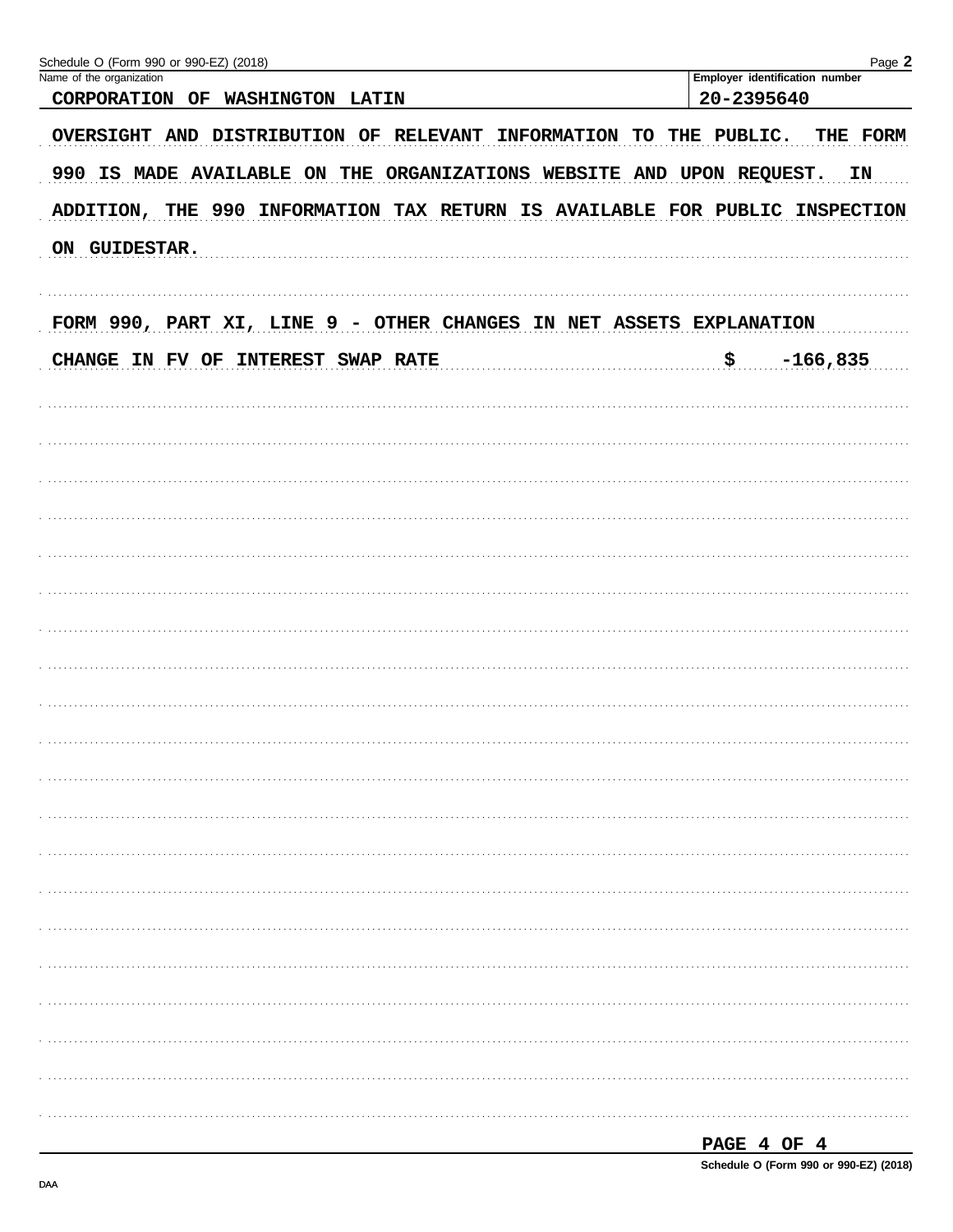| <b>SCHEDULE R</b> |  |
|-------------------|--|
| (Form 990)        |  |

# **(Form 990) Related Organizations and Unrelated Partnerships**

u **Complete if the organization answered "Yes" on Form 990, Part IV, line 33, 34, 35b, 36, or 37.**

u **Attach to Form 990.**

u **Go to** *www.irs.gov/Form990* **for instructions and the latest information.**

Department of the Treasury Internal Revenue Service Name of the organization

**CORPORATION OF WASHINGTON LATIN 20-2395640**

**Part I Identification of Disregarded Entities.** Complete if the organization answered "Yes" on Form 990, Part IV, line 33.

| (a)<br>Name, address, and EIN (if applicable) of disregarded entity                                                                                                                                                        | (b)<br>Primary activity | (c)<br>Legal domicile (state<br>or foreign country) |                            | (d)<br>Total income                                       | (e)<br>End-of-year assets           | (f)<br>Direct controlling<br>entity                                             |
|----------------------------------------------------------------------------------------------------------------------------------------------------------------------------------------------------------------------------|-------------------------|-----------------------------------------------------|----------------------------|-----------------------------------------------------------|-------------------------------------|---------------------------------------------------------------------------------|
| LATIN RUDOLPH QALICB, LLC<br>(1)<br>5200 2ND STREET NW<br>90-0924472                                                                                                                                                       |                         |                                                     |                            |                                                           |                                     |                                                                                 |
| <b>WASHINGTON</b><br>DC 20011<br>(2)                                                                                                                                                                                       | <b>REAL ESTAT</b>       | DC                                                  |                            | 1,586                                                     | 18,424,293                          | N/A                                                                             |
| (3)                                                                                                                                                                                                                        |                         |                                                     |                            |                                                           |                                     |                                                                                 |
| (4)                                                                                                                                                                                                                        |                         |                                                     |                            |                                                           |                                     |                                                                                 |
| (5)                                                                                                                                                                                                                        |                         |                                                     |                            |                                                           |                                     |                                                                                 |
| Identification of Related Tax-Exempt Organizations. Complete if the organization answered "Yes" on Form 990, Part IV, line 34, because it had one or more related tax-exempt organizations during the tax year.<br>Part II |                         |                                                     |                            |                                                           |                                     |                                                                                 |
| (a)<br>Name, address, and EIN of related organization                                                                                                                                                                      | (b)<br>Primary activity | (c)<br>Legal domicile (state<br>or foreign country) | (d)<br>Exempt Code section | (e)<br>Public charity status<br>(if section $501(c)(3)$ ) | (f)<br>Direct controlling<br>entity | (g)<br>Section $\frac{512(b)(13)}{2}$<br>controlled entity?<br><b>Yes</b><br>No |
| (1)                                                                                                                                                                                                                        |                         |                                                     |                            |                                                           |                                     |                                                                                 |
| (2)                                                                                                                                                                                                                        |                         |                                                     |                            |                                                           |                                     |                                                                                 |
| (3)                                                                                                                                                                                                                        |                         |                                                     |                            |                                                           |                                     |                                                                                 |
| (4)                                                                                                                                                                                                                        |                         |                                                     |                            |                                                           |                                     |                                                                                 |
| (5)                                                                                                                                                                                                                        |                         |                                                     |                            |                                                           |                                     |                                                                                 |

. . . . . . . . . . . . . . . . . . . . . . . . . . . . . . . . . . . . . . . . . . . . . . . . . . . . . . . . . . . . . . . . . . . . . . . . . . . . . . . . . . . . . . . . . . . .

OMB No. 1545-0047

**Open to Public 2018**

**Employer identification number Inspection**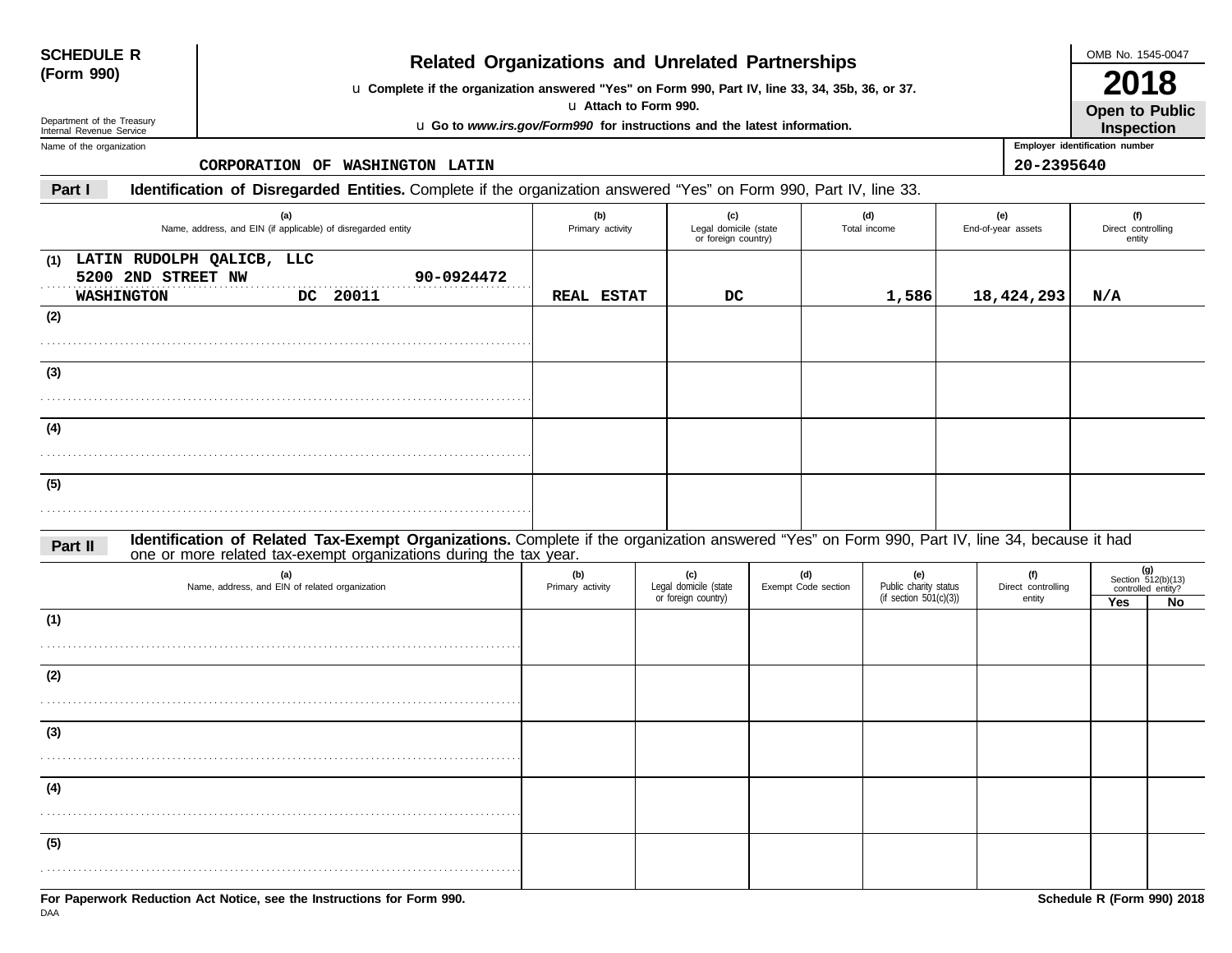### Schedule R (Form 990) 2018 Page **2 CORPORATION OF WASHINGTON LATIN 20-2395640**

| Part III | Identification of Related Organizations Taxable as a Partnership. Complete if the organization answered "Yes" on Form 990, Part IV, line 34,                                                                                                                     |                         |                                                              |                                                        |                                                                                                         |                                                        |                                        |                                                   |                                                                         |                                                       |                                                       |
|----------|------------------------------------------------------------------------------------------------------------------------------------------------------------------------------------------------------------------------------------------------------------------|-------------------------|--------------------------------------------------------------|--------------------------------------------------------|---------------------------------------------------------------------------------------------------------|--------------------------------------------------------|----------------------------------------|---------------------------------------------------|-------------------------------------------------------------------------|-------------------------------------------------------|-------------------------------------------------------|
|          | because it had one or more related organizations treated as a partnership during the tax year.<br>(a)<br>Name, address, and EIN of<br>related organization                                                                                                       | (b)<br>Primary activity | (c)<br>Legal<br>domicile<br>(state or<br>foreign<br>country) | (d)<br>Direct controlling<br>entity                    | (e)<br>Predominant<br>income (related,<br>unrelated,<br>excluded from<br>tax under<br>sections 512-514) | (f)<br>Share of total<br>income                        | (g)<br>Share of end-of-<br>year assets | (h)<br>Dispro-<br>portionate<br>alloc.?<br>Yes No | (i)<br>Code V-UBI<br>amount in box 20<br>of Schedule K-1<br>(Form 1065) | (j)<br>General or<br>managing<br>partner?<br>$Yes$ No | (k)<br>Percentage<br>ownership                        |
| (1)      |                                                                                                                                                                                                                                                                  |                         |                                                              |                                                        |                                                                                                         |                                                        |                                        |                                                   |                                                                         |                                                       |                                                       |
| (2)      |                                                                                                                                                                                                                                                                  |                         |                                                              |                                                        |                                                                                                         |                                                        |                                        |                                                   |                                                                         |                                                       |                                                       |
| (3)      |                                                                                                                                                                                                                                                                  |                         |                                                              |                                                        |                                                                                                         |                                                        |                                        |                                                   |                                                                         |                                                       |                                                       |
| (4)      |                                                                                                                                                                                                                                                                  |                         |                                                              |                                                        |                                                                                                         |                                                        |                                        |                                                   |                                                                         |                                                       |                                                       |
| Part IV  | Identification of Related Organizations Taxable as a Corporation or Trust. Complete if the organization answered "Yes" on Form 990, Part IV,<br>line 34, because it had one or more related organizations treated as a corporation or trust during the tax year. |                         |                                                              |                                                        |                                                                                                         |                                                        |                                        |                                                   |                                                                         |                                                       |                                                       |
|          | (a)<br>Name, address, and EIN of related organization                                                                                                                                                                                                            | (b)<br>Primary activity |                                                              | (c)<br>Legal domicile<br>(state or<br>foreign country) | (d)<br>Direct controlling<br>entity                                                                     | (e)<br>Type of entity<br>(C corp, S corp,<br>or trust) | (f)<br>Share of total<br>income        | (g)<br>Share of<br>end-of-year assets             | (h)<br>Percentage<br>ownership                                          |                                                       | (i)<br>Section<br>512(b)(13)<br>controlled<br>entity? |
| (1)      |                                                                                                                                                                                                                                                                  |                         |                                                              |                                                        |                                                                                                         |                                                        |                                        |                                                   |                                                                         |                                                       | $Yes \mid No$                                         |
|          |                                                                                                                                                                                                                                                                  |                         |                                                              |                                                        |                                                                                                         |                                                        |                                        |                                                   |                                                                         |                                                       |                                                       |
| (2)      |                                                                                                                                                                                                                                                                  |                         |                                                              |                                                        |                                                                                                         |                                                        |                                        |                                                   |                                                                         |                                                       |                                                       |
| (3)      |                                                                                                                                                                                                                                                                  |                         |                                                              |                                                        |                                                                                                         |                                                        |                                        |                                                   |                                                                         |                                                       |                                                       |
| (4)      |                                                                                                                                                                                                                                                                  |                         |                                                              |                                                        |                                                                                                         |                                                        |                                        |                                                   |                                                                         |                                                       |                                                       |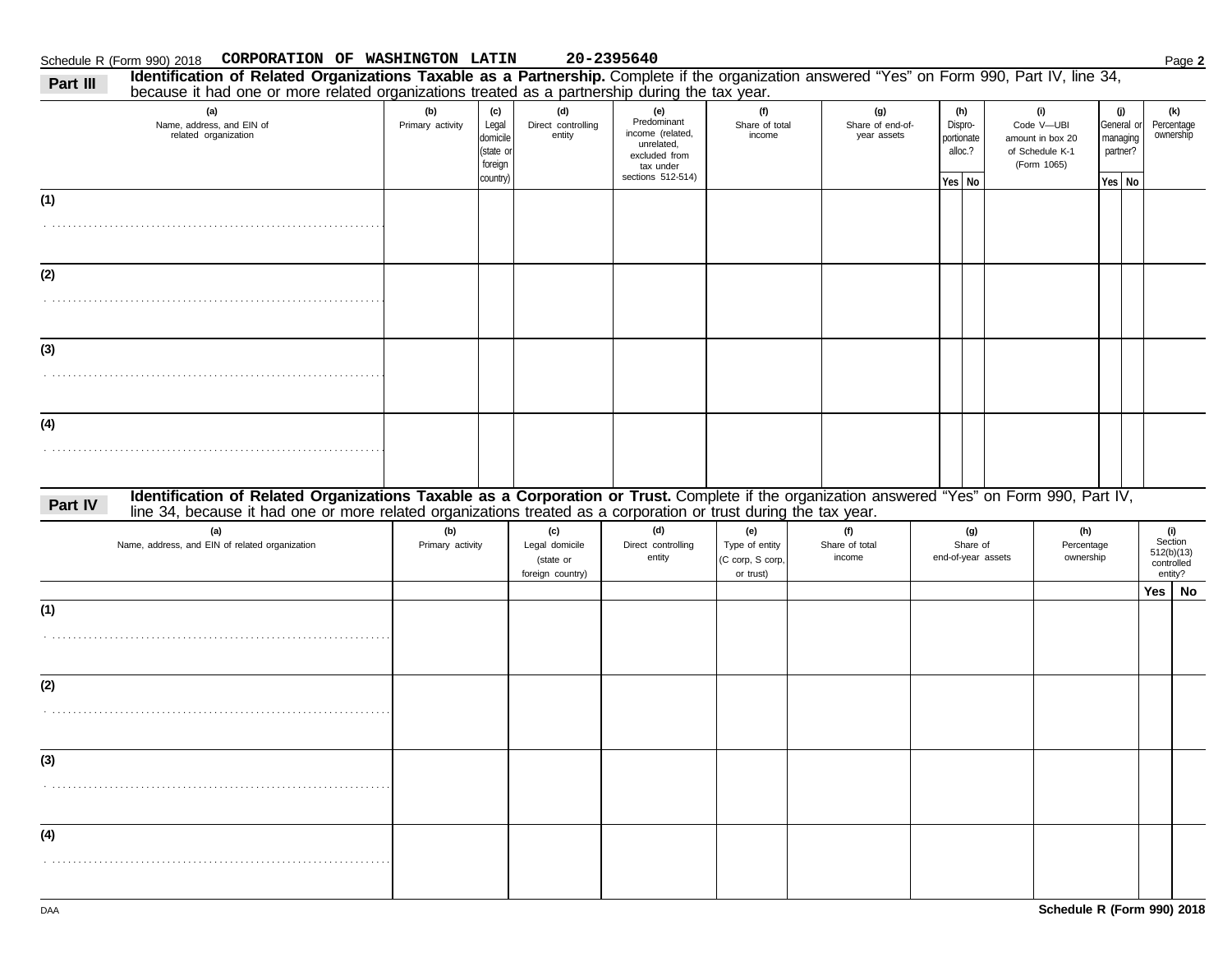# **Part V Transactions With Related Organizations.** Complete if the organization answered "Yes" on Form 990, Part IV, line 34, 35b, or 36.

|     | Note: Complete line 1 if any entity is listed in Parts II, III, or IV of this schedule.                                                                                                                                        |                            |                 |                                       |                | Yes | No |  |
|-----|--------------------------------------------------------------------------------------------------------------------------------------------------------------------------------------------------------------------------------|----------------------------|-----------------|---------------------------------------|----------------|-----|----|--|
|     | During the tax year, did the organization engage in any of the following transactions with one or more related organizations listed in Parts II-IV?                                                                            |                            |                 |                                       |                |     |    |  |
|     |                                                                                                                                                                                                                                |                            |                 |                                       | 1a             |     |    |  |
|     |                                                                                                                                                                                                                                |                            |                 |                                       |                |     |    |  |
|     |                                                                                                                                                                                                                                |                            |                 |                                       | 1c             |     |    |  |
|     | d Loans or loan guarantees to or for related organization(s) encourance contained and contained and contained and contained and contained and contained and contained and contained and contained and contained and contained  |                            |                 |                                       | 1d             |     |    |  |
|     |                                                                                                                                                                                                                                |                            |                 |                                       | 1е             |     |    |  |
|     |                                                                                                                                                                                                                                |                            |                 |                                       |                |     |    |  |
|     |                                                                                                                                                                                                                                |                            |                 |                                       | 1f             |     |    |  |
|     |                                                                                                                                                                                                                                |                            |                 |                                       | 1q             |     |    |  |
|     | h Purchase of assets from related organization(s) encourance contains and contains a container and container and container and container and container and container and container and container and container and container a |                            |                 |                                       | 1 <sub>h</sub> |     |    |  |
|     |                                                                                                                                                                                                                                |                            |                 |                                       | 11             |     |    |  |
|     |                                                                                                                                                                                                                                |                            |                 |                                       | 1i             |     |    |  |
|     |                                                                                                                                                                                                                                |                            |                 |                                       |                |     |    |  |
|     |                                                                                                                                                                                                                                |                            |                 |                                       | 1k             |     |    |  |
|     |                                                                                                                                                                                                                                |                            |                 |                                       | 11             |     |    |  |
|     |                                                                                                                                                                                                                                |                            |                 |                                       | 1 <sub>m</sub> |     |    |  |
|     |                                                                                                                                                                                                                                |                            |                 |                                       | 1n             |     |    |  |
|     | o Sharing of paid employees with related organization(s) encourance contains and an account of the starting of paid employees with related organization(s) encourance contains and account of the starting of paid employees w |                            |                 |                                       | 10             |     |    |  |
|     |                                                                                                                                                                                                                                |                            |                 |                                       |                |     |    |  |
|     |                                                                                                                                                                                                                                |                            |                 |                                       | 1p             |     |    |  |
|     |                                                                                                                                                                                                                                |                            |                 |                                       | 1q             |     |    |  |
|     |                                                                                                                                                                                                                                |                            |                 |                                       |                |     |    |  |
|     |                                                                                                                                                                                                                                |                            |                 |                                       | 1r             |     |    |  |
|     |                                                                                                                                                                                                                                |                            |                 |                                       | 1s             |     |    |  |
|     | 2 If the answer to any of the above is "Yes," see the instructions for information on who must complete this line, including covered relationships and transaction thresholds.                                                 |                            |                 |                                       |                |     |    |  |
|     | (a)                                                                                                                                                                                                                            | (b)                        | (c)             | (d)                                   |                |     |    |  |
|     | Name of related organization                                                                                                                                                                                                   | Transaction<br>$type(a-s)$ | Amount involved | Method of determining amount involved |                |     |    |  |
|     |                                                                                                                                                                                                                                |                            |                 |                                       |                |     |    |  |
|     |                                                                                                                                                                                                                                |                            |                 |                                       |                |     |    |  |
| (1) |                                                                                                                                                                                                                                |                            |                 |                                       |                |     |    |  |
|     |                                                                                                                                                                                                                                |                            |                 |                                       |                |     |    |  |
| (2) |                                                                                                                                                                                                                                |                            |                 |                                       |                |     |    |  |
|     |                                                                                                                                                                                                                                |                            |                 |                                       |                |     |    |  |
| (3) |                                                                                                                                                                                                                                |                            |                 |                                       |                |     |    |  |
| (4) |                                                                                                                                                                                                                                |                            |                 |                                       |                |     |    |  |
|     |                                                                                                                                                                                                                                |                            |                 |                                       |                |     |    |  |
| (5) |                                                                                                                                                                                                                                |                            |                 |                                       |                |     |    |  |
|     |                                                                                                                                                                                                                                |                            |                 |                                       |                |     |    |  |

**(6)**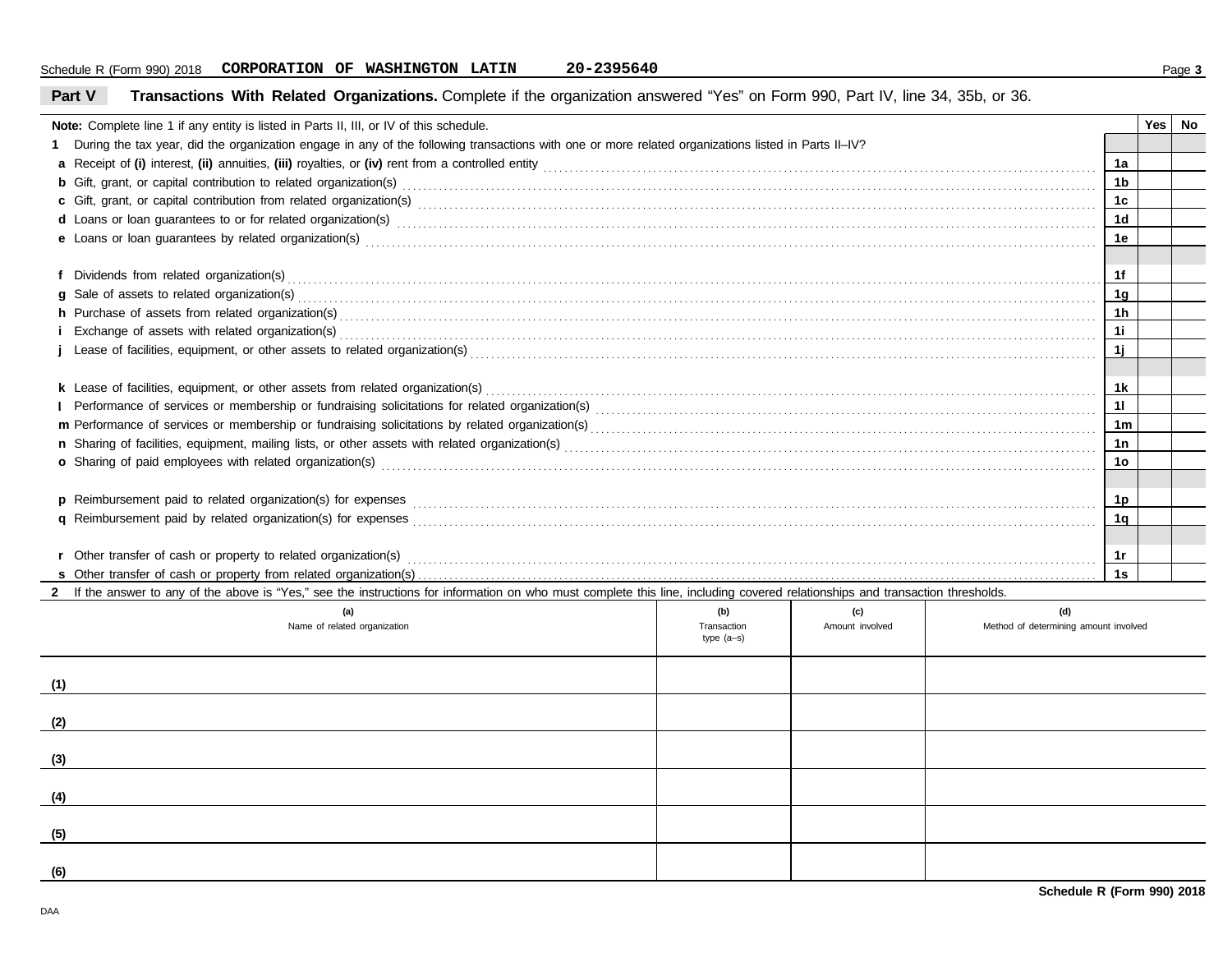# Part VI Unrelated Organizations Taxable as a Partnership. Complete if the organization answered "Yes" on Form 990, Part IV, line 37.

Provide the following information for each entity taxed as a partnership through which the organization conducted more than five percent of its activities (measured by total assets or gross revenue) that was not a related organization. See instructions regarding exclusion for certain investment partnerships.

| $\checkmark$<br>ັ<br>(a)<br>Name, address, and EIN of entity | ັ<br>ັ<br>(c)<br>(b)<br>Primary activity<br>Legal<br>domicile<br>(state or<br>foreign |          | (d)<br>Predominant<br>income (related,<br>unrelated, excluded<br>from tax under | (e)<br>Are all partners<br>section<br>501(c)(3)<br>organizations? |  | (f)<br>Share of<br>total income | (g)<br>Share of<br>end-of-year<br>assets | (h)<br>Disproportionate<br>allocations? |    | (i)<br>Code V-UBI<br>amount in box 20<br>of Schedule K-1<br>(Form 1065) | (j)<br>General or<br>managing<br>partner? |    | (k)<br>Percentage<br>ownership |
|--------------------------------------------------------------|---------------------------------------------------------------------------------------|----------|---------------------------------------------------------------------------------|-------------------------------------------------------------------|--|---------------------------------|------------------------------------------|-----------------------------------------|----|-------------------------------------------------------------------------|-------------------------------------------|----|--------------------------------|
|                                                              |                                                                                       | country) | sections 512-514)                                                               | Yes   No                                                          |  |                                 |                                          | Yes                                     | No |                                                                         | Yes                                       | No |                                |
| (1)                                                          |                                                                                       |          |                                                                                 |                                                                   |  |                                 |                                          |                                         |    |                                                                         |                                           |    |                                |
|                                                              |                                                                                       |          |                                                                                 |                                                                   |  |                                 |                                          |                                         |    |                                                                         |                                           |    |                                |
| (2)                                                          |                                                                                       |          |                                                                                 |                                                                   |  |                                 |                                          |                                         |    |                                                                         |                                           |    |                                |
|                                                              |                                                                                       |          |                                                                                 |                                                                   |  |                                 |                                          |                                         |    |                                                                         |                                           |    |                                |
|                                                              |                                                                                       |          |                                                                                 |                                                                   |  |                                 |                                          |                                         |    |                                                                         |                                           |    |                                |
| (3)                                                          |                                                                                       |          |                                                                                 |                                                                   |  |                                 |                                          |                                         |    |                                                                         |                                           |    |                                |
|                                                              |                                                                                       |          |                                                                                 |                                                                   |  |                                 |                                          |                                         |    |                                                                         |                                           |    |                                |
| (4)                                                          |                                                                                       |          |                                                                                 |                                                                   |  |                                 |                                          |                                         |    |                                                                         |                                           |    |                                |
|                                                              |                                                                                       |          |                                                                                 |                                                                   |  |                                 |                                          |                                         |    |                                                                         |                                           |    |                                |
|                                                              |                                                                                       |          |                                                                                 |                                                                   |  |                                 |                                          |                                         |    |                                                                         |                                           |    |                                |
| (5)                                                          |                                                                                       |          |                                                                                 |                                                                   |  |                                 |                                          |                                         |    |                                                                         |                                           |    |                                |
|                                                              |                                                                                       |          |                                                                                 |                                                                   |  |                                 |                                          |                                         |    |                                                                         |                                           |    |                                |
| (6)                                                          |                                                                                       |          |                                                                                 |                                                                   |  |                                 |                                          |                                         |    |                                                                         |                                           |    |                                |
|                                                              |                                                                                       |          |                                                                                 |                                                                   |  |                                 |                                          |                                         |    |                                                                         |                                           |    |                                |
|                                                              |                                                                                       |          |                                                                                 |                                                                   |  |                                 |                                          |                                         |    |                                                                         |                                           |    |                                |
| (7)                                                          |                                                                                       |          |                                                                                 |                                                                   |  |                                 |                                          |                                         |    |                                                                         |                                           |    |                                |
|                                                              |                                                                                       |          |                                                                                 |                                                                   |  |                                 |                                          |                                         |    |                                                                         |                                           |    |                                |
| (8)                                                          |                                                                                       |          |                                                                                 |                                                                   |  |                                 |                                          |                                         |    |                                                                         |                                           |    |                                |
|                                                              |                                                                                       |          |                                                                                 |                                                                   |  |                                 |                                          |                                         |    |                                                                         |                                           |    |                                |
|                                                              |                                                                                       |          |                                                                                 |                                                                   |  |                                 |                                          |                                         |    |                                                                         |                                           |    |                                |
| (9)                                                          |                                                                                       |          |                                                                                 |                                                                   |  |                                 |                                          |                                         |    |                                                                         |                                           |    |                                |
|                                                              |                                                                                       |          |                                                                                 |                                                                   |  |                                 |                                          |                                         |    |                                                                         |                                           |    |                                |
|                                                              |                                                                                       |          |                                                                                 |                                                                   |  |                                 |                                          |                                         |    |                                                                         |                                           |    |                                |
| (10)                                                         |                                                                                       |          |                                                                                 |                                                                   |  |                                 |                                          |                                         |    |                                                                         |                                           |    |                                |
|                                                              |                                                                                       |          |                                                                                 |                                                                   |  |                                 |                                          |                                         |    |                                                                         |                                           |    |                                |
| (11)                                                         |                                                                                       |          |                                                                                 |                                                                   |  |                                 |                                          |                                         |    |                                                                         |                                           |    |                                |
|                                                              |                                                                                       |          |                                                                                 |                                                                   |  |                                 |                                          |                                         |    |                                                                         |                                           |    |                                |
|                                                              |                                                                                       |          |                                                                                 |                                                                   |  |                                 |                                          |                                         |    |                                                                         |                                           |    |                                |

**Schedule R (Form 990) 2018**